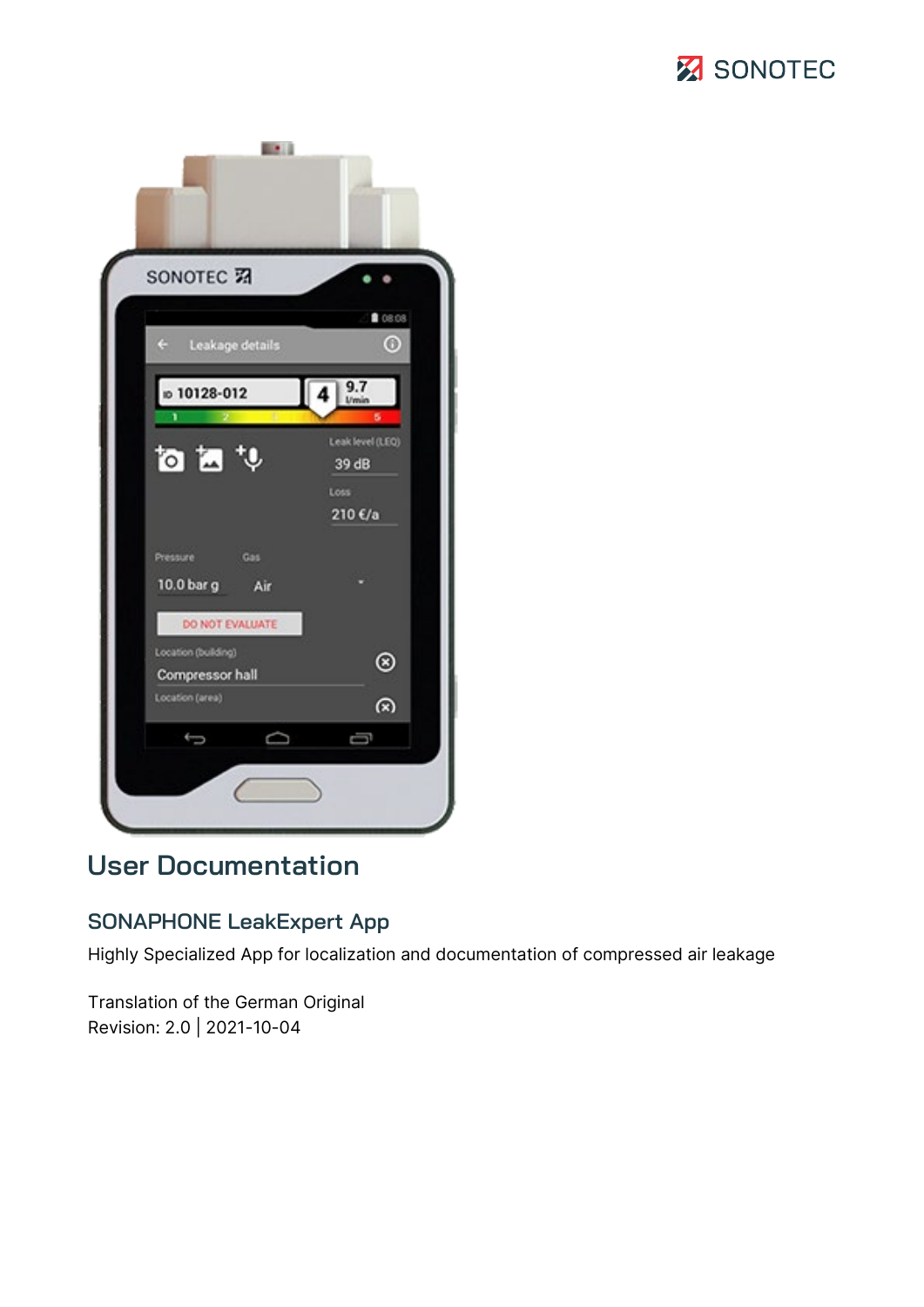# **Content**

| 1            |     |       |  |
|--------------|-----|-------|--|
|              | 1.1 |       |  |
|              | 1.2 |       |  |
|              | 1.3 |       |  |
|              |     |       |  |
| $\mathbf{2}$ |     |       |  |
|              | 2.1 |       |  |
|              | 2.2 |       |  |
|              | 2.3 |       |  |
|              | 2.4 |       |  |
|              | 2.5 |       |  |
|              | 2.6 |       |  |
|              | 2.7 |       |  |
|              | 2.8 |       |  |
|              |     |       |  |
| 3            |     |       |  |
|              | 3.1 |       |  |
|              |     | 3.1.1 |  |
|              |     | 3.1.2 |  |
|              |     | 3.1.3 |  |
|              |     | 3.1.4 |  |
|              |     | 3.1.5 |  |
|              |     | 3.1.6 |  |
|              |     | 3.1.7 |  |
|              | 3.2 |       |  |
|              |     | 3.2.1 |  |
|              |     | 3.2.2 |  |
|              |     | 3.2.3 |  |
|              |     | 3.2.4 |  |
|              |     | 3.2.5 |  |
|              |     | 3.2.6 |  |
|              |     | 3.2.7 |  |
|              |     | 3.2.8 |  |
|              | 3.3 |       |  |
|              |     | 3.3.1 |  |
|              |     | 3.3.2 |  |
|              |     |       |  |
|              |     | 3.3.4 |  |
|              |     | 3.3.5 |  |
|              |     | 3.3.6 |  |
|              |     |       |  |

 $\overline{\mathbf{4}}$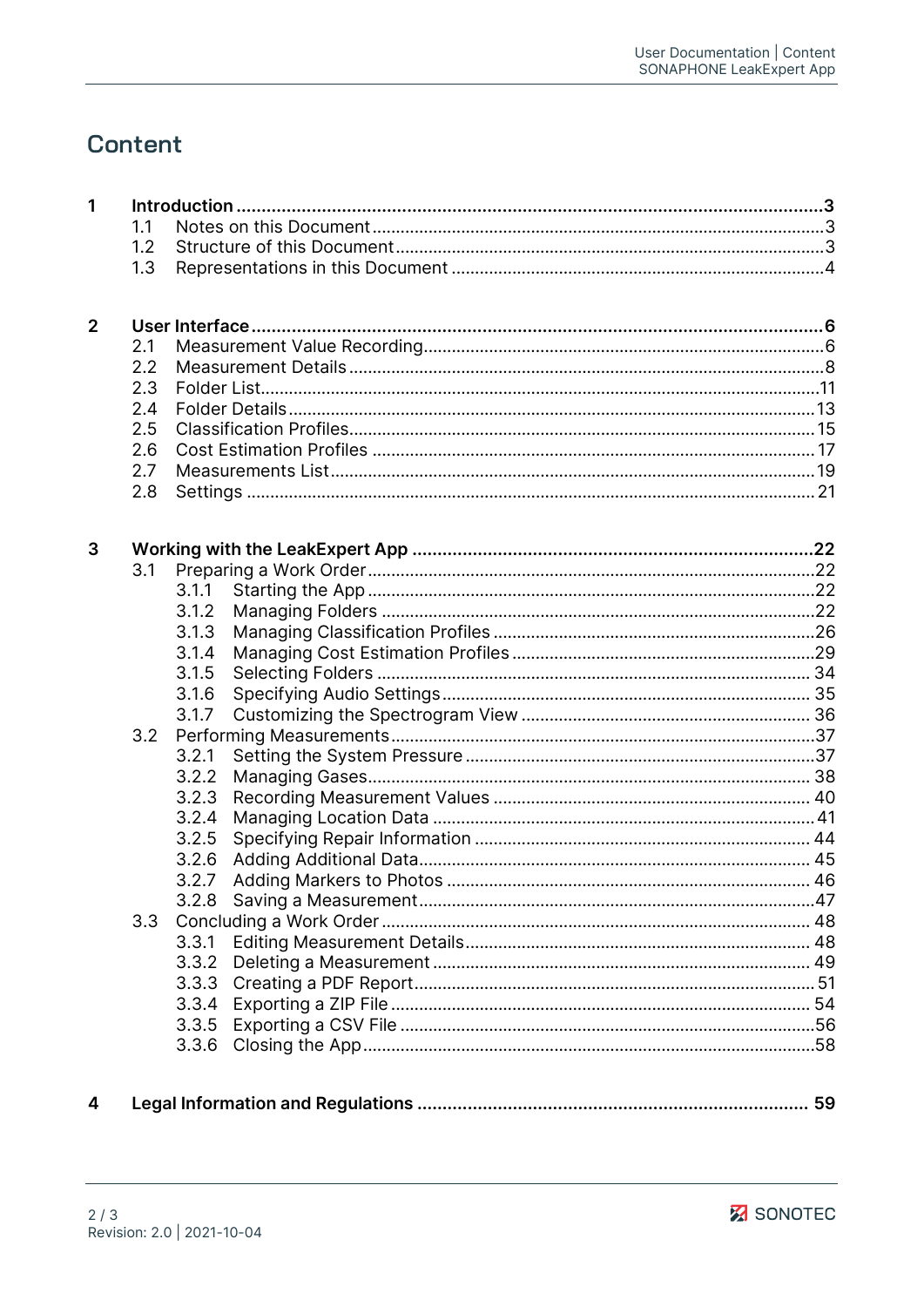# <span id="page-2-0"></span>**1 Introduction**

## <span id="page-2-1"></span>**1.1 Notes on this Document**

#### Purpose

This document constitutes an integral part of the product and contains important advice on safe operation as well as all information on intended and efficient use. Thus, any person using the product needs to have read and understood this document.

## Accessibility

The staff working with this product has to have constant access to this document to prevent handling errors and guarantee trouble-free operation.

#### Up-to-dateness

Every effort has been made to ensure that the information contained in this document is complete and correct at the time of release. This document describes all units and functions known of at the current point of time.

## <span id="page-2-2"></span>**1.2 Structure of this Document**

#### **Structure**

This document is structured in chapters which are organized by technical aspects.

#### Numbering

All titles and pages in this document are numbered by Arabic numerals.

#### Cross-references

The content of this document is arranged by topics. If further information on one topic may be found elsewhere in the document, cross-references are set.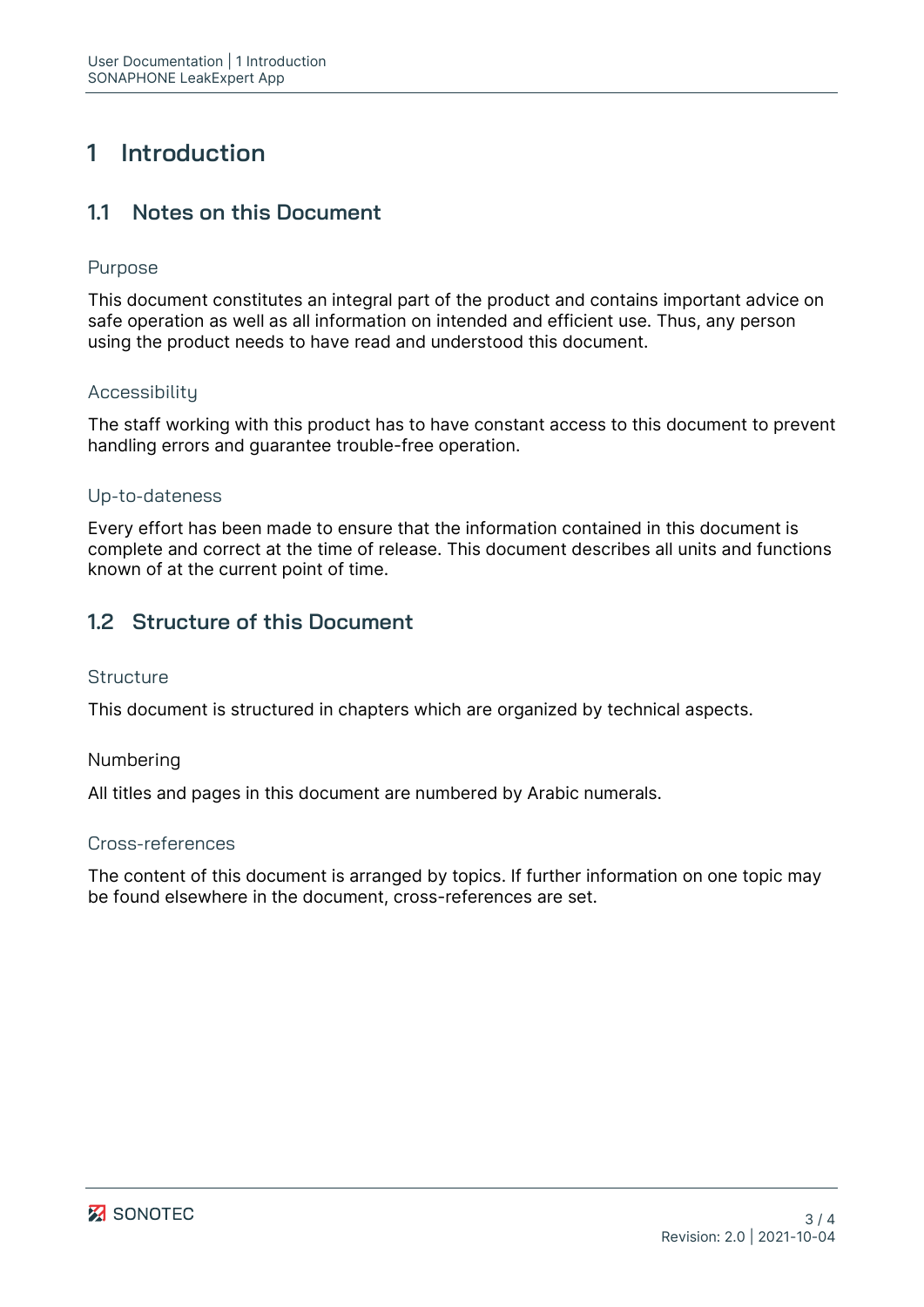## <span id="page-3-0"></span>**1.3 Representations in this Document**

#### Illustrations

Illustrations used in this manual do not always contain all details or special cases. They only represent the relevant information.

#### Notes

Important notes are marked as follows:

## **NOTE**

Notes describe specific information or particular features that might not be evident, even for experienced users.

The neglect of a note poses no direct safety risk. However, it can lead to workflow disruptions.

#### **Within tables and instructions**

Notes and additional information in tables and instructions are highlighted within a separate box.

#### General Icons

The following general icons are used for visual emphasis:

| <b>Icon</b> | <b>Function</b>                       |
|-------------|---------------------------------------|
| Г4          | Indicates a link to external content. |

#### Inputs and Outputs

Certain recurring symbols or descriptions marking possible inputs and outputs for users are used as follows:

| Input/output           | Representation     |
|------------------------|--------------------|
| Button                 | <b>Button</b>      |
| Dialog window          | Window             |
| User interface element | <b>GUI element</b> |

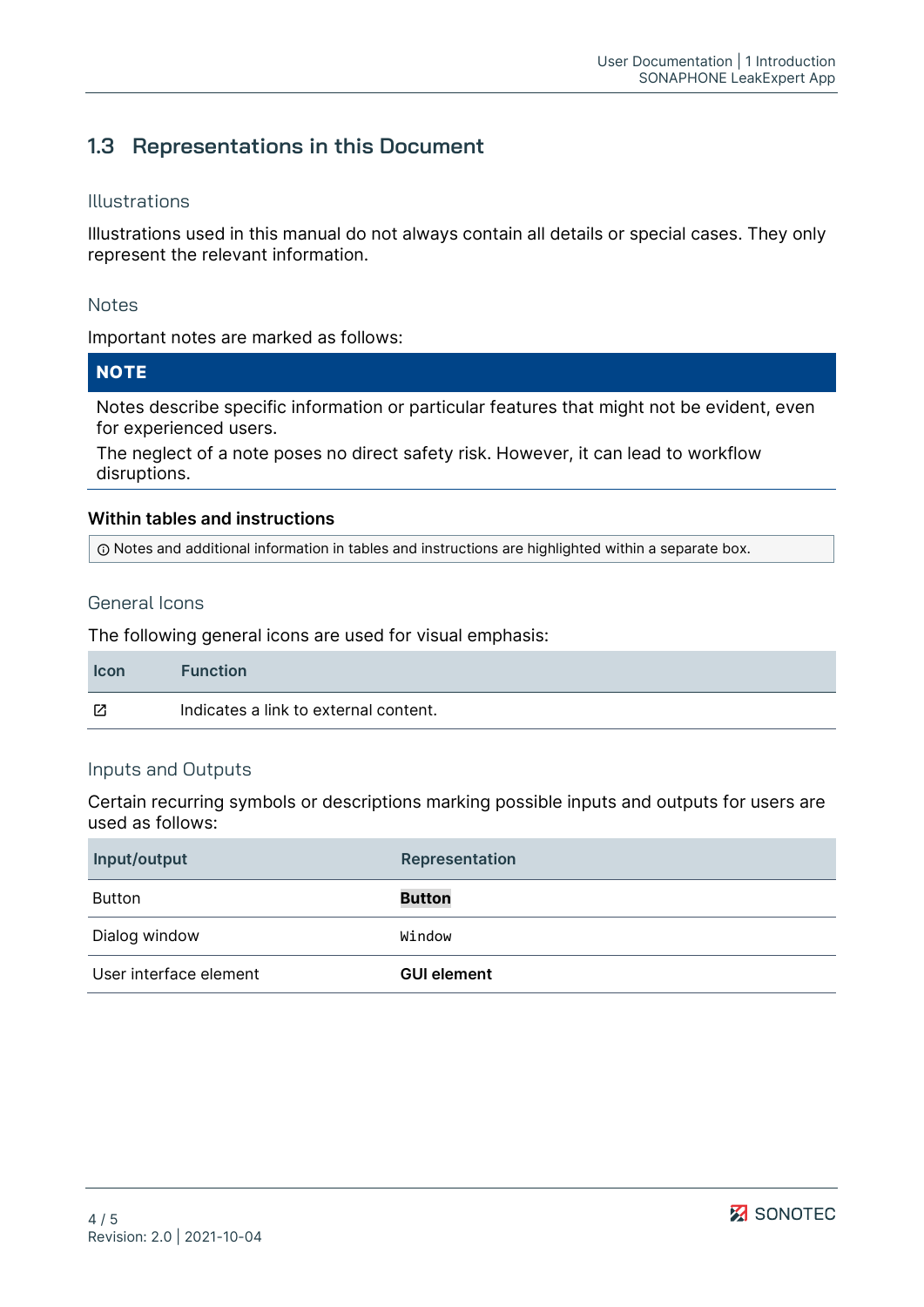#### General icons of the user interface

At several instances, the user interface contains recurring icons with the following general meaning:

| <b>Icon</b> | <b>Usage</b> | <b>Function</b>                           |
|-------------|--------------|-------------------------------------------|
| Q           | Search       | Activates the search box.                 |
|             | <b>Back</b>  | Switches the view to the previous screen. |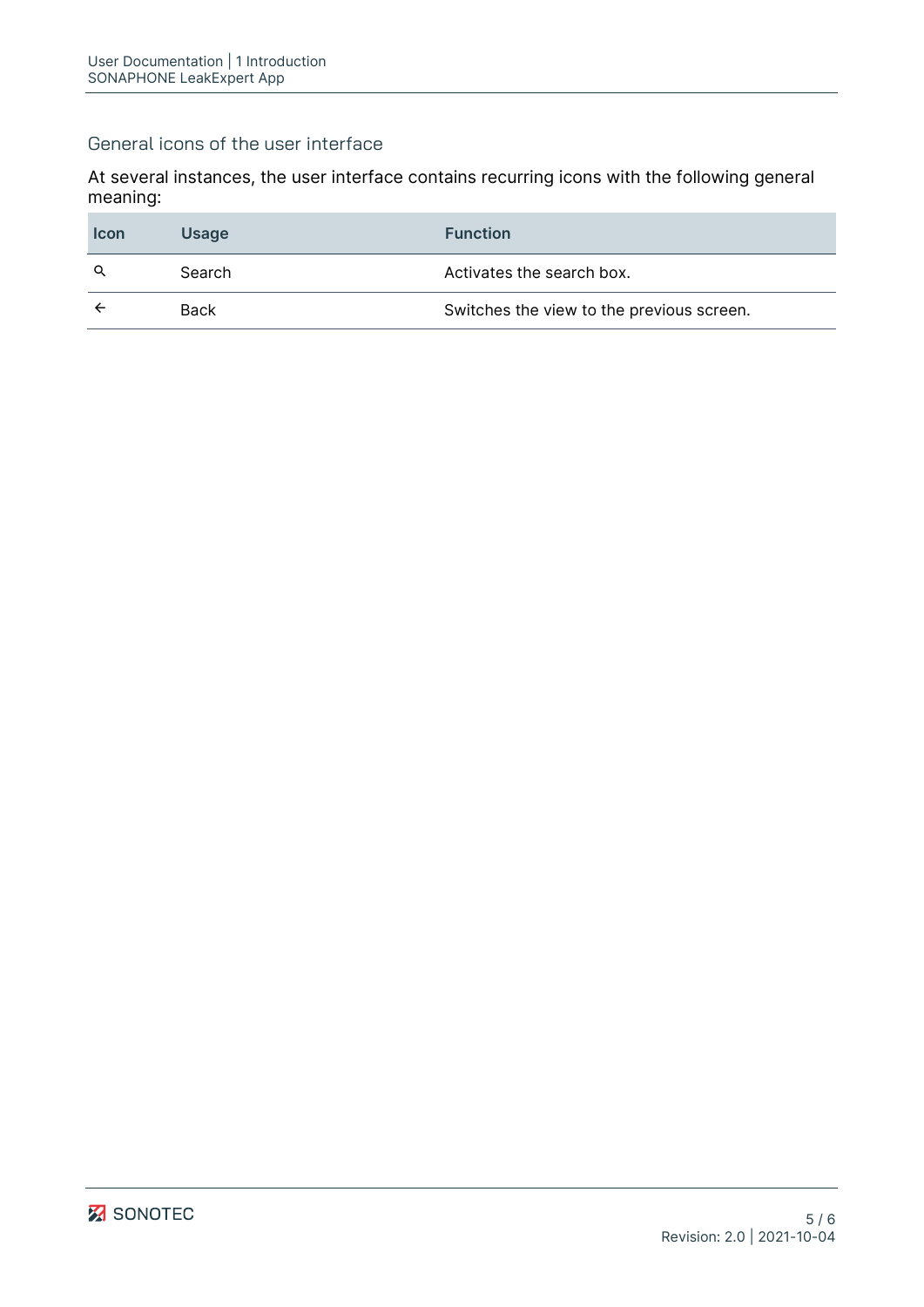# <span id="page-5-0"></span>**2 User Interface**

## <span id="page-5-1"></span>**2.1 Measurement Value Recording**





Figure 1: Screen "Measurement value recording"

| No. | Type          | Description/function                                                            |
|-----|---------------|---------------------------------------------------------------------------------|
|     | Active folder | Shows the name of the folder activated for saving the recorded<br>measurements. |

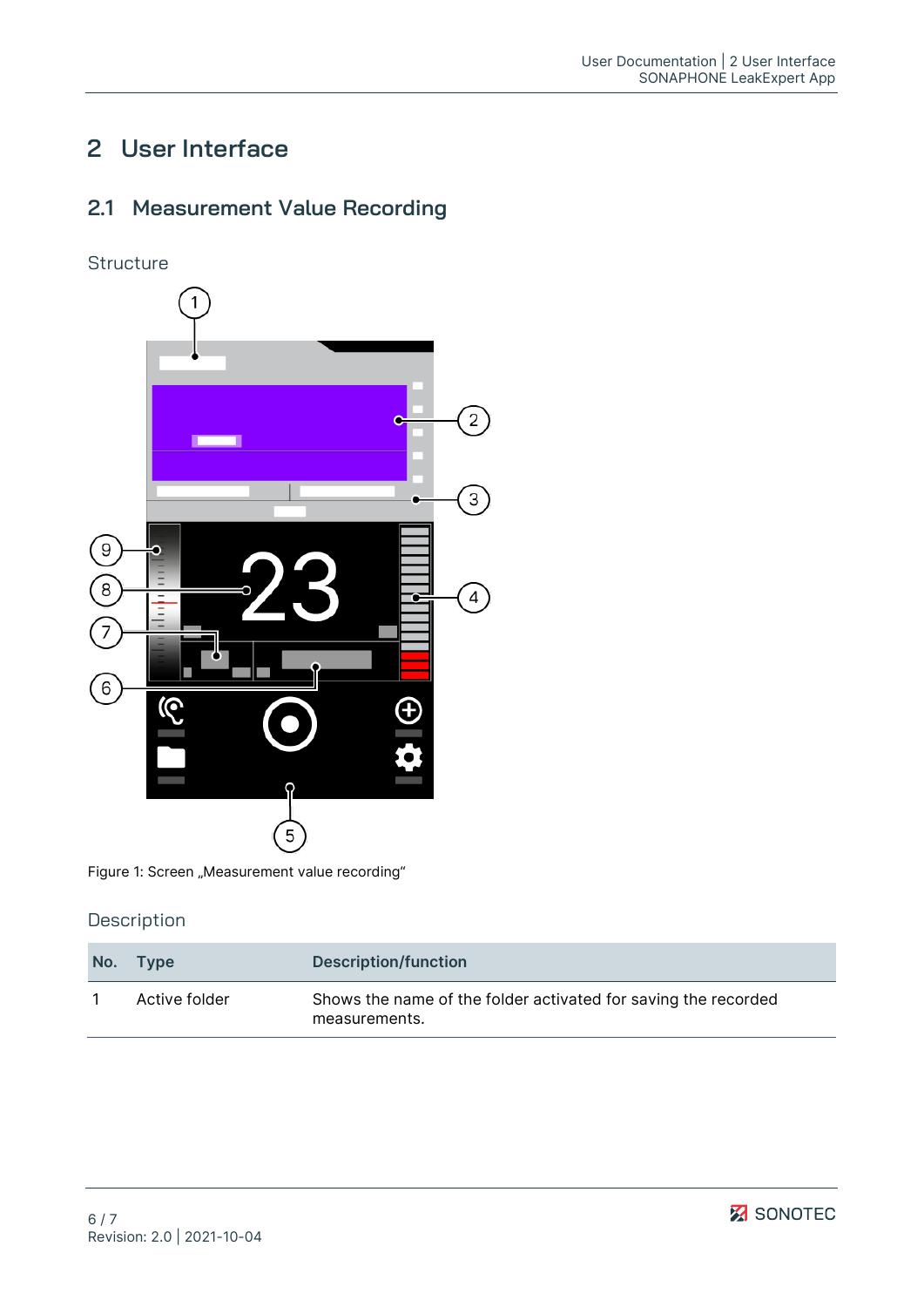| No. | <b>Type</b>                        | <b>Description/function</b>                                                                                                                        |
|-----|------------------------------------|----------------------------------------------------------------------------------------------------------------------------------------------------|
| 2   | Spectrogram                        | Shows the measurement values in the frequency range between 20<br>and 100 kHz over time.                                                           |
|     |                                    | <b>1</b> Customizing spectrogram colors<br>The spectrogram colors (matching of the color chart to level values) may<br>be customized individually. |
| 3   | Meta data                          | Set audio mode of the ultrasonic signal<br>Sensor identification (automatic detection)<br>Entered name of tester                                   |
| 4   | Level bar                          | Shows the value of the instantaneous level L(t).                                                                                                   |
| 5   | Operating elements                 | $\oplus$ (Leakage details): Opens the "Measurements List" screen                                                                                   |
|     |                                    | <b>‡</b> (Settings): Opens the "Settings" screen.                                                                                                  |
|     |                                    | Geta (Folders): Opens the "Folder List" screen.                                                                                                    |
|     |                                    | © (Audio): Opens the "Audio" screen.                                                                                                               |
|     |                                    | $\odot$ (Record measurement values): Starts measurement value recording                                                                            |
| 6   | Gas                                | Opens the "Select gas" screen<br>Shows the selected gas.                                                                                           |
| 7   | System pressure                    | Opens a dialog window for entering the relative system pressure.<br>Shows the entered relative system pressure.                                    |
| 8   | Instantaneous level<br>(numerical) | Shows the instantaneous level (L) as numerical value.                                                                                              |
| 9   | Level wheel                        | Shows the instantaneous level L(t).                                                                                                                |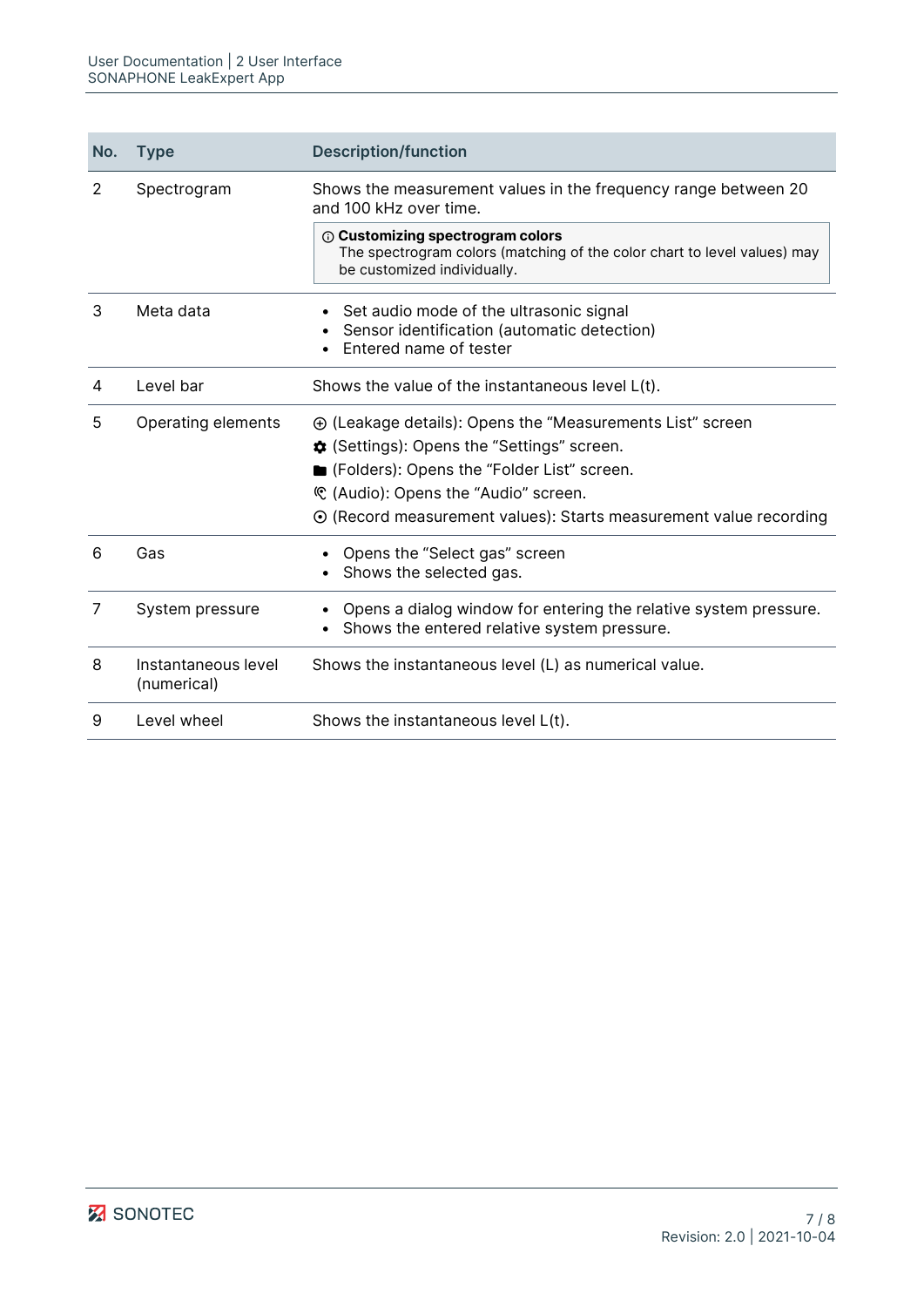## <span id="page-7-0"></span>**2.2 Measurement Details**

#### **Structure**



Figure 2: Screen "Measurement details"

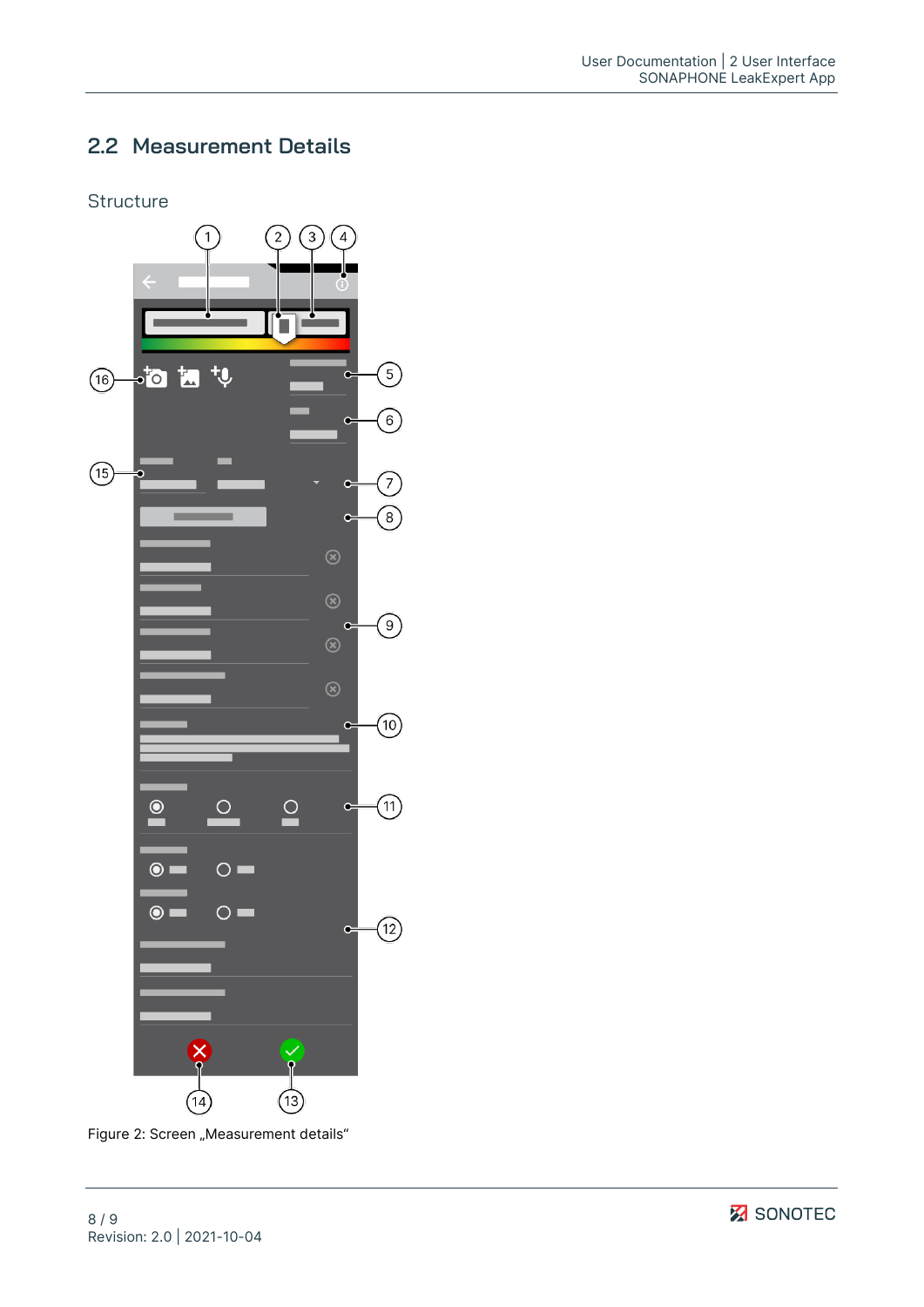| No. | <b>Type</b>                 | <b>Description/function</b>                                                                                                                                                                                                                                                         |
|-----|-----------------------------|-------------------------------------------------------------------------------------------------------------------------------------------------------------------------------------------------------------------------------------------------------------------------------------|
| 1   | ID                          | Shows the ID under which the measurement is stored.                                                                                                                                                                                                                                 |
| 2   | Leakage class               | Shows the detected leakage class (rating) according to the applied<br>rating template and the set gases or the status "Repaired".                                                                                                                                                   |
|     |                             | 10 Leakages may only be rated for the gases air and nitrogen as well as an<br>instantaneous level > 28 dB.                                                                                                                                                                          |
| 3   | <b>Volumetric flow loss</b> | Shows the detected volumetric flow loss in I/min.                                                                                                                                                                                                                                   |
|     |                             | ① The volumetric flow loss may only be rated for the gases air and nitrogen<br>as well as an instantaneous level > 28 dB.<br>Further information on loss calculation may be found in the FAQs under<br>https://www.sonotec.eu/en/products/preventive-maintenance/faq/: Z<br>FAQ-L.6 |
| 4   | Meta data                   | Opens a window with the following metadata of the respective<br>measurement:<br>User name<br>Sensor type used<br>Serial number of the SONAPHONE handheld unit used for the<br>measurement                                                                                           |
|     |                             | Name of folder in which the measurement has been stored<br>$\bullet$<br>Date and time of recording<br>$\bullet$                                                                                                                                                                     |
| 5   | Leak level (LEQ)            | Shows the recorded leak level in dB (ultrasound level).<br>LEQ = equivalent continuous sound level                                                                                                                                                                                  |
| 6   | Loss                        | Shows the detected loss (in $\epsilon/a$ ) according to the applied cost<br>estimation template.                                                                                                                                                                                    |
| 7   | Gas                         | Shows the gas selected for the measurement.<br>Allows to subsequently modify the selected gas.                                                                                                                                                                                      |
| 8   | Rating                      | Allows to activate/deactivate leakage rating.                                                                                                                                                                                                                                       |
| 9   | Location data               | Contains the following fields for specifying measurement locations:<br><b>Building</b><br>Area<br>System<br>Component                                                                                                                                                               |
| 10  | Description                 | Allows to enter a description of the measurement.                                                                                                                                                                                                                                   |
| 11  | Priority                    | Contains options for determining leakage priority in the following<br>degrees:<br>Low<br>Medium<br>High                                                                                                                                                                             |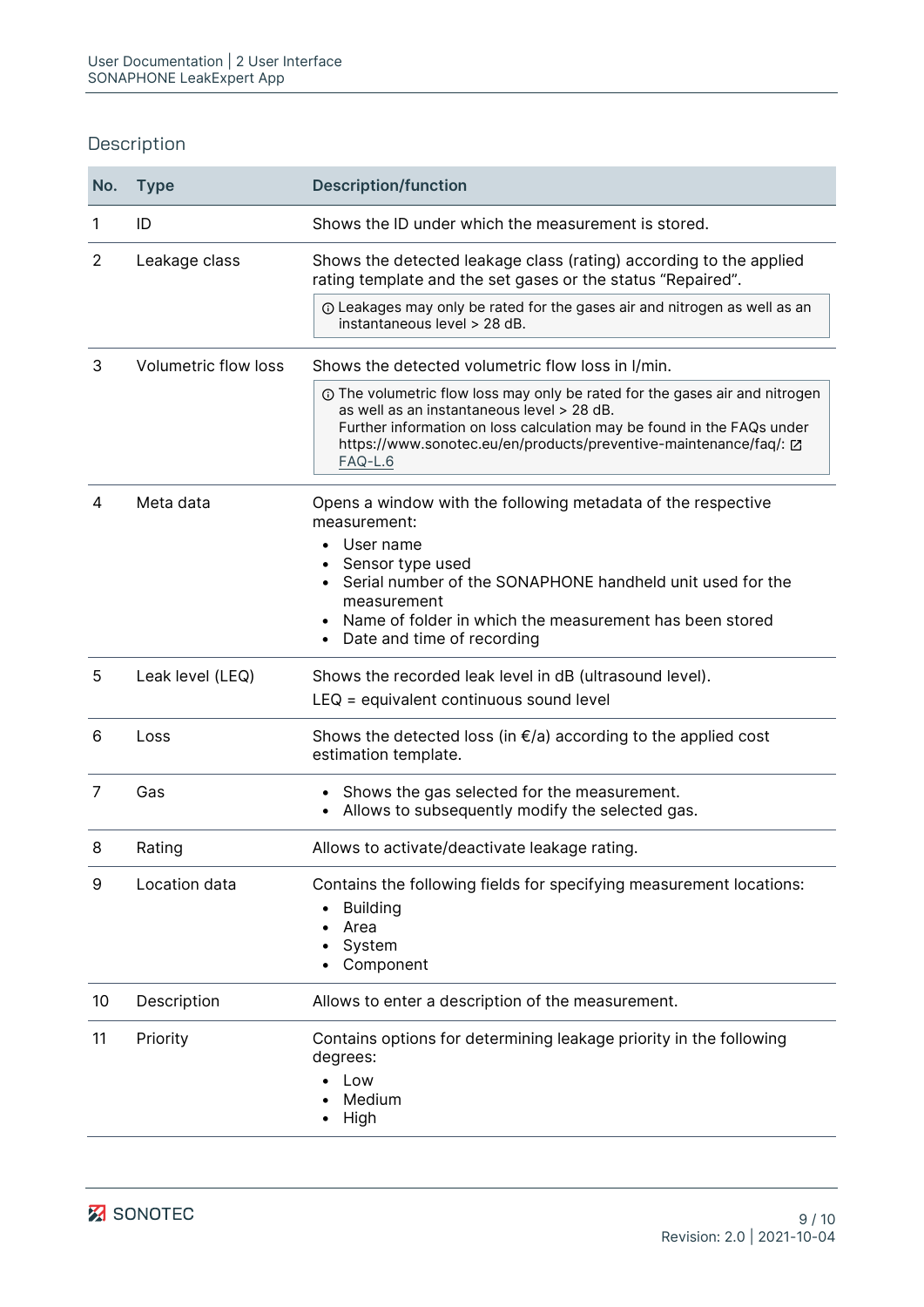| No. | <b>Type</b>                      | <b>Description/function</b>                                                                                                                                                                                                                                                                                                                                                               |
|-----|----------------------------------|-------------------------------------------------------------------------------------------------------------------------------------------------------------------------------------------------------------------------------------------------------------------------------------------------------------------------------------------------------------------------------------------|
| 12  | Repair details                   | Contains the following options and fields for determining repair<br>details:<br>To be repaired: Determination of repair requirement<br>$\bullet$<br>Repaired:* Determination of repair state<br>Repair technician:* For entering the name of the repair technician<br>Repair date and time*<br>*) Will only be displayed if repair requirement or repair state are<br>indicated as "yes". |
| 13  | Conclude and save<br>measurement | Saves the measurement in the activated folder and switches to the<br>"Measurement Value Recording" screen.                                                                                                                                                                                                                                                                                |
|     |                                  | 10 Measurement details (e. g. additional data, location data etc.) of saved<br>measurements may be edited subsequently.<br><b>O</b> This icon is not available during the subsequent editing of a saved                                                                                                                                                                                   |
|     |                                  | measurement. When editing a saved measurement subsequently, all<br>modifications will be saved instantly.                                                                                                                                                                                                                                                                                 |
| 14  | Cancel measurement               | Switches to the "Measurement Value Recording" screen to record a<br>new measurement. All entered values are rejected.                                                                                                                                                                                                                                                                     |
|     |                                  | ① This icon is not available during the subsequent editing of a saved<br>measurement. When editing a saved measurement subsequently, all<br>modifications will be saved instantly.                                                                                                                                                                                                        |
| 15  | System pressure                  | Shows the relative system pressure entered for the measurement<br>$\bullet$<br>in bar.<br>Allows to subsequently modify the set relative system pressure.                                                                                                                                                                                                                                 |
| 16  | Additional data                  | Contains the following icons for adding additional data to a<br>measurement:                                                                                                                                                                                                                                                                                                              |
|     |                                  | <b>O</b> : Taking a photo with the camera                                                                                                                                                                                                                                                                                                                                                 |
|     |                                  | Selecting a photo from the gallery                                                                                                                                                                                                                                                                                                                                                        |
|     |                                  | *↓<br>∵Recording a voice memo                                                                                                                                                                                                                                                                                                                                                             |

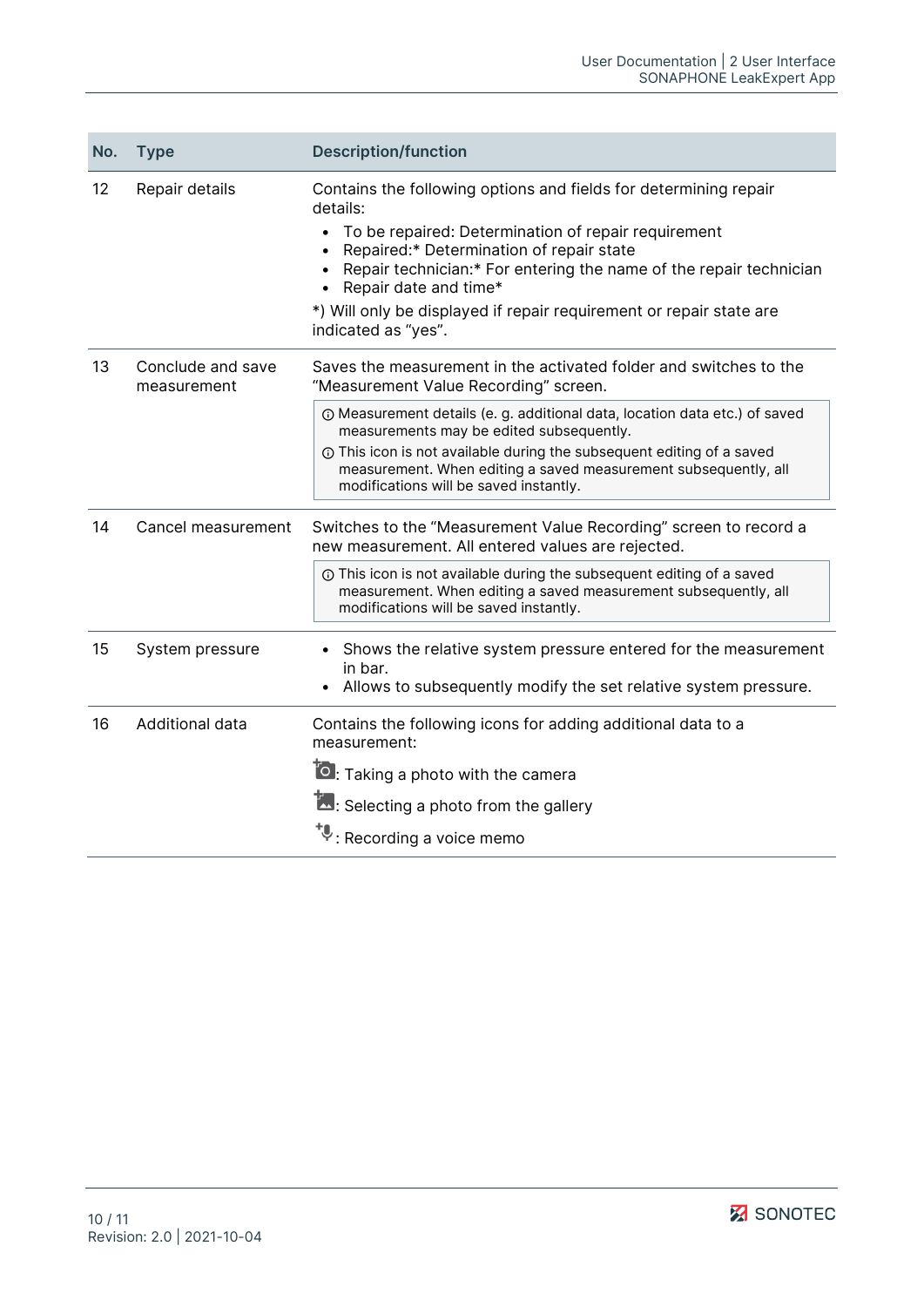## <span id="page-10-0"></span>**2.3 Folder List**

#### **Structure**



Figure 3: Screen "Folder list"

| No. | <b>Type</b> | <b>Description/function</b>                                                                                                                          |
|-----|-------------|------------------------------------------------------------------------------------------------------------------------------------------------------|
|     | Search      | Opens a search box and the on-screen keyboard for entering a search<br>term (folder name).                                                           |
|     |             | The creation of many different folders leads to a long list of folders.<br>Using a search function may simplify the search for folders.              |
|     | Export      | • PDF: Marking folders for export as PDF report.<br>• CSV: Marking folders for export as CSV file.<br>• ZIP: Marking folders for export as ZIP file. |
|     | Delete      | Marking folders for deletion.                                                                                                                        |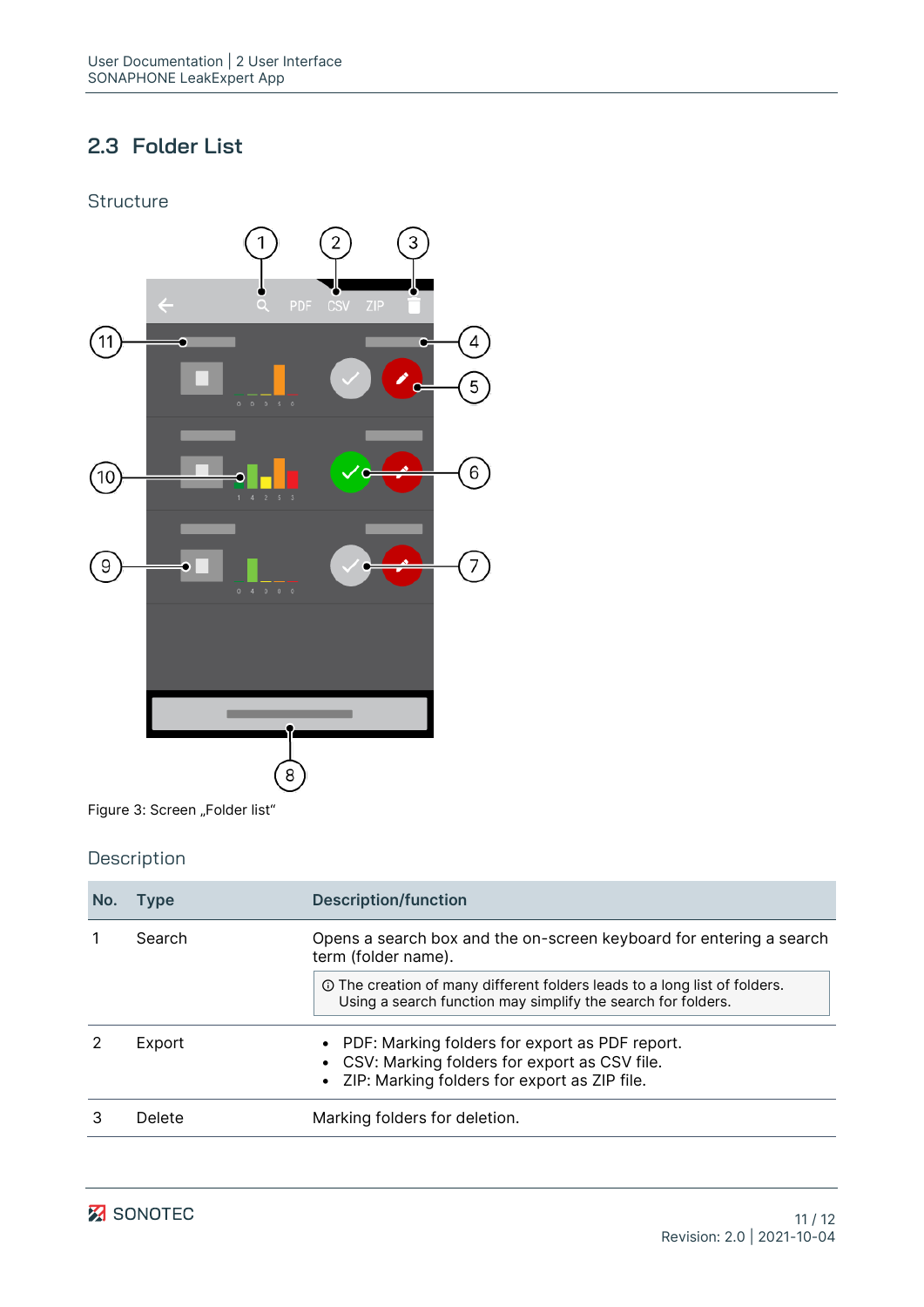| No. | <b>Type</b>                     | <b>Description/function</b>                                                                    |
|-----|---------------------------------|------------------------------------------------------------------------------------------------|
| 4   | Creation date                   | Shows the date of folder creation.                                                             |
| 5   | Edit                            | Opens the "Folder Details" screen for editing folder details.                                  |
| 6   | Active folder                   | Marks the active folder.<br><b>O New measurements will be saved in the active folder.</b>      |
| 7   | Select                          | Selecting a folder as saving location for the subsequent<br>measurements.                      |
| 8   | Create new folder               | Opens the "Create new folder" screen for creation of a new folder.                             |
| 9   | Number of saved<br>measurements | Shows the number of measurements saved in the folder.<br>Opens the "Measurements List" screen. |
| 10  | Mini statistics                 | Shows a diagram of all saved measurements sorted by their rating<br>(leakage classes).         |
| 11  | Folder name                     | Shows the specified name of the folder.                                                        |

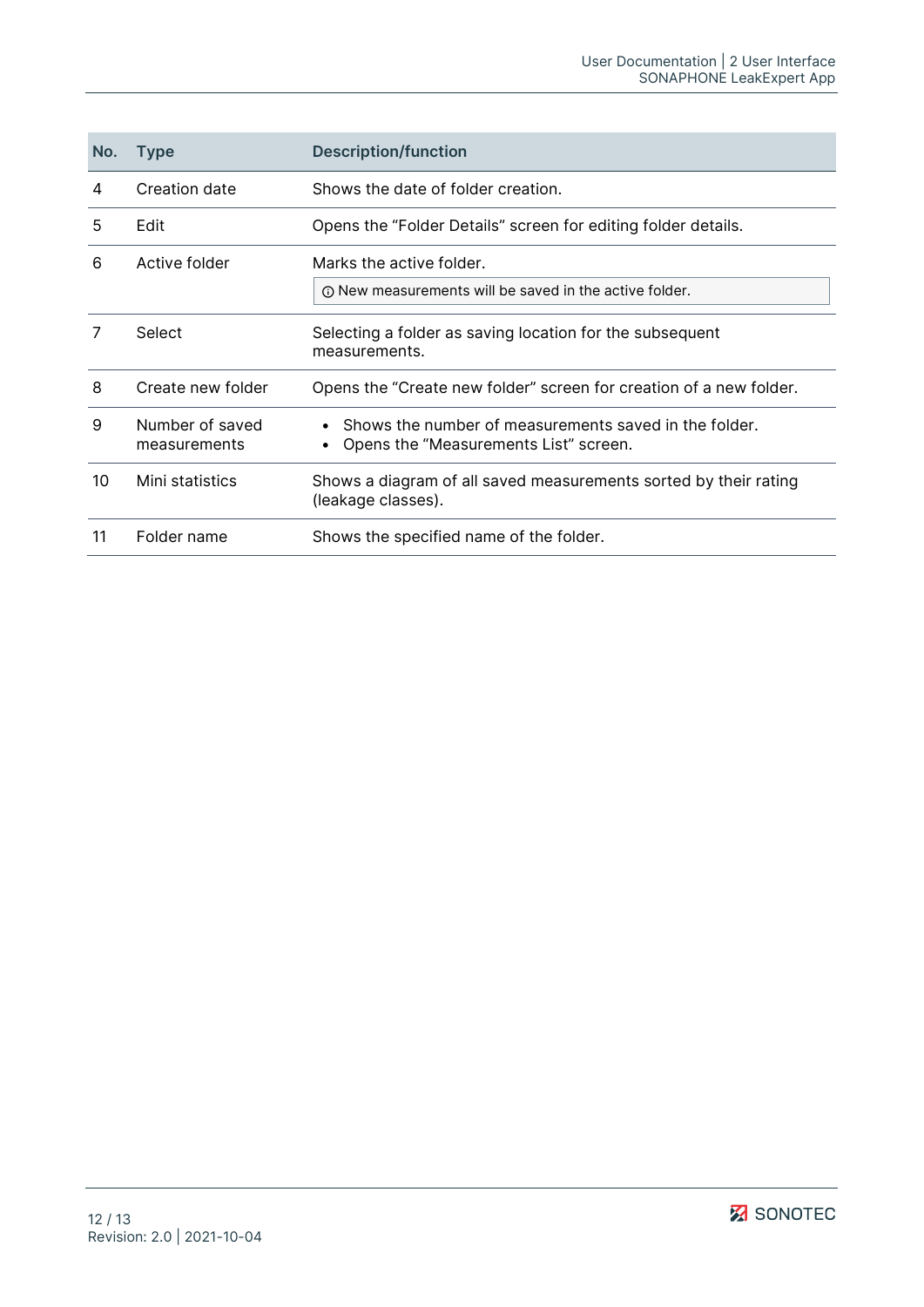## <span id="page-12-0"></span>**2.4 Folder Details**

**Structure** 



Figure 4: "Folder details" screen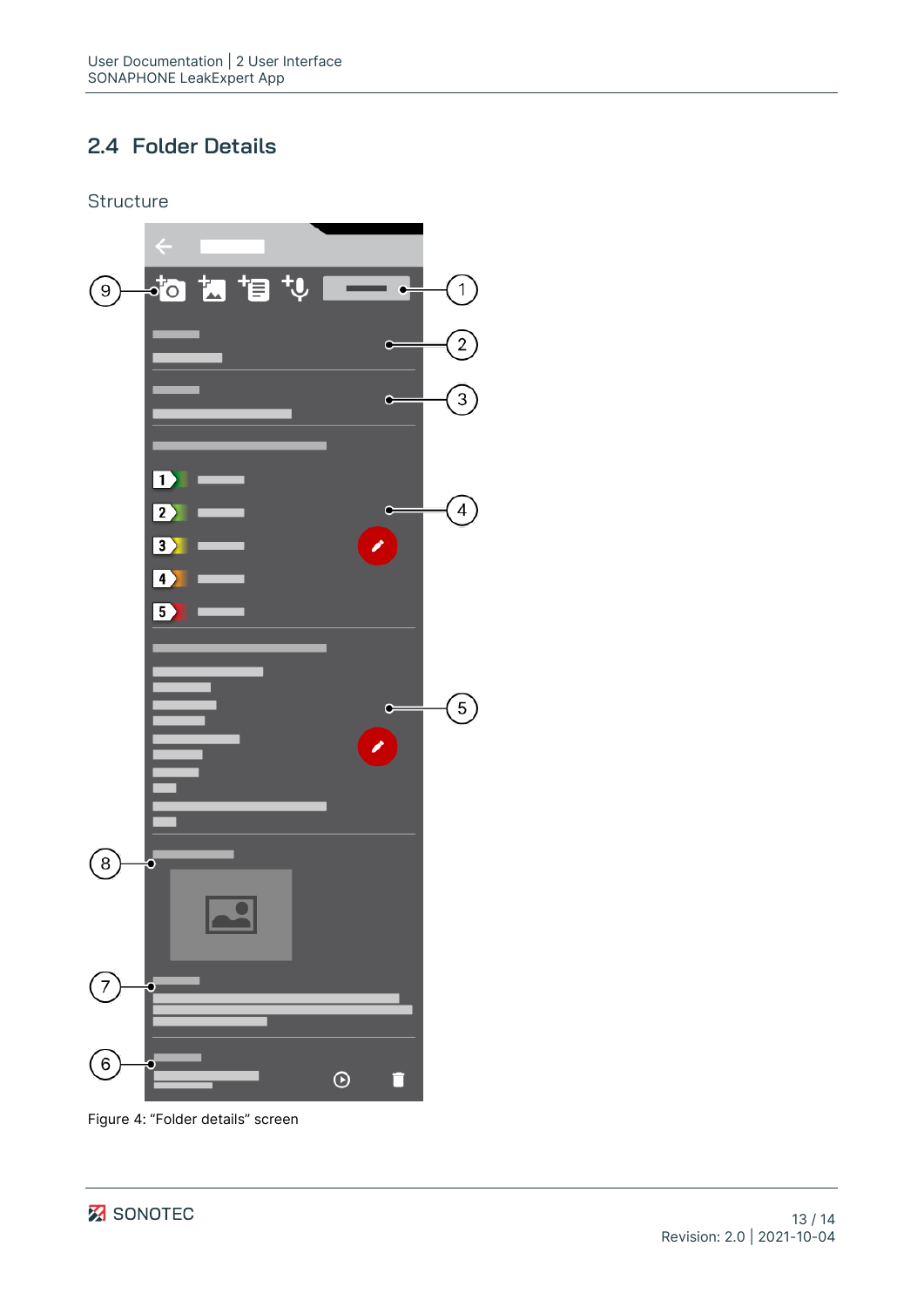| No. | <b>Type</b>                        | <b>Description/function</b>                                                                                                                                                                                                          |
|-----|------------------------------------|--------------------------------------------------------------------------------------------------------------------------------------------------------------------------------------------------------------------------------------|
| 1   | Select                             | Selecting a folder as saving location for the subsequent<br>measurements.                                                                                                                                                            |
| 2   | Name                               | Shows the folder name and allows for editing.                                                                                                                                                                                        |
| 3   | Creation date                      | Shows date and time of folder creation.                                                                                                                                                                                              |
| 4   | <b>Rating Template</b>             | Shows the set limit values of the five leakage classes.<br>Allows to create profiles with customized limit values for leakage<br>classes.                                                                                            |
| 5   | <b>Cost Estimation</b><br>Template | Shows the set values for loss calculation.<br>Allows to create customized profiles for loss calculation.                                                                                                                             |
| 6   | Voice memos                        | Display, playback or deletion of voice memos saved in the folder.                                                                                                                                                                    |
| 7   | Text note                          | Display, editing or deletion of text notes saved in the folder.                                                                                                                                                                      |
| 8   | Image preview                      | Display, editing or deletion of images saved in the folder.                                                                                                                                                                          |
| 9   | Additional data                    | Contains the following icons for adding additional data to the folder:<br><b>O</b> : Taking a photo with the camera<br>L: Selecting a photo from the gallery<br>$\mathbf{\bar{F}}$ : Writing a text note<br>: Recording a voice memo |

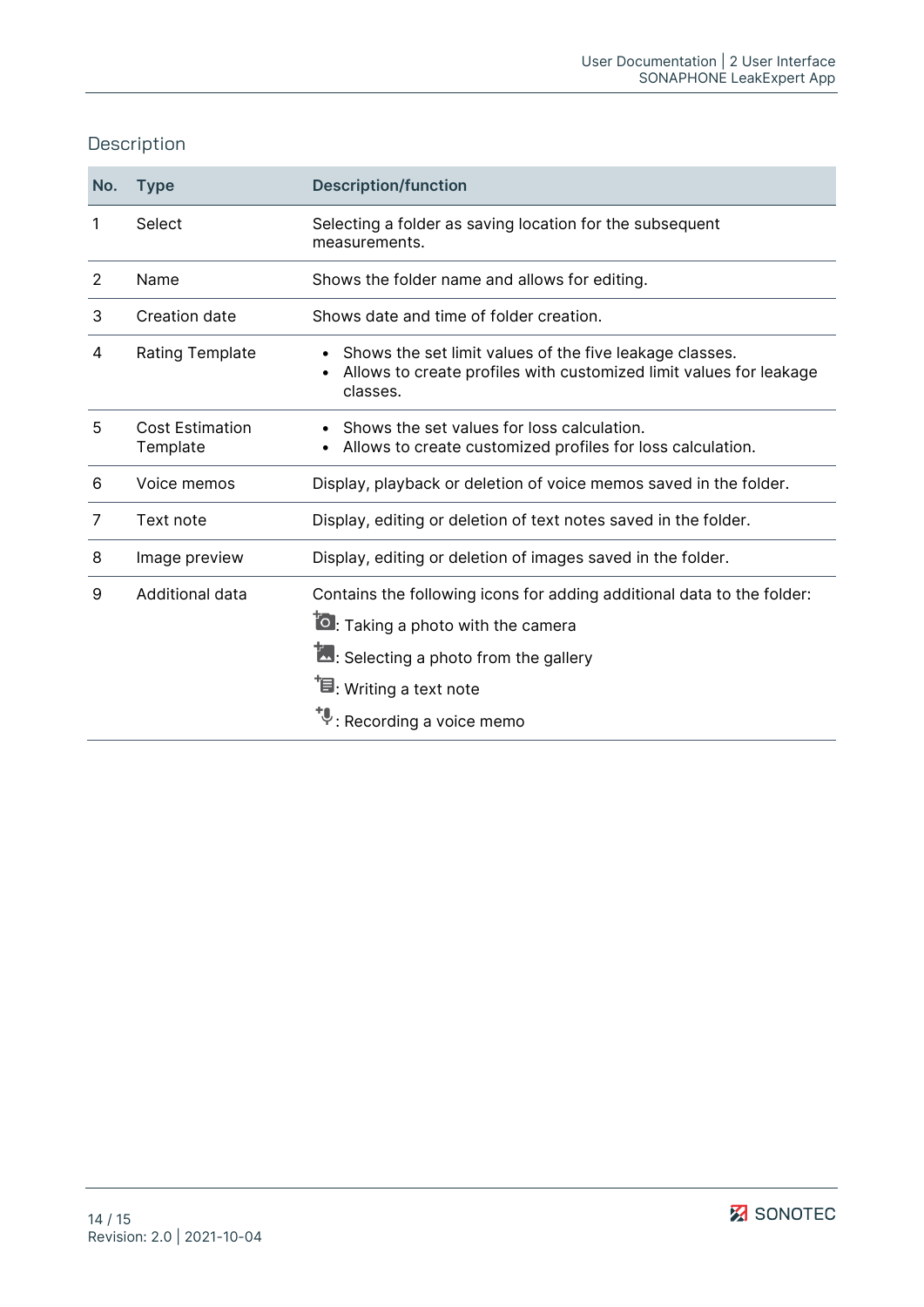## <span id="page-14-0"></span>**2.5 Classification Profiles**

#### **Structure**



Figure 5: "Classification Profiles" screen

| No. | <b>Type</b>    | <b>Description/function</b>                                                                           |
|-----|----------------|-------------------------------------------------------------------------------------------------------|
|     | Delete         | Marking profiles for deletion.                                                                        |
|     | Active profile | Indicates the active profile.<br>① The parameters of the active profile are used for the calculation. |
|     | Edit           | Opens the screen for customizing profile details.                                                     |
| 4   | Select         | Selecting a profile as default for the subsequent measurements.                                       |
|     | Create         | Opens a dialog window for creating a new profile.                                                     |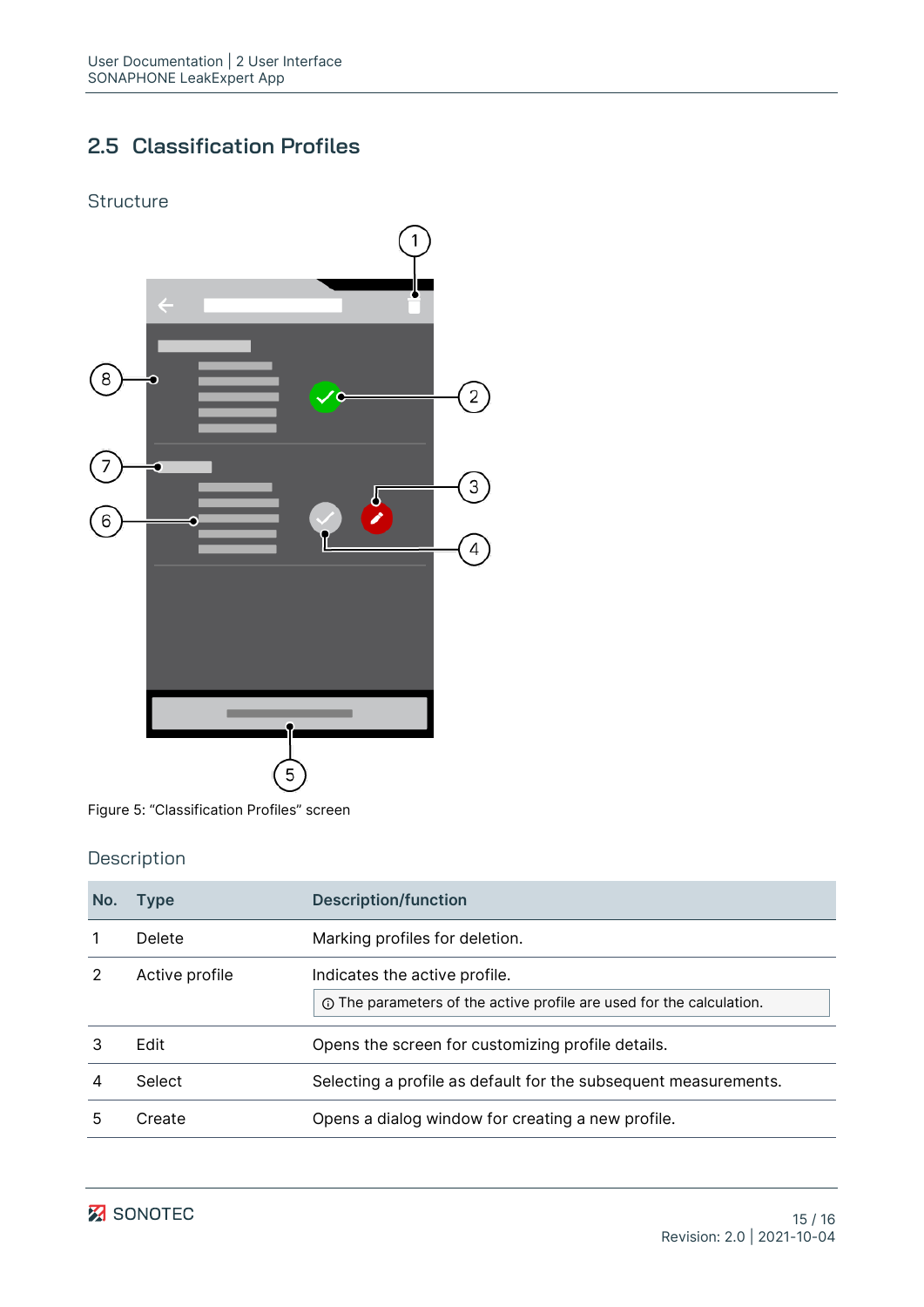| No. | Type            | <b>Description/function</b>                                                                             |
|-----|-----------------|---------------------------------------------------------------------------------------------------------|
| 6   | Profile details | Shows the parameters set in the profile.                                                                |
|     | Profile name    | Shows the entered name of the profile.                                                                  |
| 8   | Default Profile | Factory-set pre-configured default profile<br><b>O</b> The default profile cannot be edited or deleted. |

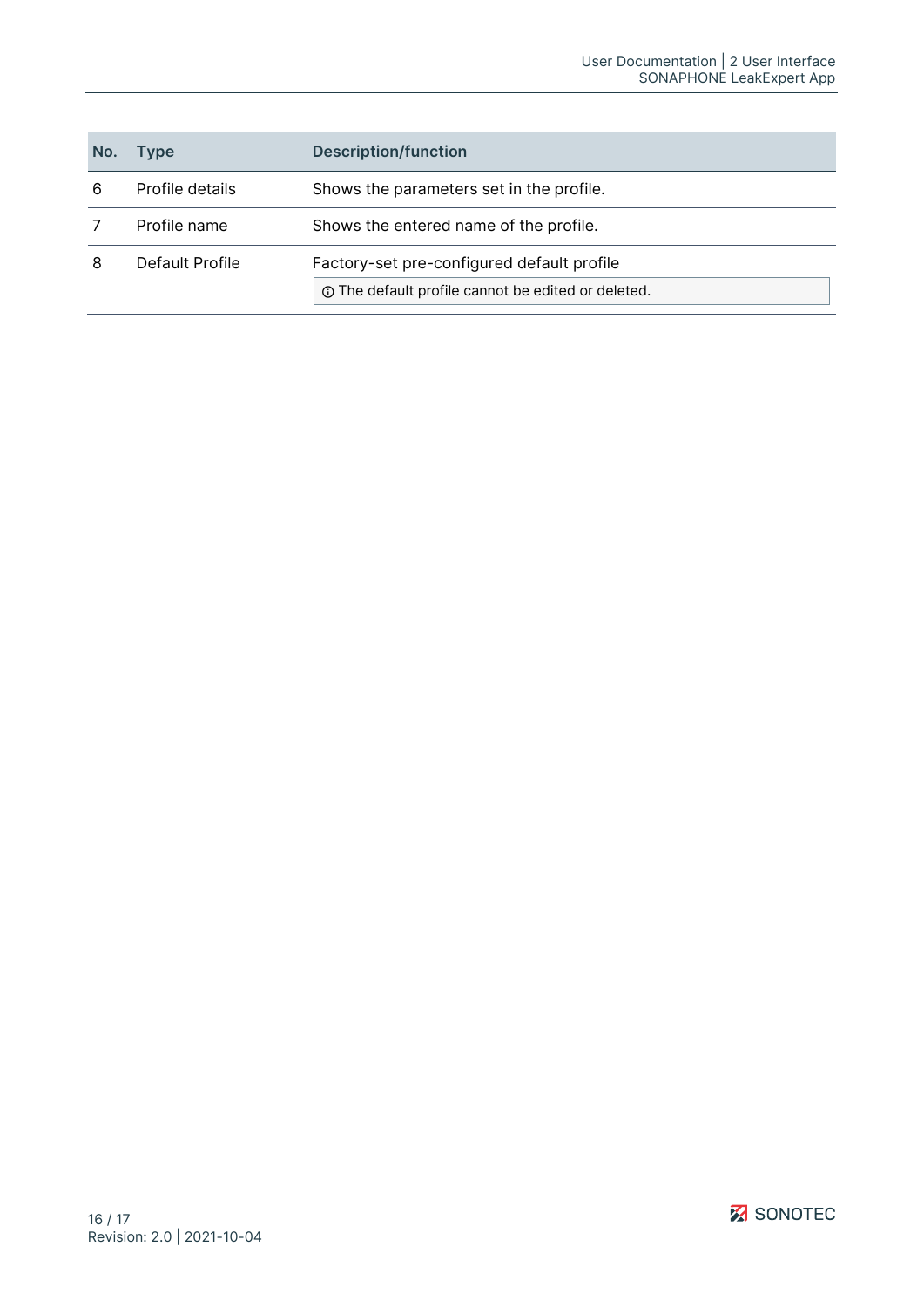## <span id="page-16-0"></span>**2.6 Cost Estimation Profiles**

#### **Structure**



Figure 6: "Cost Estimation Profiles" screen

| No. | <b>Type</b>    | <b>Description/function</b>                                                                           |
|-----|----------------|-------------------------------------------------------------------------------------------------------|
|     | Delete         | Marking profiles for deletion.                                                                        |
|     | Active profile | Indicates the active profile.<br>① The parameters of the active profile are used for the calculation. |
|     | Edit           | Opens the screen for customizing profile details.                                                     |
| 4   | Select         | Selecting a profile as default for the subsequent measurements.                                       |
| 5   | Create         | Opens a dialog window for creating a new profile.                                                     |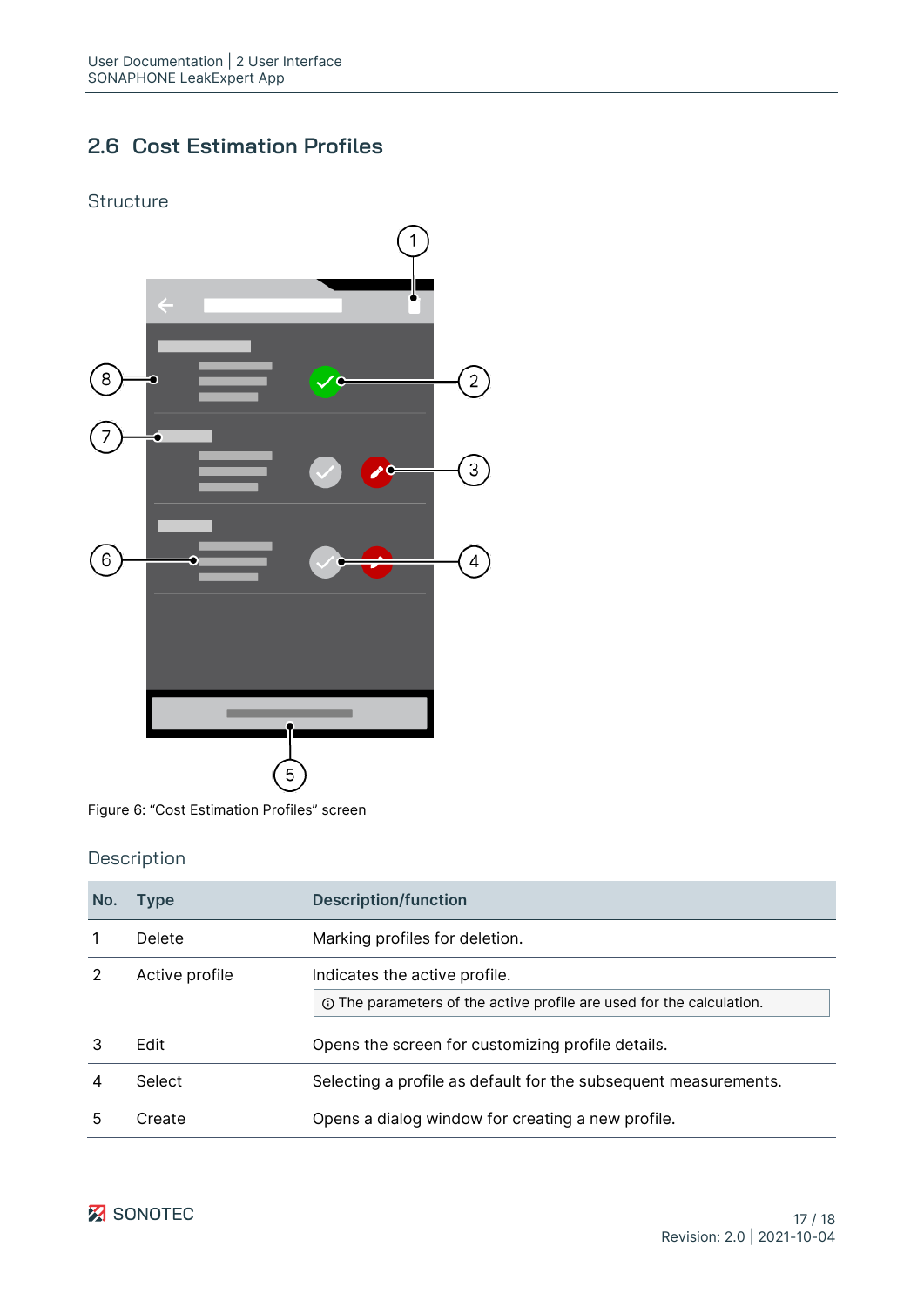| No. | Type            | <b>Description/function</b>                                                                             |
|-----|-----------------|---------------------------------------------------------------------------------------------------------|
| 6   | Profile details | Shows the parameters set in the profile.                                                                |
|     | Profile name    | Shows the entered name of the profile.                                                                  |
| 8   | Default Profile | Factory-set pre-configured default profile<br><b>O</b> The default profile cannot be edited or deleted. |

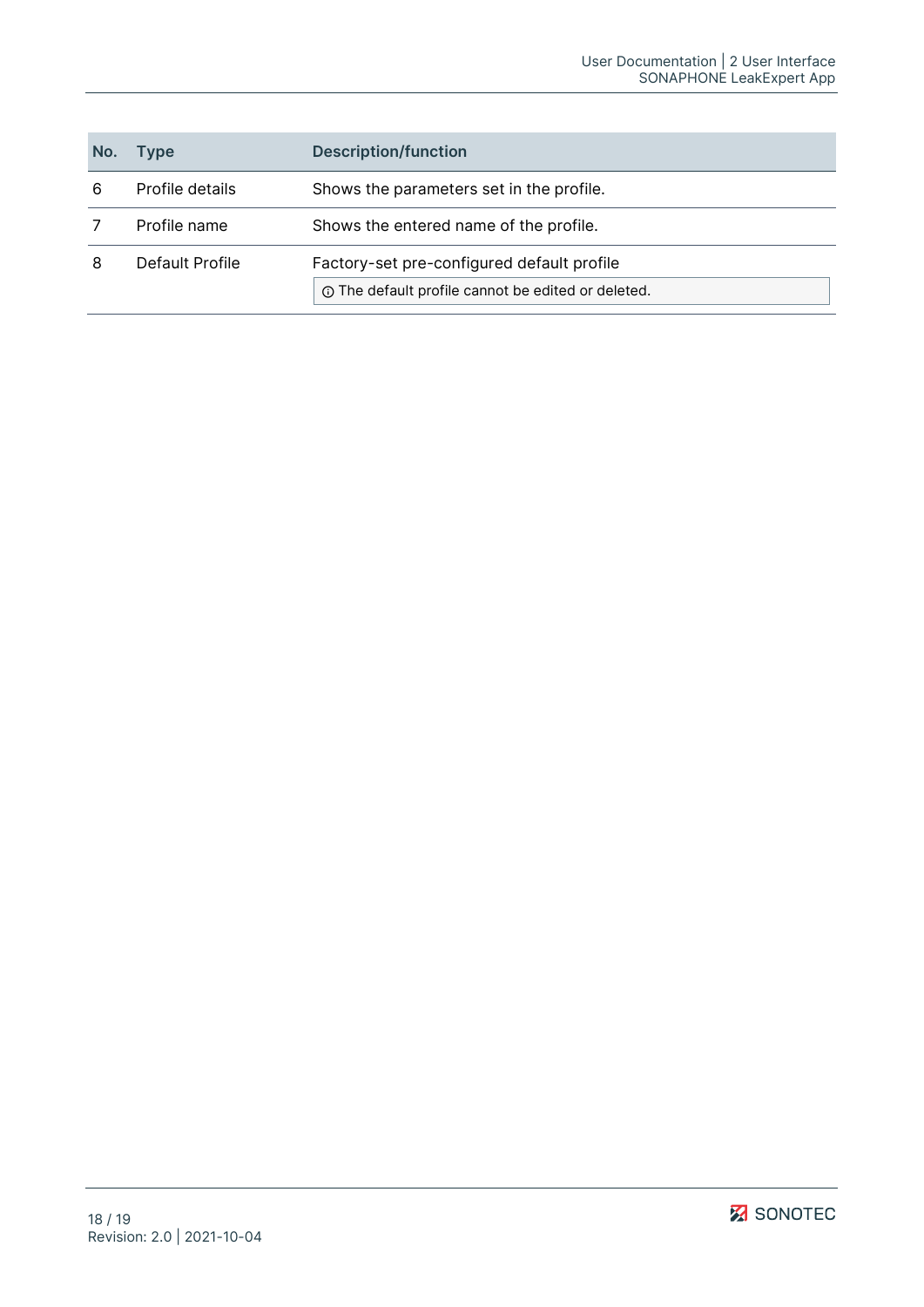## <span id="page-18-0"></span>**2.7 Measurements List**



Figure 7: Screen "Measurements list"

| No. | <b>Type</b>   | <b>Description/function</b>                                                                               |
|-----|---------------|-----------------------------------------------------------------------------------------------------------|
|     | Folder name   | Shows the name of the folder where the measurements have been<br>saved.                                   |
|     | Toggle switch | Toggles the measurement identification between "Date" and "ID".                                           |
|     | Filter        | Opens a dialog window for filtering the measurements list according to<br>priority and/or repair details. |
|     | Delete        | Selecting one or more measurements for deletion.                                                          |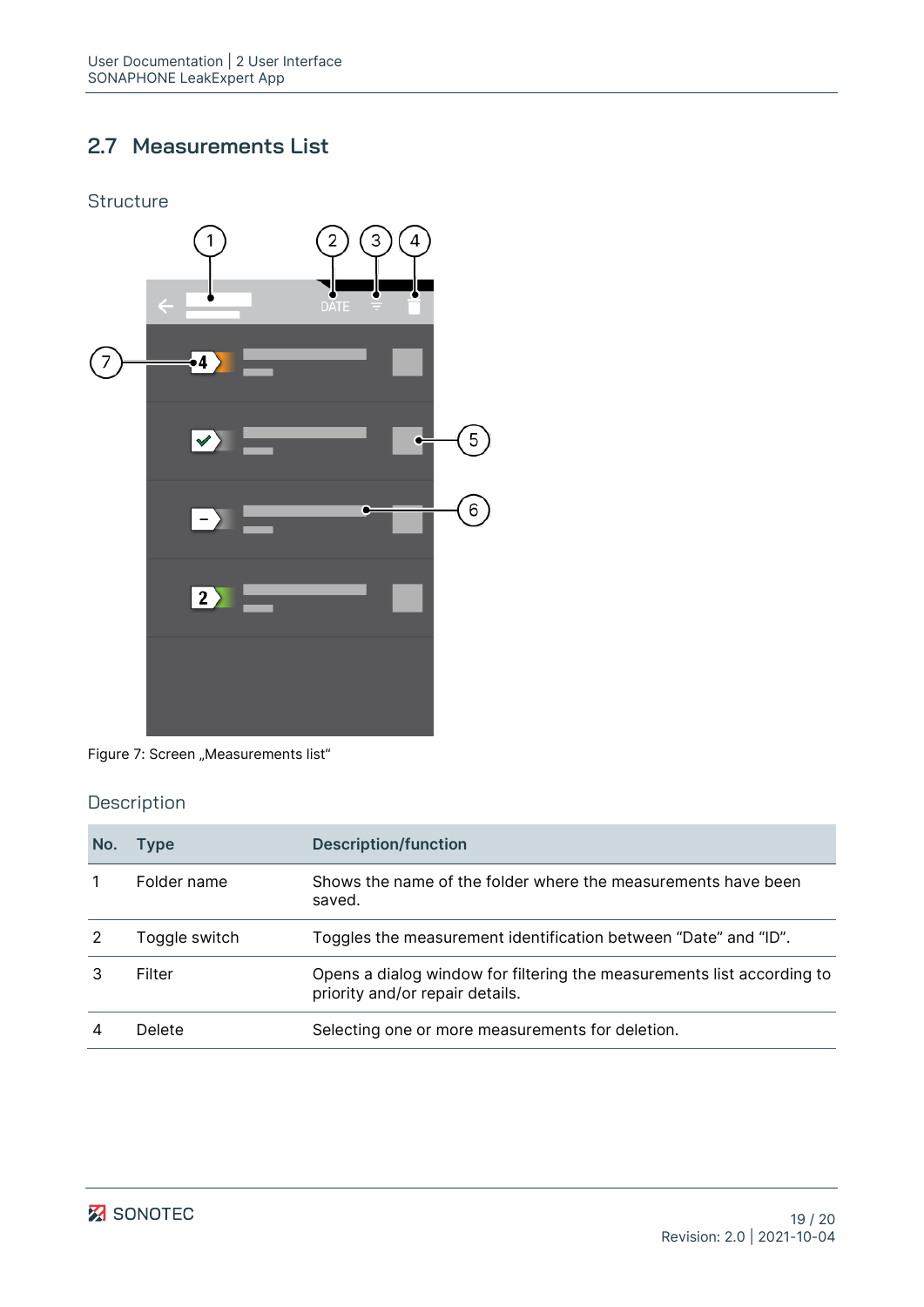| No. | <b>Type</b>                                                                                                  | <b>Description/function</b>                                                                                                                                                                                                                                                         |
|-----|--------------------------------------------------------------------------------------------------------------|-------------------------------------------------------------------------------------------------------------------------------------------------------------------------------------------------------------------------------------------------------------------------------------|
| 5   | Volumetric flow loss                                                                                         | Shows the detected volumetric flow loss in I/min.                                                                                                                                                                                                                                   |
|     |                                                                                                              | ① The volumetric flow loss may only be rated for the gases air and nitrogen<br>as well as an instantaneous level > 28 dB.<br>Further information on loss calculation may be found in the FAQs under<br>https://www.sonotec.eu/en/products/preventive-maintenance/faq/: Z<br>FAQ-L.6 |
| 6   | <b>Identification</b>                                                                                        | Shows a value assigned to the measurement depending on the<br>settings (see "toggle switch"):                                                                                                                                                                                       |
|     |                                                                                                              | • Creation date (date and time)<br>ID                                                                                                                                                                                                                                               |
|     | Leakage class<br>rating template and the set gases or the status "Repaired".<br>instantaneous level > 28 dB. | Shows the detected leakage class (rating) according to the applied                                                                                                                                                                                                                  |
|     |                                                                                                              | ① Leakages may only be rated for the gases air and nitrogen as well as an                                                                                                                                                                                                           |

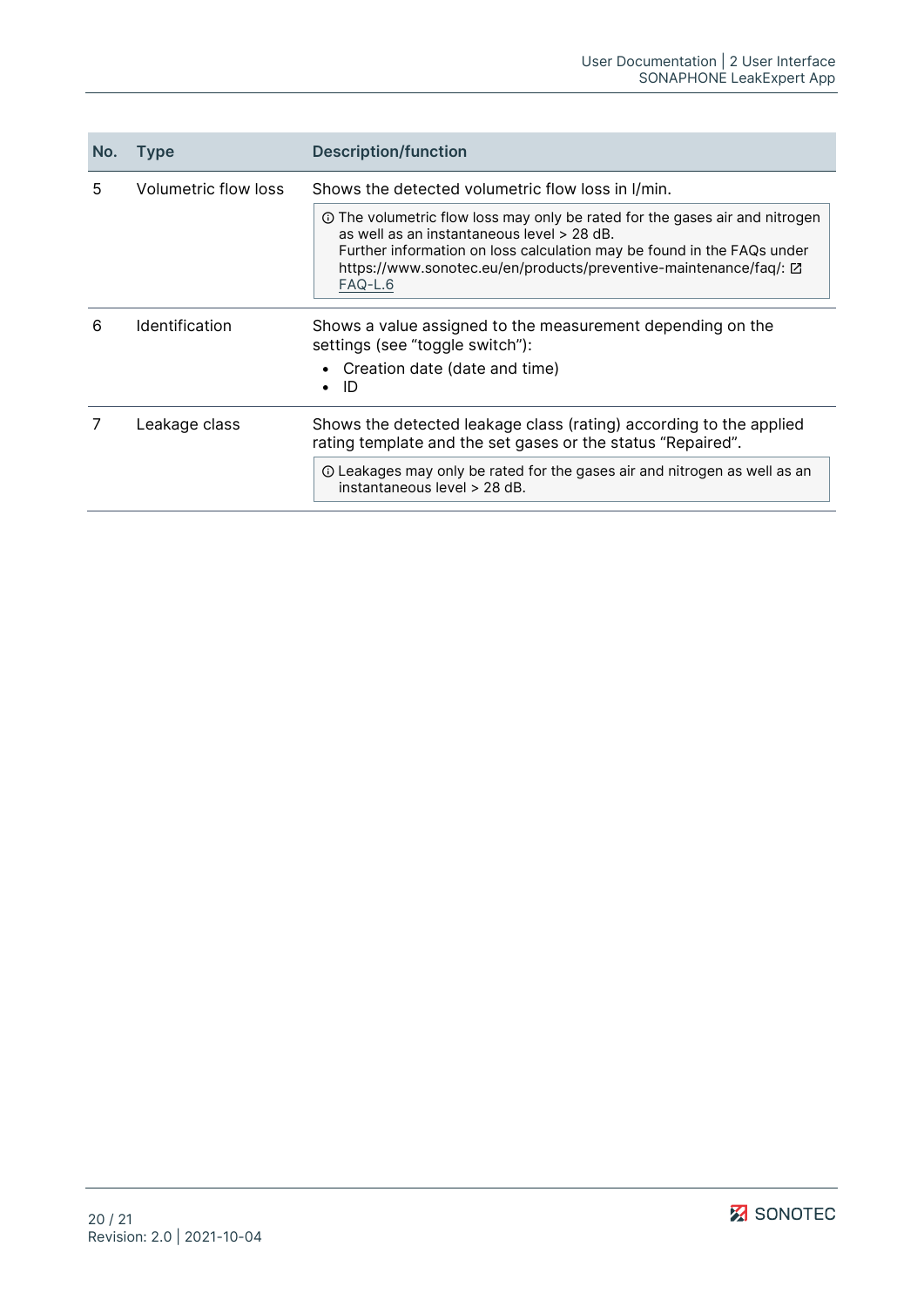## <span id="page-20-0"></span>**2.8 Settings**

## Description

Opening the "Settings" screen is possible via the "Measurement Value Recording" screen. The following global options may be set and following information may be found in the "Settings" screen:

| <b>Option</b>        | Setting/information                                                                                                                |
|----------------------|------------------------------------------------------------------------------------------------------------------------------------|
| Gas                  | Selecting a gas. (see 3.2.2 Managing Gases, page 38)                                                                               |
| Pressure             | Setting the relative system pressure. (see 3.2.1 Setting the System<br>Pressure, page 37)                                          |
| Audio                | Setting the audio mode of the ultrasonic signal.                                                                                   |
|                      | <b>①</b> Further information on the audio modes of the ultrasonic signal may be<br>found in the FAQs on sonotec.eu under: ⊠ FAQ-G2 |
| Units and currencies | • Switching the units between metric and imperial.<br>Setting the used currency.                                                   |
| Device               | Activation/deactivation of the screen lock.                                                                                        |
| Storage              | Information on storage allocation of the measurement data storage.                                                                 |
| Licenses             | List of and detailed information on used software packages.                                                                        |
| About                | Information on the installed SONAPHONE LeakExpert App version.                                                                     |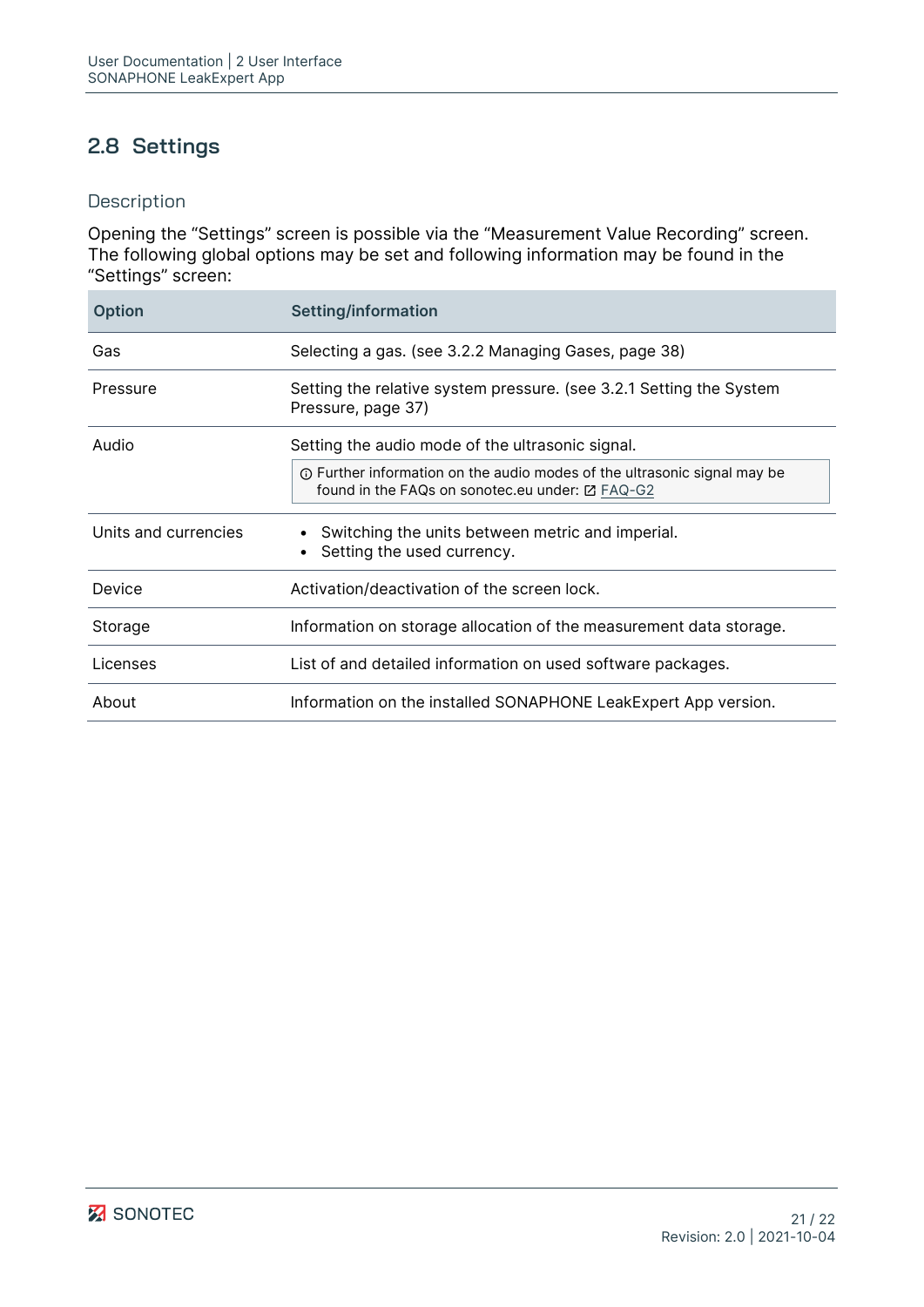# <span id="page-21-0"></span>**3 Working with the LeakExpert App**

This section contains instructions on working with the SONAPHONE LeakExpert App. The structure and order of these instructions follow the typical (recommended) work flow.

## <span id="page-21-1"></span>**3.1 Preparing a Work Order**

## <span id="page-21-2"></span>**3.1.1 Starting the App**

#### **Description**

Leakage measurements are performed with a SONAPHONE handheld unit and the SONAPHONE LeakExpert App .

#### Procedure

- 1. Turn on the SONAPHONE handheld unit.
	- $\rightarrow$  The start screen appears.
- 2. Unlock the start screen.
- 3. Tap the SONAPHONE LeakExpert App icon.
	- $\rightarrow$  The app starts up.
	- $\rightarrow$  A dialog window opens for entering the tester's name.
	- $\rightarrow$  The type of the sensor connected to the SONAPHONE handheld unit is verified.

#### <span id="page-21-3"></span>**3.1.2 Managing Folders**

#### **Description**

The individual measurements are managed in folders. For a structured collection and export of measurements, separate folders may be set up for each leakage to be checked or each current route. All folders are managed in the ["Folder List"](#page-10-0) screen. The following tasks are part of managing folders:

#### Creating folders

- 1. In the ["Measurement Value Recording"](#page-5-1) screen, tap the "Folders" (**)** icon.
	- $\rightarrow$  The "Folder List" screen opens.
- 2. Tap the **Create new folder** button.
	- $\rightarrow$  The "Create new folder" screen opens.
- 3. Enter a folder name in the **Name** field.
- 4. Tap the **Save** button.
	- $\rightarrow$  The "Create New Folder" screen closes. The folder is saved and displayed in the "Folder List" screen.

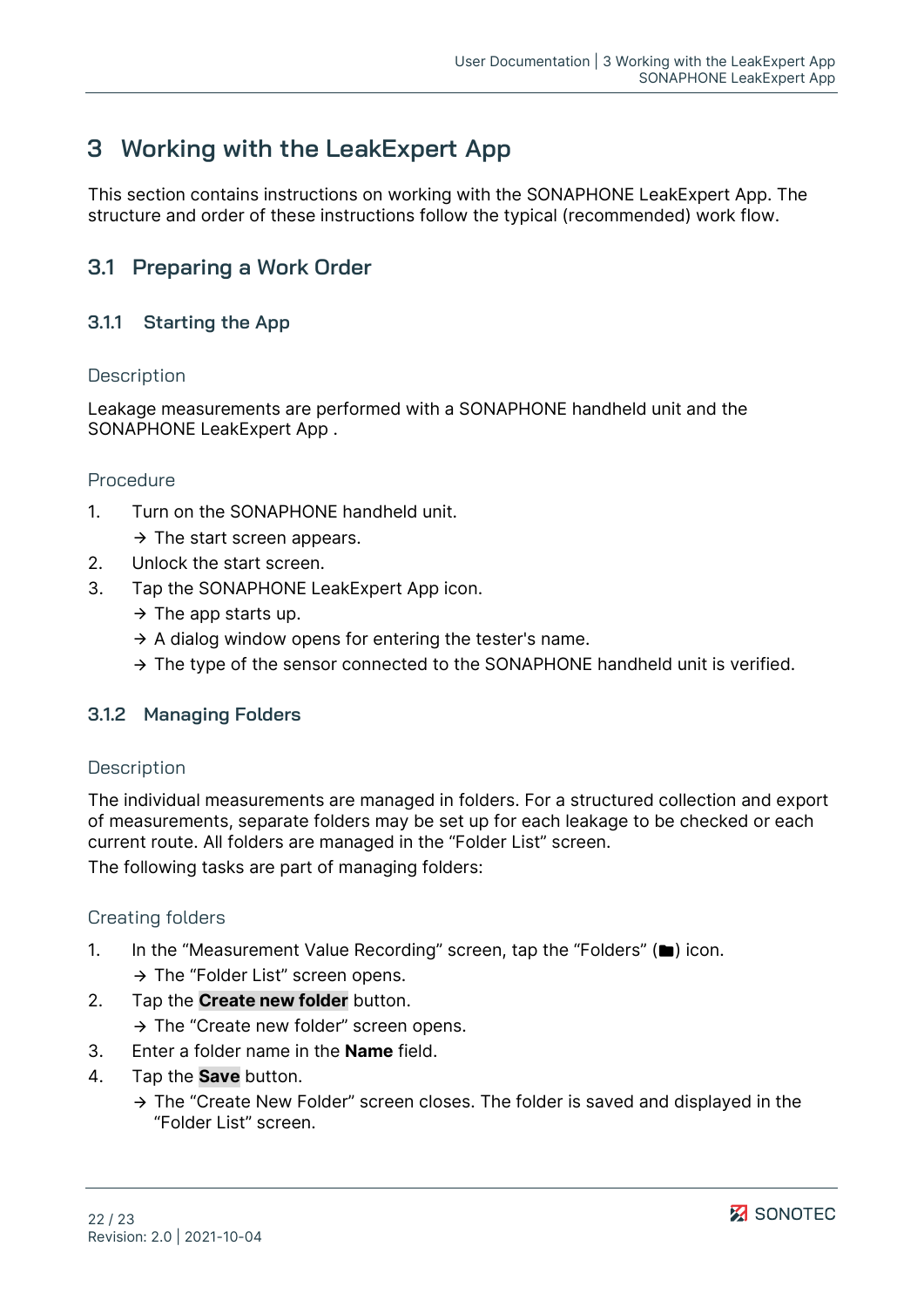## Editing folders

## **Editing folder names**

1. In the "Folder List" screen, tap the "Edit" icon of the particular folder.



- $\rightarrow$  The ["Folder Details"](#page-12-0) screen opens.
- 2. Tap the **Folder** input field.
	- $\rightarrow$  The Edit folder name dialog window opens.
- 3. Enter your preferred name in the dialog window.
- 4. Tap the **OK** button.

 $\rightarrow$  The dialog window closes. The entered name is applied.

#### **Adding additional data**

- 1. In the "Folder List" screen, tap the "Edit" icon of the particular folder.  $\rightarrow$  The "Folder Details" screen opens.
- 2. Depending on the type of additional data, tap the respective icon.



- $\rightarrow$  Depending on the selection, the following will open:
	- camera for taking a photo
	- photo gallery for selecting an existing photo
	- text field including on-screen keyboard for writing a text note
	- dialog window for recording a voice memo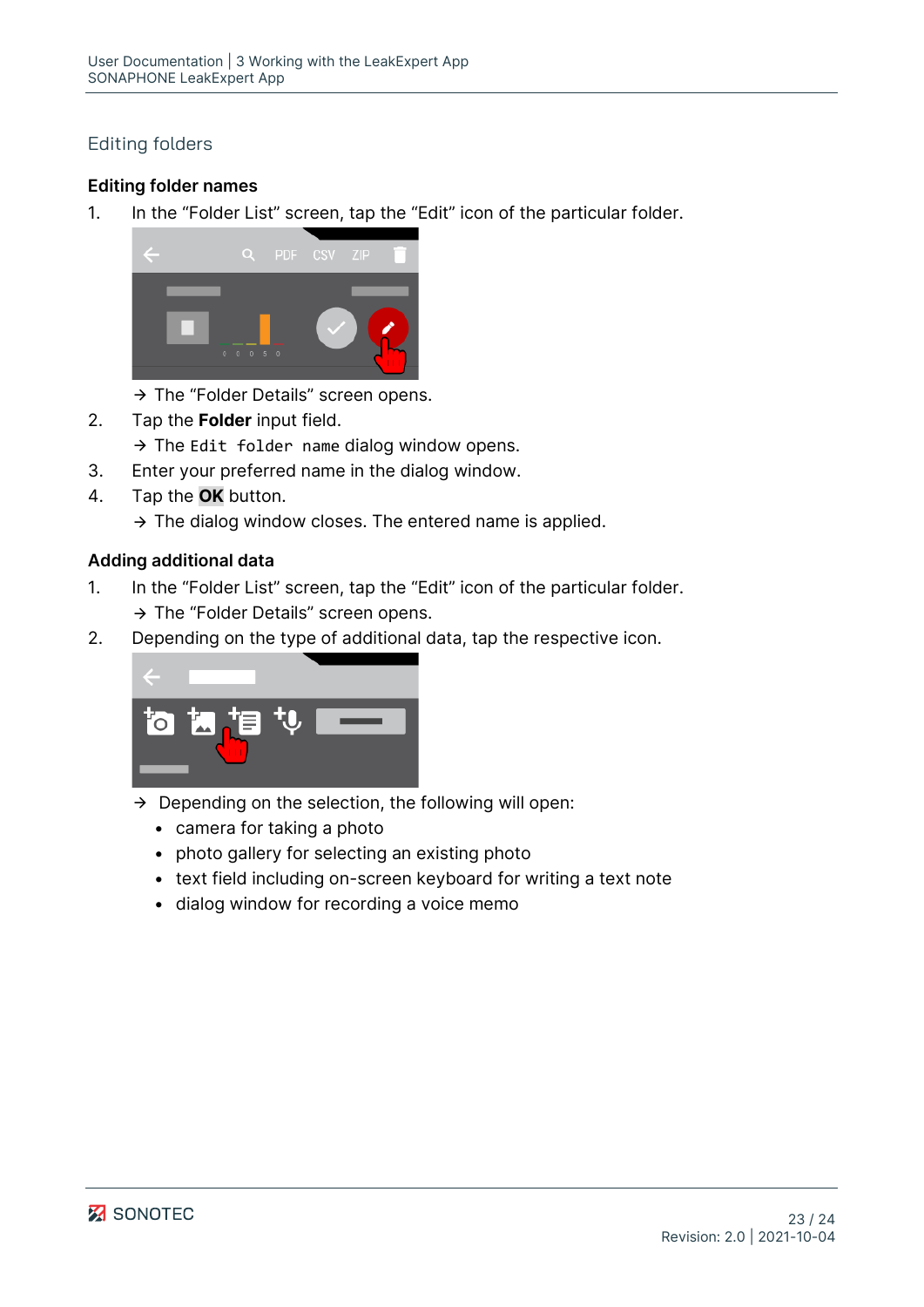#### Deleting folders

## **ATTENTION**

#### **Data loss during deletion**

When deleting one or several folders, all measurements within these folders will be deleted. This may lead to data loss.

Before deletion of one or several folders, please make sure that these folders may indeed be deleted.

#### **Selected folder**

1. In the "Folder List" screen, tap the "Delete"  $(\hat{\bullet})$  icon.



- $\rightarrow$  A checkbox is displayed in front of each folder.
- 2. Activate the checkbox of the particular folder.
- 3. Tap the **OK** button.
	- $\rightarrow$  A window for confirmation of the deletion opens.
- 4. Tap the **OK** button.
	- $\rightarrow$  The dialog window closes. The selected folder is deleted.

#### **All folders**

- 1. In the "Folder List" screen, tap the "Delete"  $(\hat{\bullet})$  icon.
- 2 Tap the "Select all" (() icon.



- $\rightarrow$  The checkboxes of all folders are activated.
- 3. Tap the **OK** button.
	- $\rightarrow$  A window for confirmation of the deletion opens.
- 4. Tap the **OK** button.
	- $\rightarrow$  The dialog window closes. All folders are deleted.

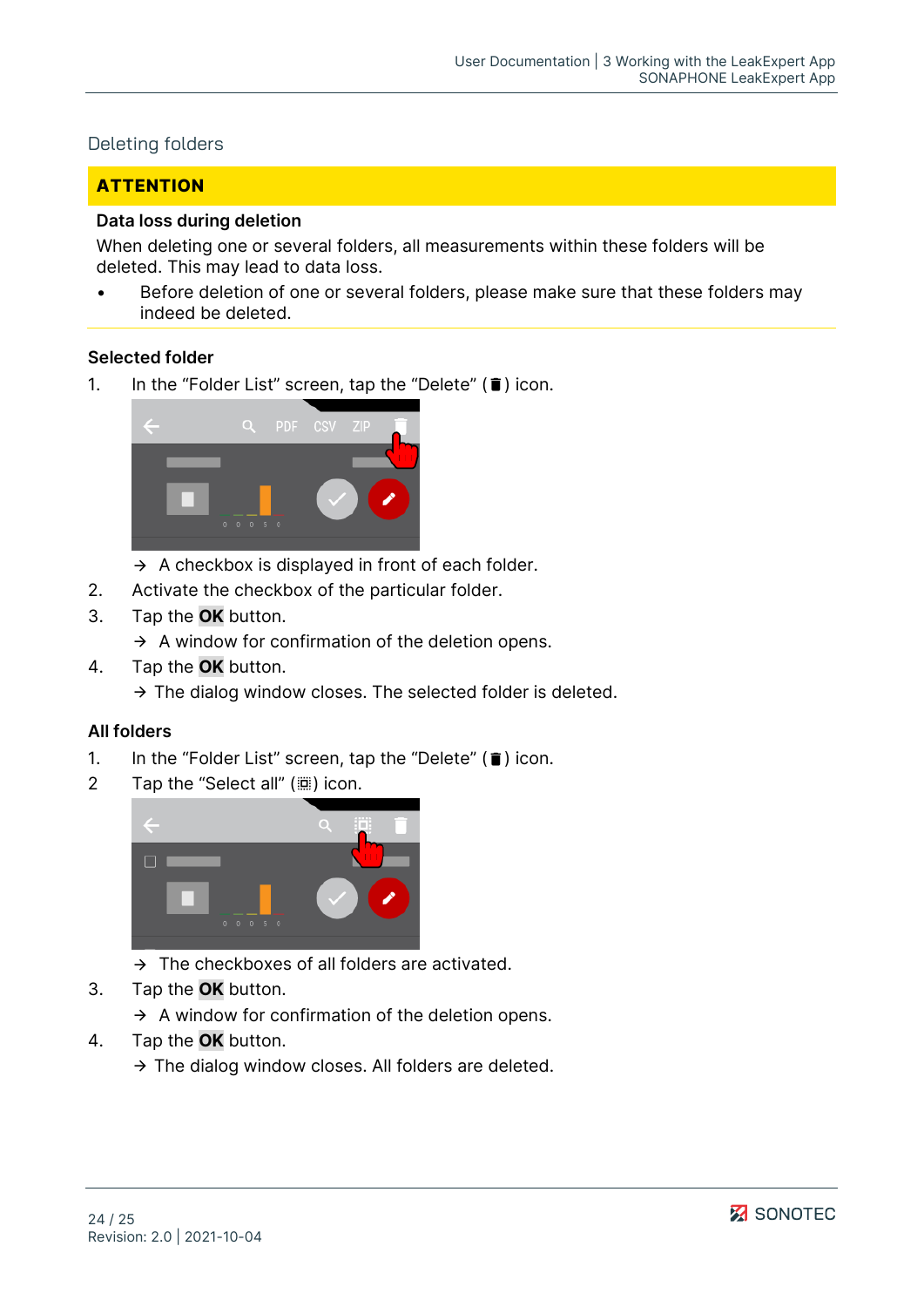## Further Information

For the management of folders, please also see the description of the following screens:

- [Measurement Value Recording](#page-5-1)
- **[Folder List](#page-10-0)**
- [Folder Details](#page-12-0)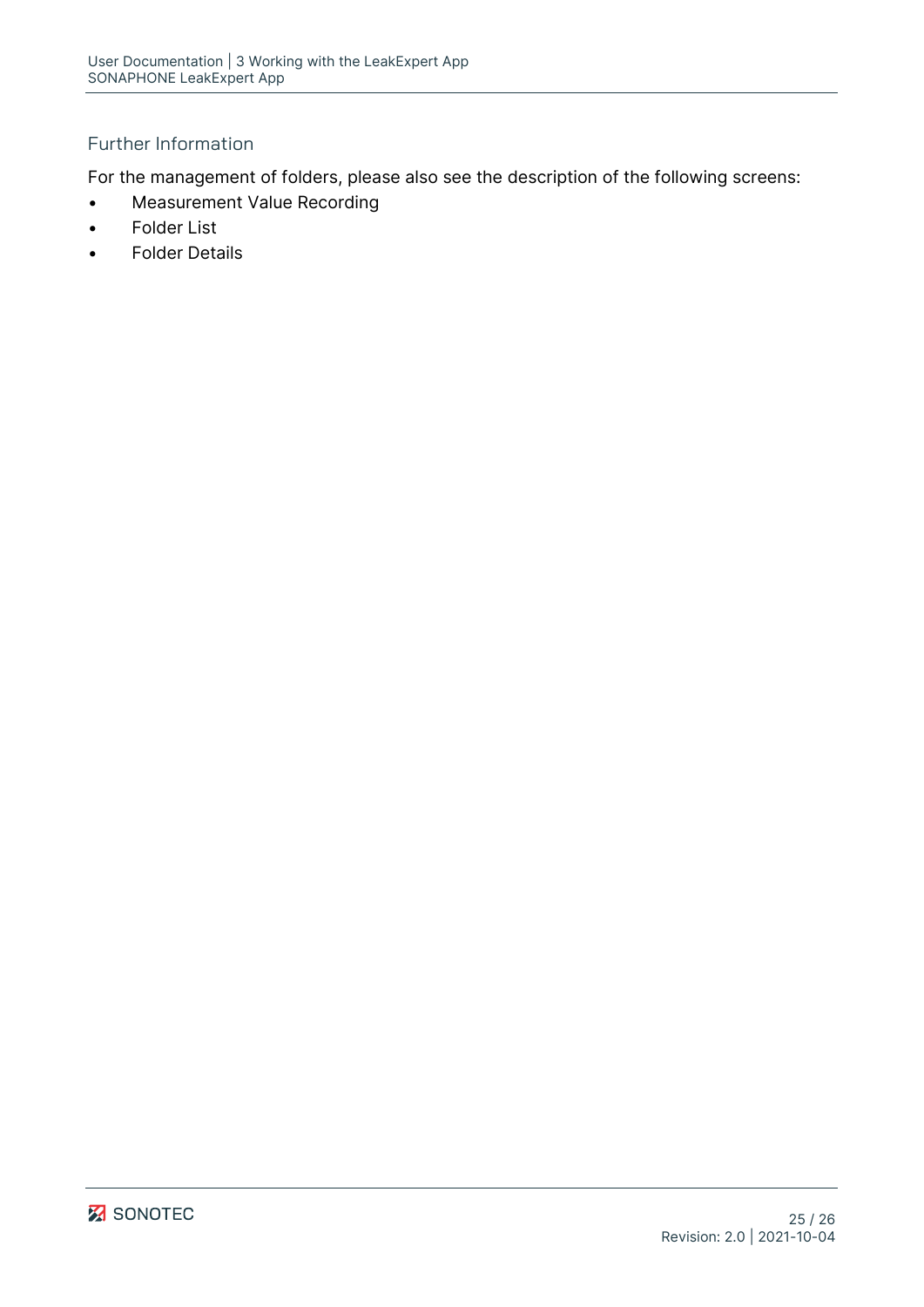## <span id="page-25-0"></span>**3.1.3 Managing Classification Profiles**

## **Description**

A classification profile contains five leakage classes for automatic rating of the volumetric flow loss.

Apart from the default profile with factory-set leakage classes, customized classification profiles may be created. The limit values of all leakage classes may be adapted.

For each folder, a particular classification profile is activated as rating template. The activated classification profile applies to all measurements saved within the particular folder. Classification profiles may be managed in the ["Classification Profiles"](#page-14-0) screen.

## **NOTE**

Volumetric flow loss and leakages may only be rated for the gases air and nitrogen as well as an instantaneous level > 28 dB.

## Opening the "Classification Profiles" screen

- 1. In the "Measurement [Value Recording"](#page-5-1) screen, tap the "Folders" (**)** icon.  $\rightarrow$  The ["Folder List"](#page-10-0) screen opens.
- 2. In the "Folder List" screen, tap the "Edit" icon of the particular folder.



 $\rightarrow$  The ["Folder Details"](#page-12-0) screen opens.

- 3. In the "Folder details" screen, scroll downwards to the "Rating Template" section.
- 4. Tap the "Edit" icon.



 $\rightarrow$  The "Classification Profiles" screen opens.

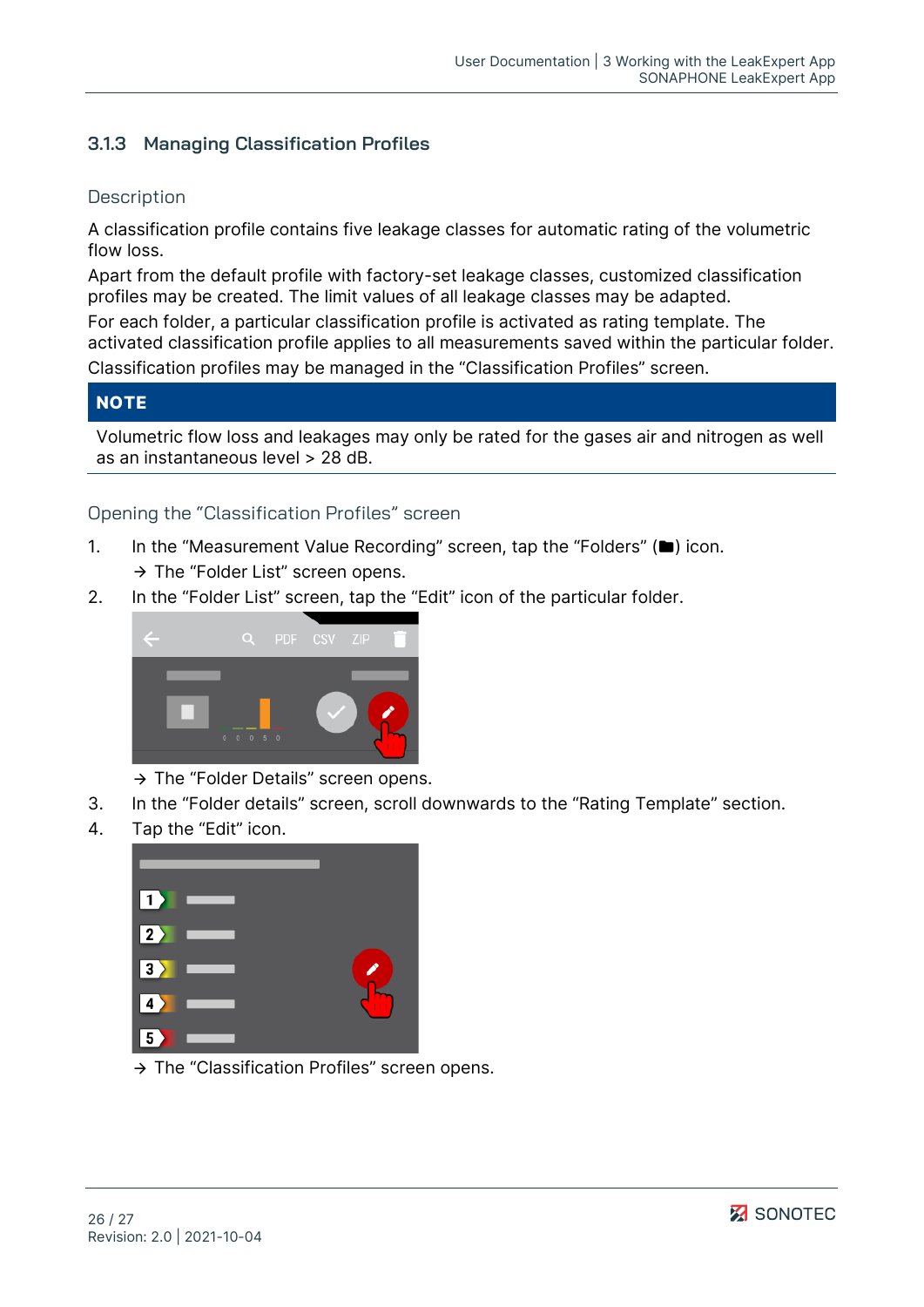Creating a classification profile

- 1. Open the "Classification Profiles" screen.
- 2. Tap the **CREATE** button.
	- $\rightarrow$  A dialog window for entering the profile name opens.
- 3. Enter the profile name.
- 4. Tap the **OK** button.
	- $\rightarrow$  The classification profile is created and opened.
- 5. Tap a leakage class icon.
	- $\rightarrow$  A dialog window for entering the volumetric flow loss opens.
- 6 Enter the particular value.
- 7. Tap the **OK** button.
	- $\rightarrow$  The dialog window closes. The entered value is saved for the edited leakage class.
- 8. Enter the particular values for all leakage classes.
- 9 Tap the "Apply" icon.



 $\rightarrow$  The customized classification profile is created and saved with the set values for the leakages classes.

Assigning a classification profile to a folder

- 1. In the "Folder List" screen, tap the "Edit" icon of the particular folder.
	- $\rightarrow$  The "Folder Details" screen opens.
- 2. Tap the "Edit" icon in the "Classification Profile" section.
	- $\rightarrow$  The "Classification Profiles" screen opens.
- 3. Tap the "Activate" icon of the particular classification profile.



 $\rightarrow$  The "Classification Profiles" screen closes. The activated classification profile is assigned to the folder.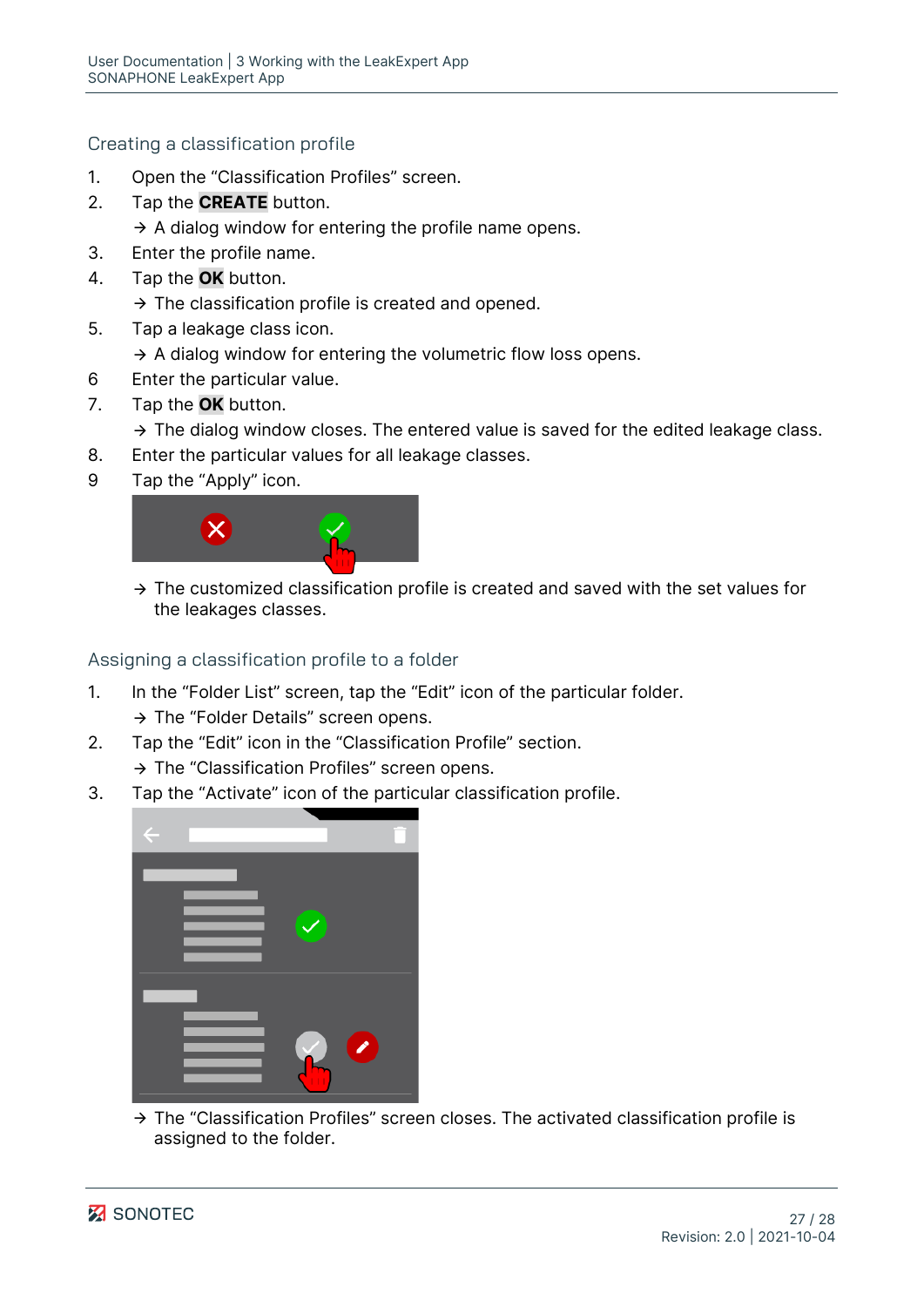#### Deleting classification profiles

#### **NOTE**

It is not possible to delete the default profile with factory-set pre-configured leakage classes.

#### **Selected customized classification profile**

- 1. Open the "Classification Profiles" screen.
- 2. Tap the "Delete"  $(\bar{\mathbf{i}})$  icon.



- $\rightarrow$  A checkbox is displayed in front of each customized classification profile.
- 3. Activate the checkbox of the particular profile.
- 4. Tap the **OK** button.

 $\rightarrow$  A window for confirmation of the deletion opens.

- 5. Tap the **OK** button.
	- $\rightarrow$  The dialog window closes. The selected classification profile is deleted.

#### **All customized classification profiles**

- 1. Open the "Classification Profiles" screen.
- 2. Tap the "Delete"  $(\blacksquare)$  icon.
- 3 Tap the "Select all" ((iiii) icon.



- $\rightarrow$  The checkboxes of all customized classification profiles are activated.
- 4. Tap the **OK** button.
	- $\rightarrow$  A window for confirmation of the deletion opens.
- 5. Tap the **OK** button.
	- $\rightarrow$  The dialog window closes. All customized classification profiles are deleted.

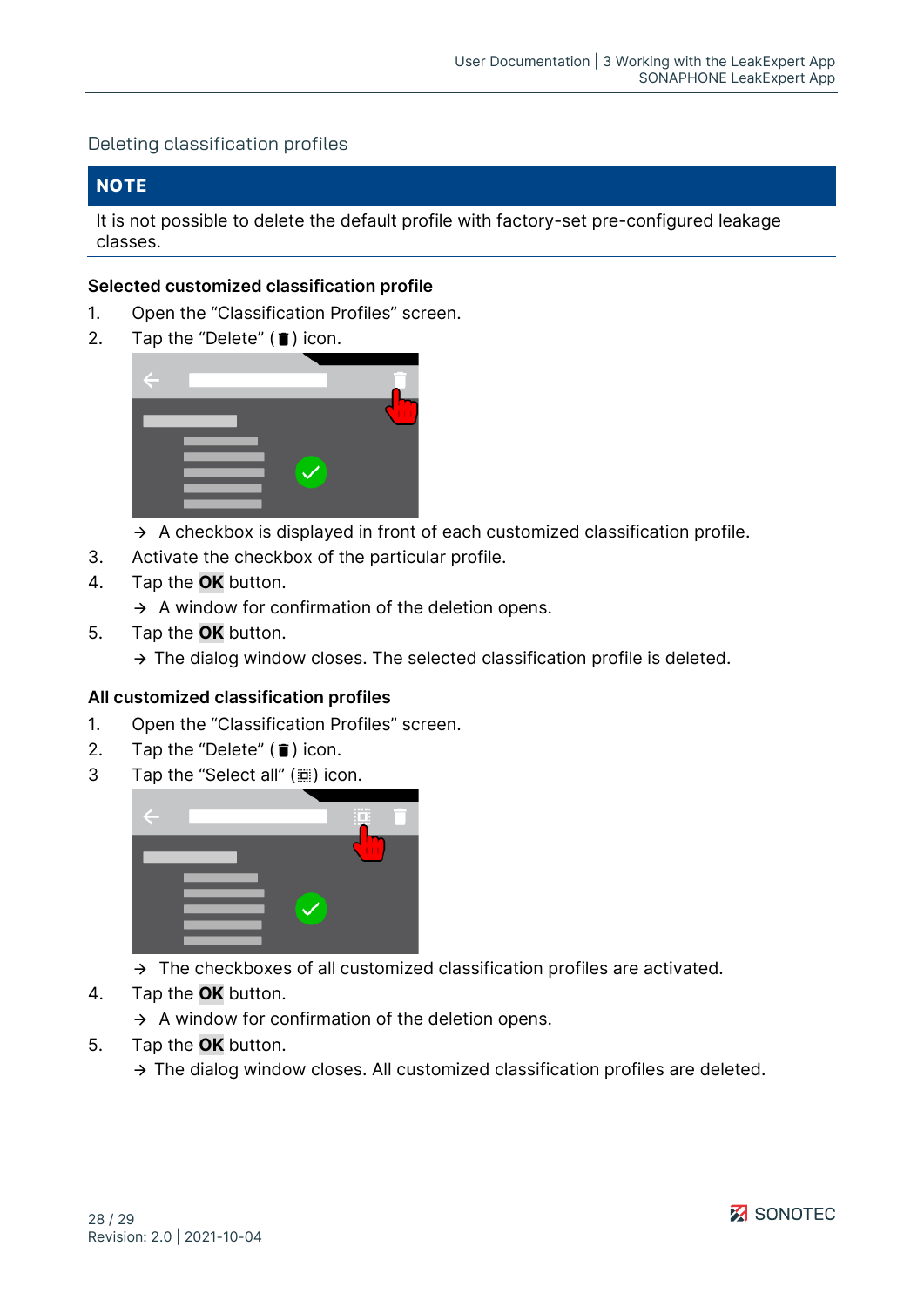## Further Information

For the management of classification profiles, please also see the description of the following screens:

- [Measurement Value Recording](#page-5-1)
- **[Folder List](#page-10-0)**
- **[Folder Details](#page-12-0)**
- [Classification Profiles](#page-14-0)

## <span id="page-28-0"></span>**3.1.4 Managing Cost Estimation Profiles**

#### **Description**

A cost estimation profile contains the following parameters for determining the financial loss due to a leakage:

- Compressed air index in kWh/m<sup>3</sup>
- Energy costs in €/kWh
- Production hours per year
- Deviation in %
- Ratio of energy cost to total costs in %

Apart from the default profile with factory-set parameters, customized cost estimation profiles may be created.

For each folder, a particular cost estimation profile is activated as template. The activated cost estimation profile applies to all measurements saved within the particular folder. Cost estimation profiles may be managed in the ["Cost Estimation Profiles"](#page-16-0) screen.

## **NOTE**

Further information on financial loss calculation may be found in the FAQs under https://www.sonotec.eu/en/products/preventive-maintenance/faq/: [Z] [FAQ-L.4](https://www.sonotec.de/produkte/vorbeugende-instandhaltung/faq/faq-l4/)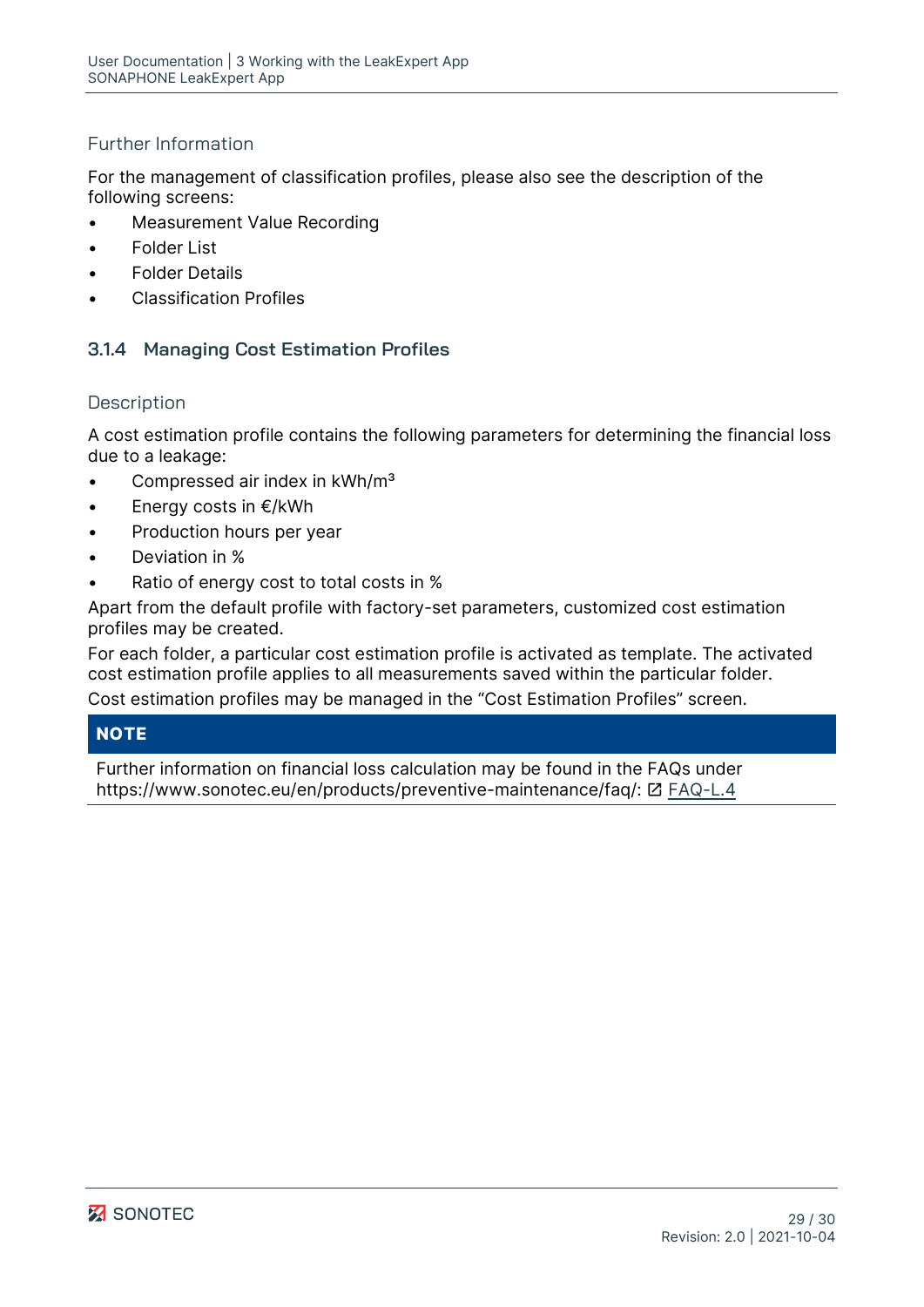Opening the "Cost Estimation Profiles" screen

- 1. In the ["Measurement Value Recording"](#page-5-1) screen, tap the "Folders" (**)** icon.
	- $\rightarrow$  The ["Folder List"](#page-10-0) screen opens.
- 2. In the "Folder List" screen, tap the "Edit" icon of the particular folder.



- $\rightarrow$  The ["Folder Details"](#page-12-0) screen opens.
- 3. In the "Folder details" screen, scroll downwards to the "Cost Estimation Template" section.
- 4. Tap the "Edit" icon.



 $\rightarrow$  The "Cost Estimation Profiles" screen opens.

Creating a cost estimation template

- 1. Open the "Cost Estimation Profiles" screen.
- 2. Tap the **CREATE** button.

 $\rightarrow$  A dialog window for entering the profile name opens.

- 3. Enter the profile name.
- 4. Tap the **OK** button.
	- $\rightarrow$  The cost estimation profile is created and opened.
- 5. Enter the particular values for all parameters.
- 6 Tap the "Apply" icon.



 $\rightarrow$  The cost estimation profile is created and saved with the set parameters.

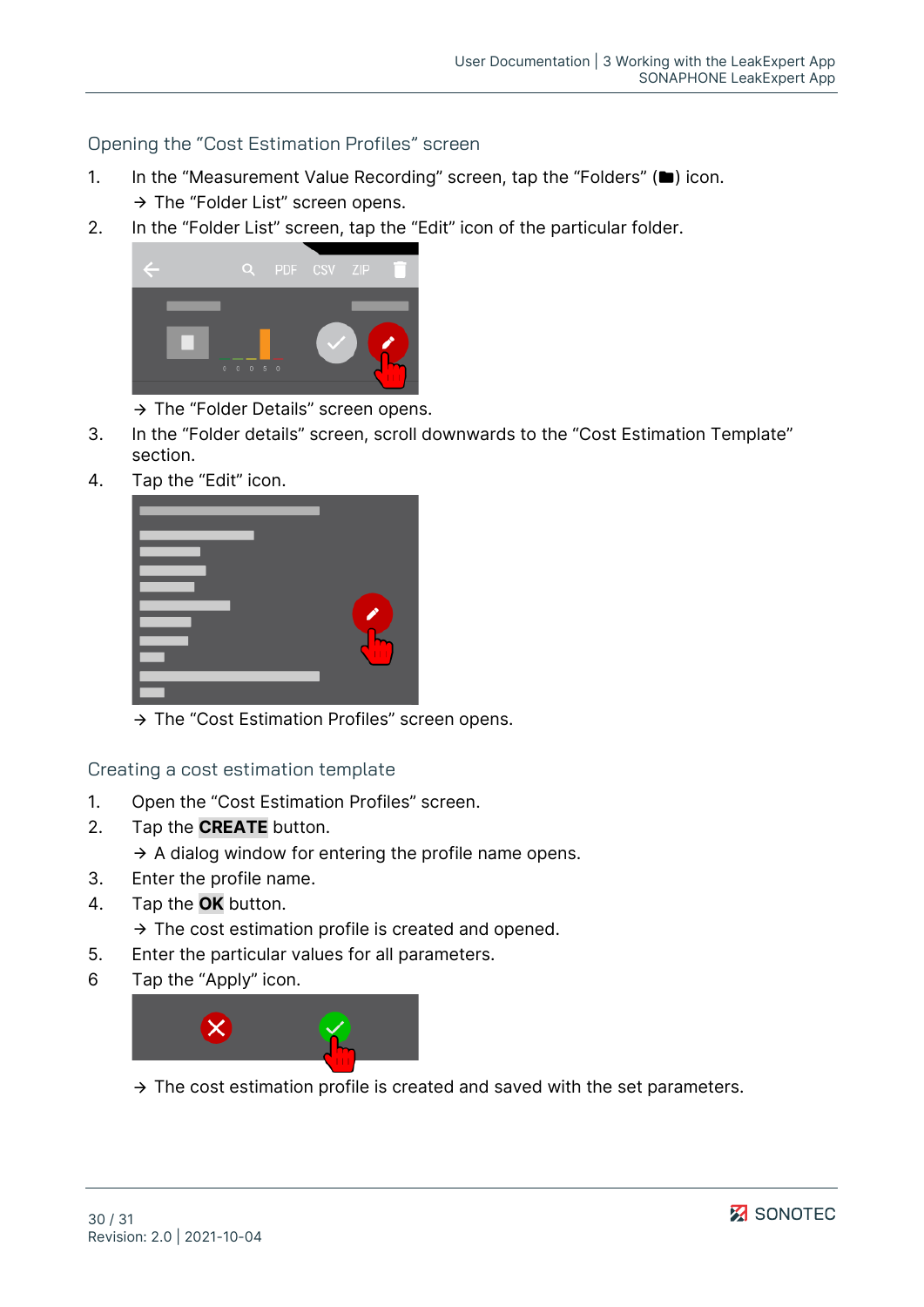## Assigning a cost estimation profile to a folder

- 1. In the "Folder List" screen, tap the "Edit" icon of the particular folder.
	- $\rightarrow$  The "Folder Details" screen opens.
- 2. Tap the "Edit" icon in the "Cost Estimation Template" section.
	- $\rightarrow$  The "Cost Estimation Profiles" screen opens.
- 3. Tap the "Activate" icon of the particular cost estimation profile.

→ The "Cost Estimation Profiles" screen closes. The activated cost estimation profile is assigned to the folder.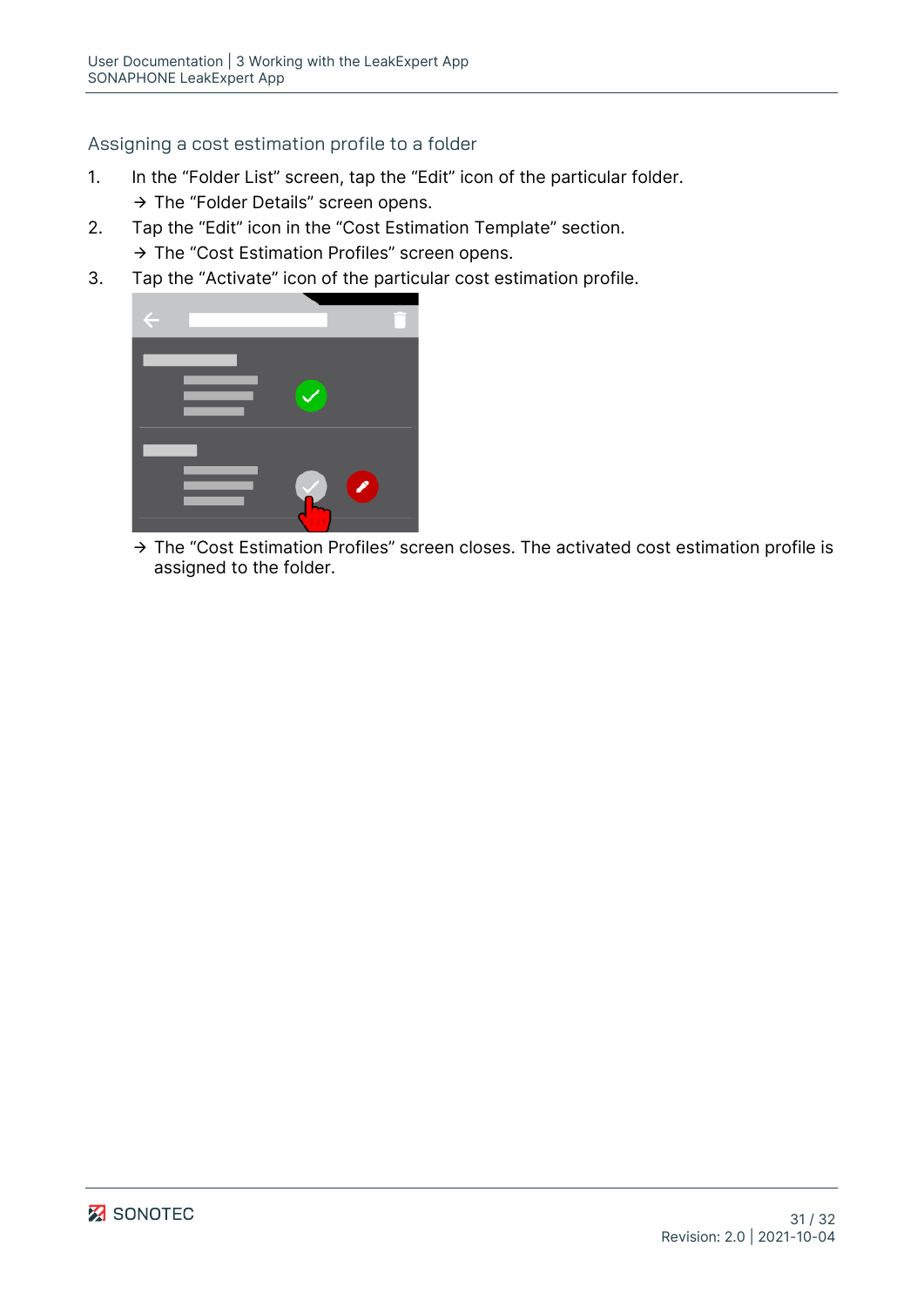#### Deleting cost estimation profiles

### **NOTE**

It is not possible to delete the default profile with factory-set pre-configured parameters.

#### **Selected customized cost estimation profile**

- 1. Open the "Cost Estimation Profiles" screen.
- 2. Tap the "Delete"  $(\blacksquare)$  icon.



- $\rightarrow$  A checkbox is displayed in front of each customized cost estimation profile.
- 3. Activate the checkbox of the particular profile.
- 4. Tap the **OK** button.
	- $\rightarrow$  A window for confirmation of the deletion opens.
- 5. Tap the **OK** button.
	- $\rightarrow$  The dialog window closes. The selected cost estimation profile is deleted.

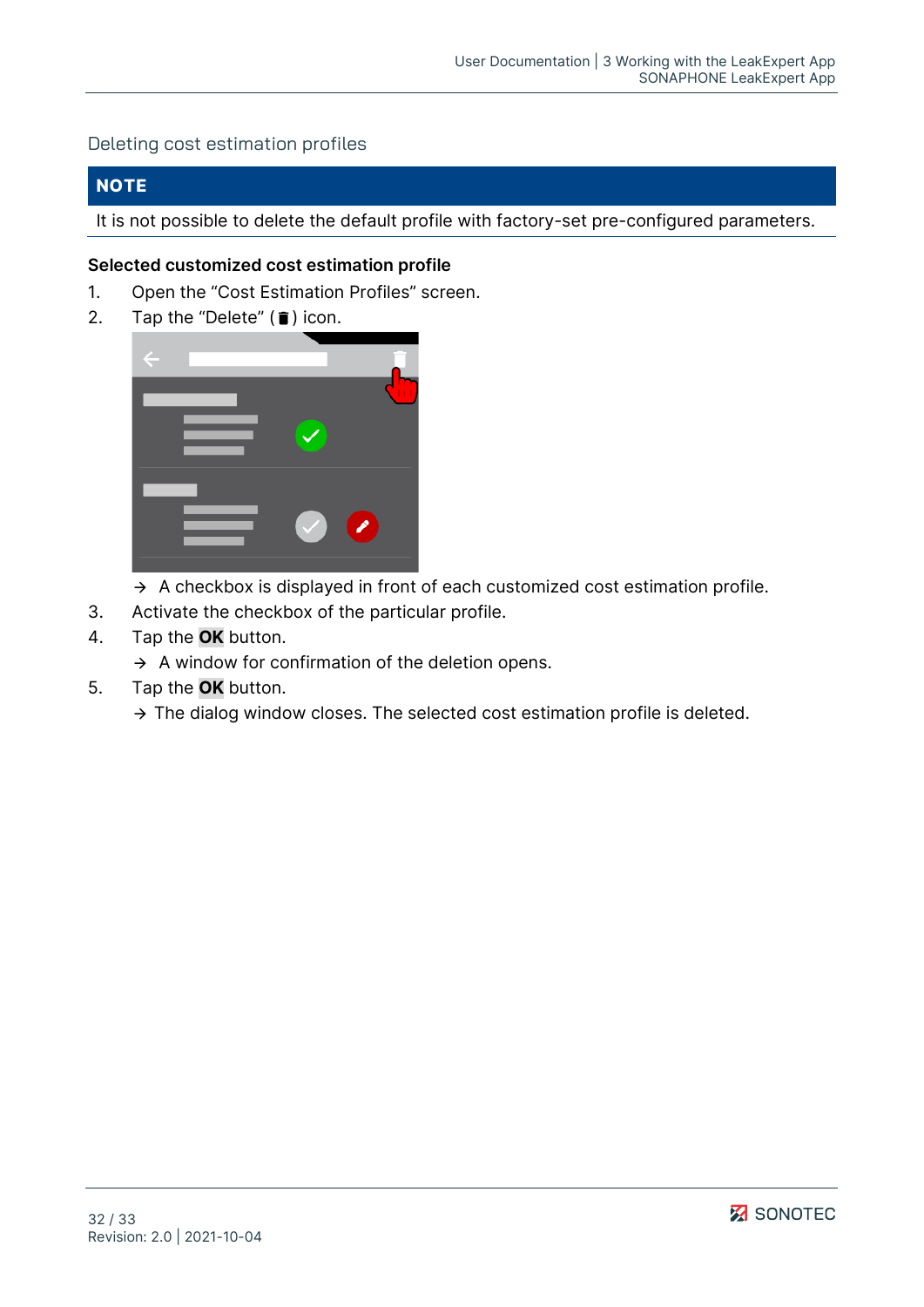## **All customized cost estimation profiles**

- 1. Open the "Cost Estimation Profiles" screen.
- 2. Tap the "Delete"  $(\bar{\mathbf{i}})$  icon.
- 3 Tap the "Select all" ( $\dddot{w}$ ) icon.



- $\rightarrow$  The checkboxes of all customized cost estimation profiles are activated.
- 4. Tap the **OK** button.
	- $\rightarrow$  A window for confirmation of the deletion opens.
- 5. Tap the **OK** button.
	- $\rightarrow$  The dialog window closes. All customized cost estimation profiles are deleted.

## Further Information

For the management of cost estimation profiles, please also see the description of the following screens:

- [Measurement Value Recording](#page-5-1)
- [Folder List](#page-10-0)
- **[Folder Details](#page-12-0)**
- [Cost Estimation Profiles](#page-16-0)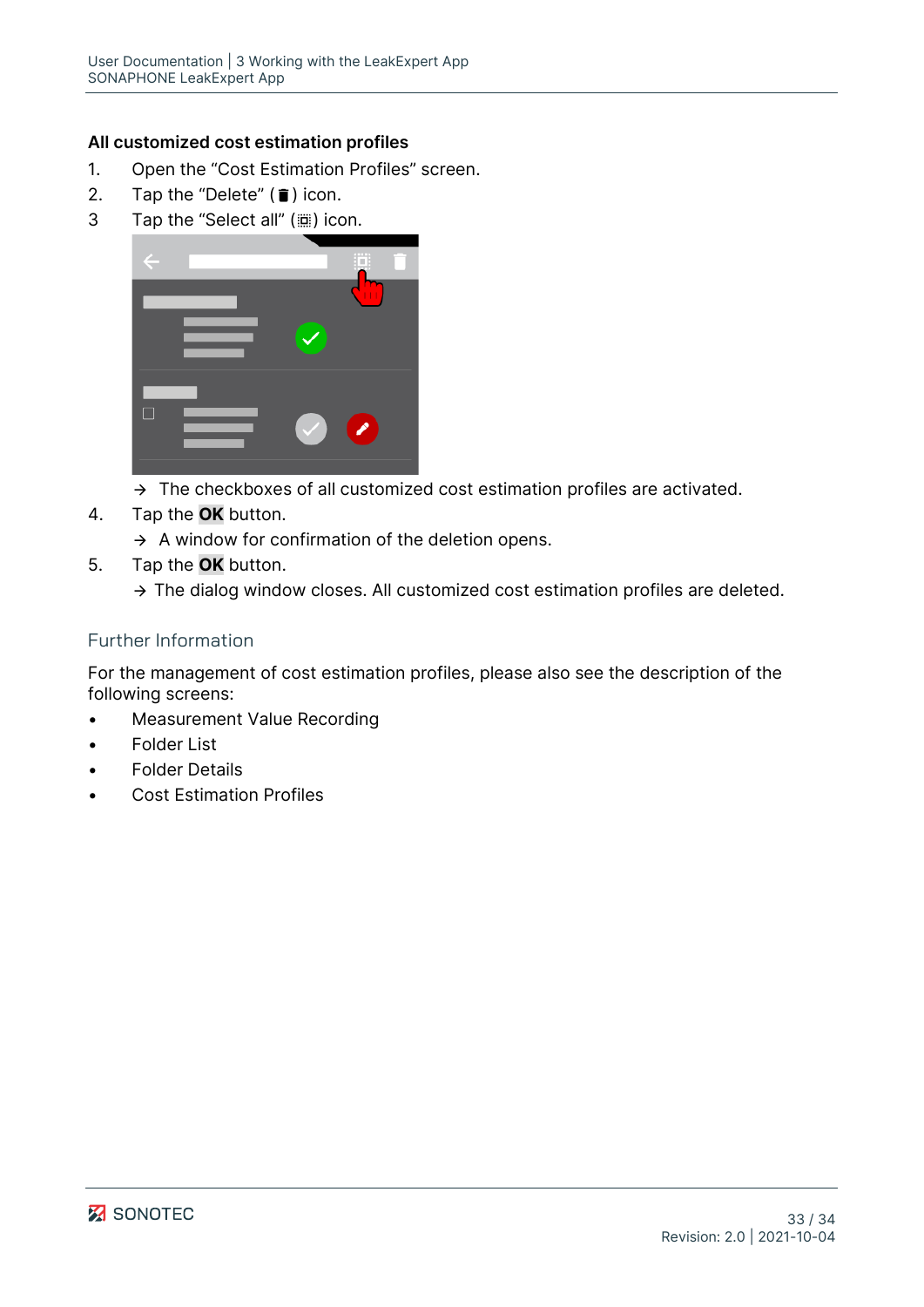## <span id="page-33-0"></span>**3.1.5 Selecting Folders**

### **Description**

Before performing a measurement, a folder is selected as saving location for the subsequent measurements.

### Procedure

- 1. In the "Measurement Value Recording" screen, tap the "Folder" ( $\blacksquare$ ) icon.
	- $\rightarrow$  The "Folder List" screen opens.
- 2 Tap the "Select" icon of the particular folder.



 $\rightarrow$  The selected folder is used as saving location for the subsequent measurements.

## Further Information

For the selection of a folder, please also see the following descriptions and/or instructions:

- [Folder List](#page-10-0)
- **[Managing Folders](#page-21-3)**

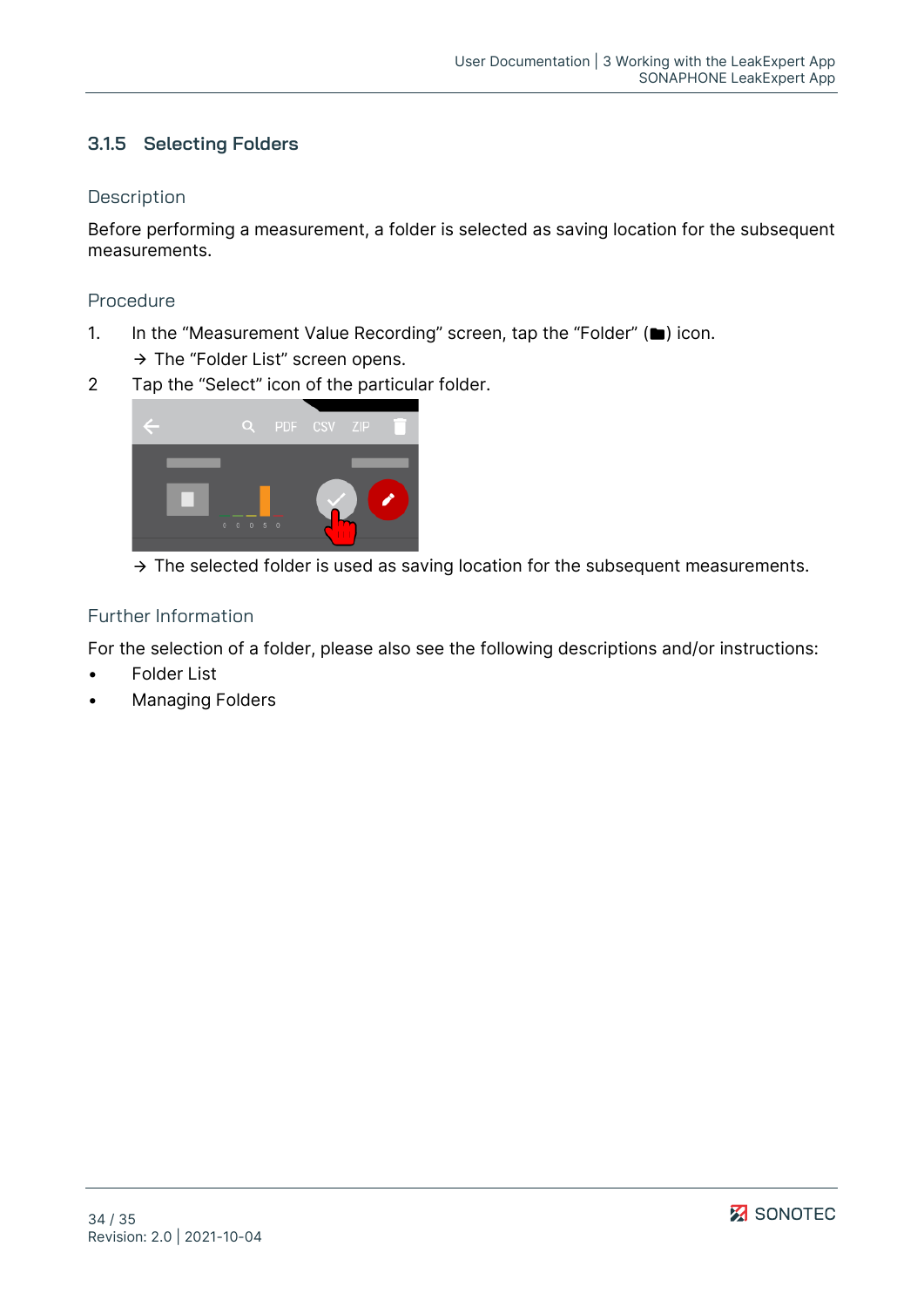## <span id="page-34-0"></span>**3.1.6 Specifying Audio Settings**

#### **Description**

The audio settings define the audibility mode of the ultrasonic signal audible.

## **NOTE**

Further information on the audibility of the ultrasonic signal may be found in the FAQs on sonotec.eu under: [Z] [FAQ-G2](https://www.sonotec.de/produkte/vorbeugende-instandhaltung/faq/faq-g2/)

#### Procedure

- 1. In the ["Measurement Value Recording"](#page-5-1) screen, tap the "Audio" ( $\mathcal{R}$ ) icon.  $\rightarrow$  The "Audio" screen opens.
- 2. Select the particular option.
- 3. Tap the **CLOSE** button.
	- $\rightarrow$  The screen closes. The selected setting is applied for the audibility of the ultrasonic signal.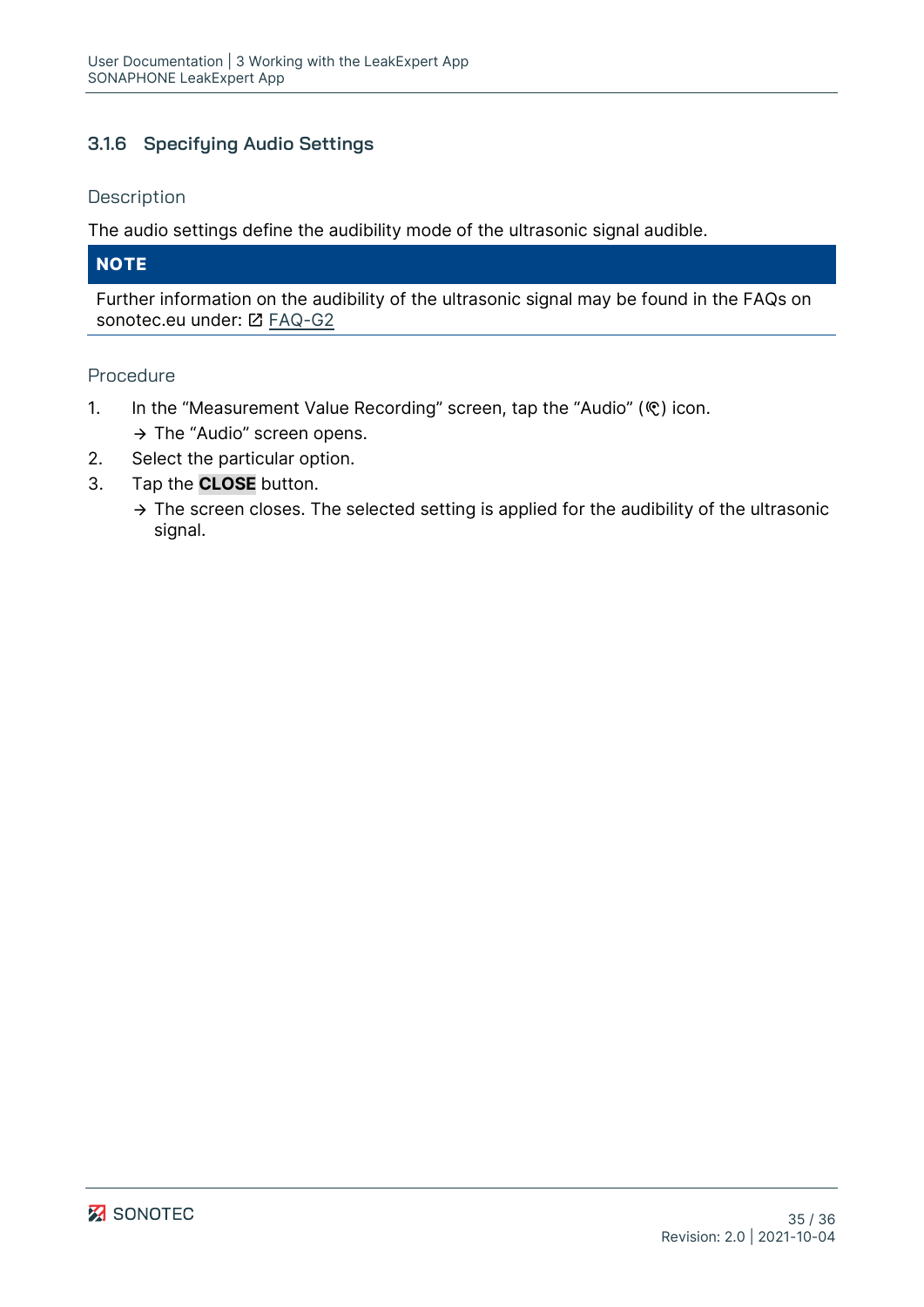## <span id="page-35-0"></span>**3.1.7 Customizing the Spectrogram View**

### **Description**

The spectrogram view for leakage measurement may be set according to specific requirements. Especially the color range limits may be customized.

### Procedure

1. In the ["Measurement Value Recording"](#page-5-1) screen, tap the spectrogram for three seconds.  $\rightarrow$  A screen for setting the color range limits opens.



2 Tap the input field (1) of a color field and enter the particular value. or

Move the slider (2) to the height of the particular color.

- 3 Tap the "Apply" (3) icon.
	- $\rightarrow$  The screen closes. The set color values are saved and displayed in the spectrogram.

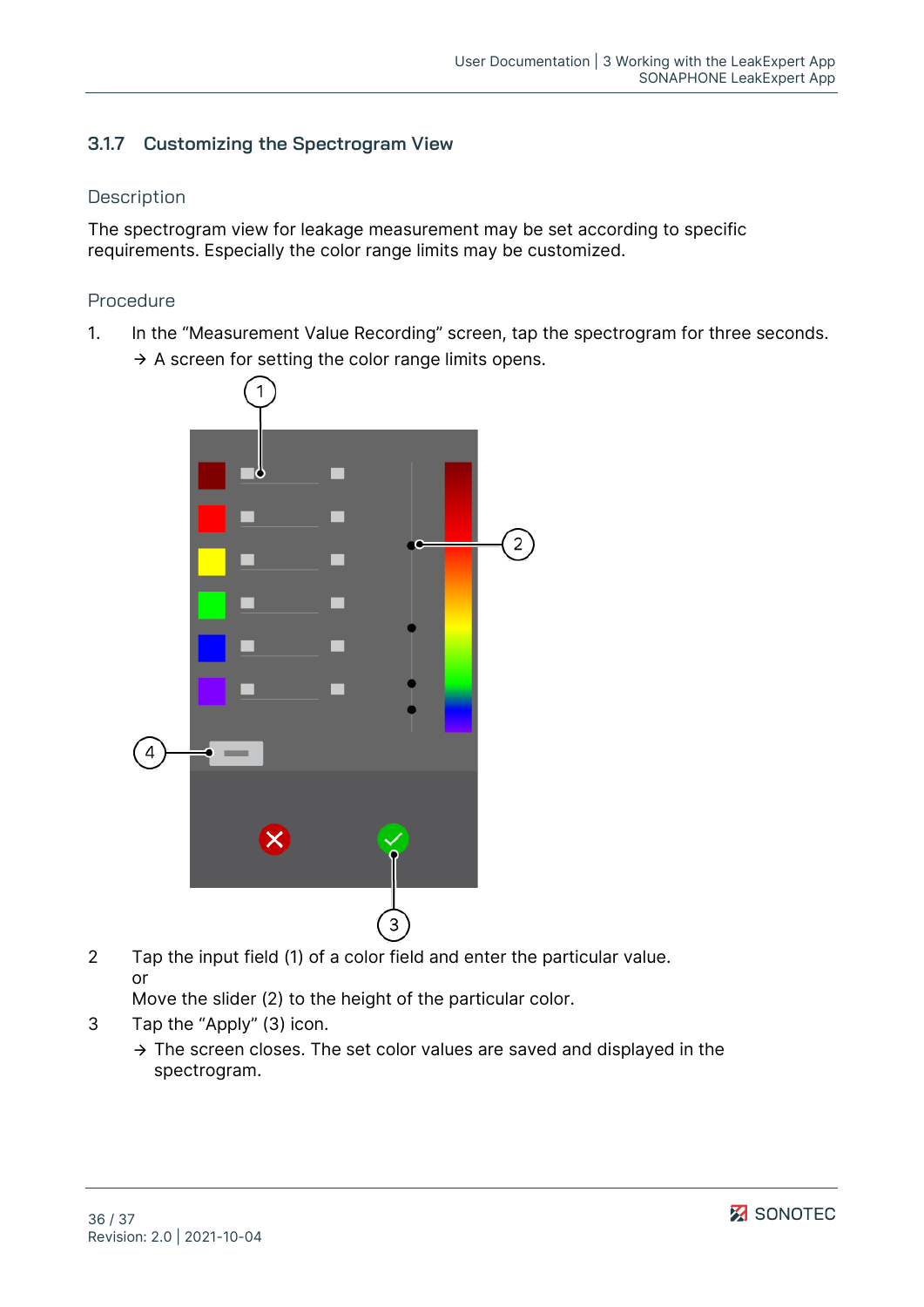## **NOTE**

#### **Resetting the settings**

<span id="page-36-0"></span>By tapping the **Reset** button (4), the color range limits may be reset to the default values.

## **3.2 Performing Measurements**

For each leakage, a short measurement will be performed. As soon as measurement values have been collected, you may:

- rate the measurement by the measurement results and
- document the measurement in detail including location data and additional information.

As soon as a measurement contains all desired/required data, the measurement may be marked as completed to continue with further measurements.

## <span id="page-36-1"></span>**3.2.1 Setting the System Pressure**

#### **Description**

The relative system pressure is a parameter that needs to be set before recording measurement values. For each measurement, an individual system pressure may be entered. It is possible to subsequently edit the system pressure in recorded measurements.

#### Procedure

1. In the ["Measurement Value Recording"](#page-5-1) screen, tap the "System pressure" section.



- $\rightarrow$  A dialog window for entering the relative system pressure value opens.
- 2 Enter the particular value.
- 3. Tap the **OK** button.
	- $\rightarrow$  The dialog window closes. The entered value is applied.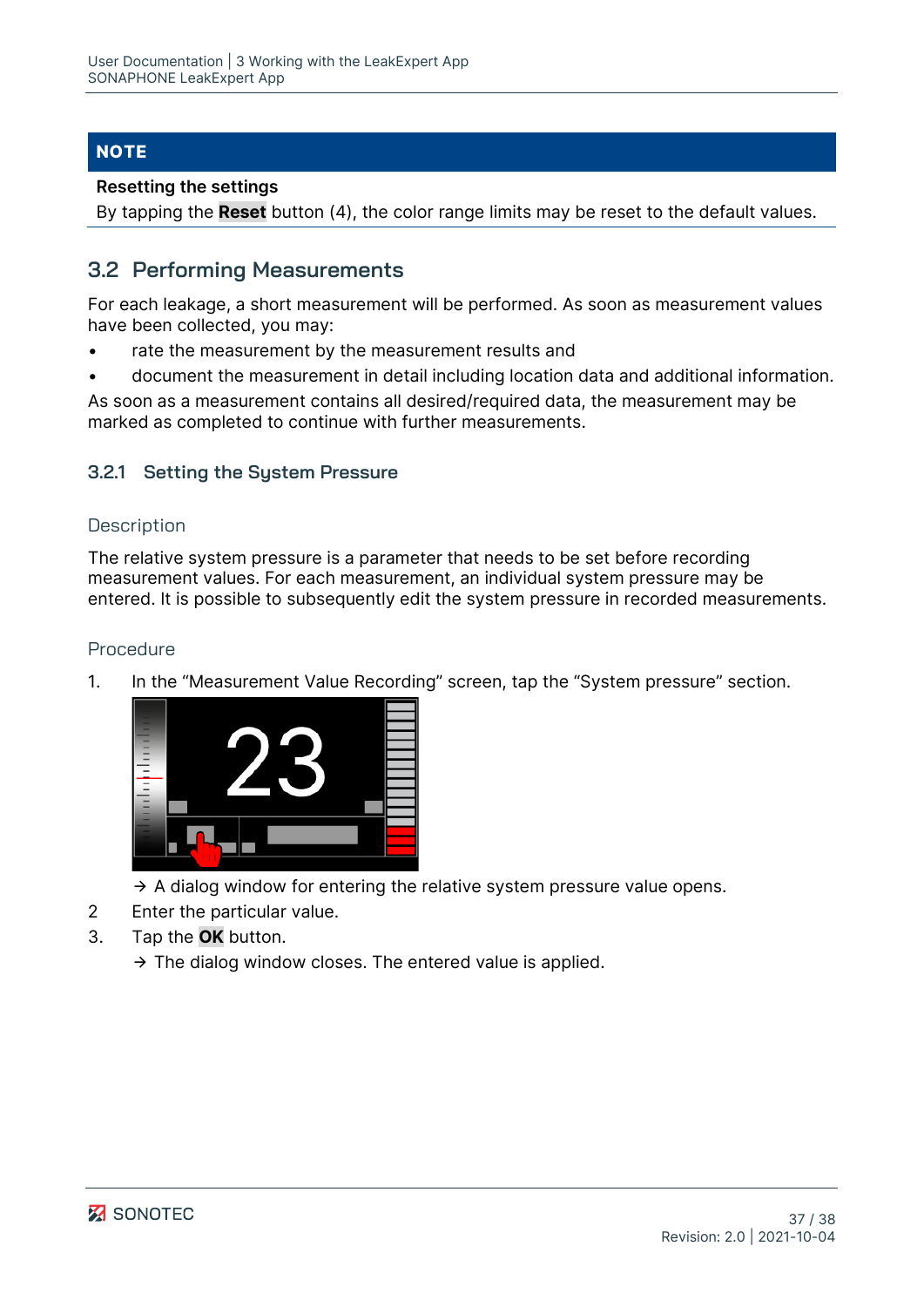## <span id="page-37-0"></span>**3.2.2 Managing Gases**

### **Description**

Gas is a parameter that needs to be selected before recording measurement values. For each measurement, a different gas may be selected from a list. It is possible to subsequently edit the gas in recorded measurements.

## Opening the "Select gas" screen

In the ["Measurement Value Recording"](#page-5-1) screen, tap the "Gas" section.



## Creating a gas

- 1. Open the "Select gas" screen.
- 2. Tap the **CREATE** button.
	- $\rightarrow$  A dialog window for entering the gas name opens.
- 3 Enter the name of the gas.
- 4. Tap the **OK** button.
- 5 The gas is created and saved.

#### Selecting gas

- 1. Open the "Select gas" screen.
- 2 Tap the "Select" icon of the particular gas.



 $\rightarrow$  The selected gas is applied for the subsequent measurements.

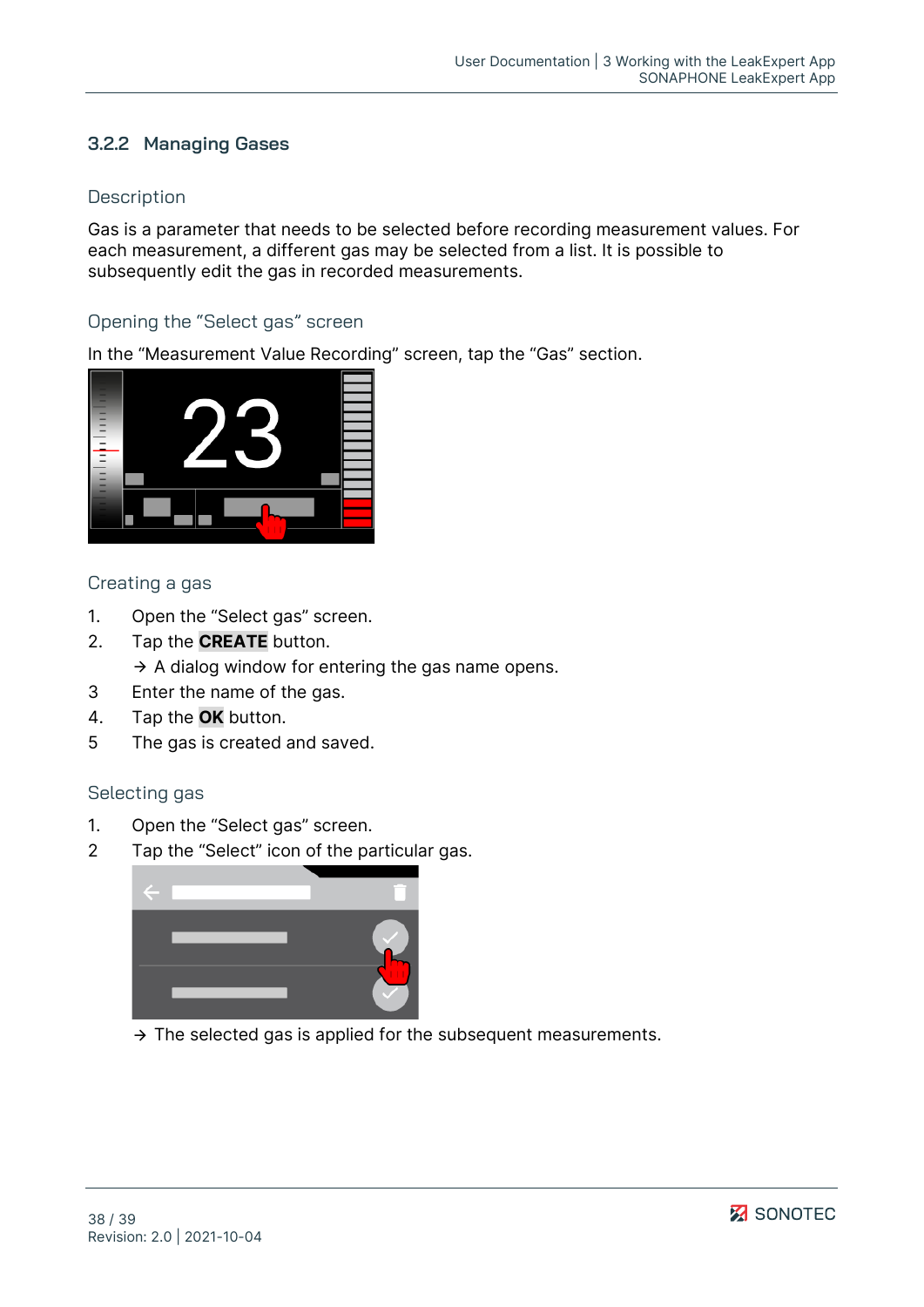#### Deleting gas

## **NOTE**

The factory-set pre-configured gases (Argon, Air, Nitrogen, Carbon dioxide, Water steam) cannot be deleted.

### **Selected customized gas**

- 1. Open the "Select gas" screen.
- 2. Tap the "Delete"  $(\bar{\mathbf{i}})$  icon.



- $\rightarrow$  A checkbox is displayed in front of each customized gas.
- 3. Activate the checkbox of the particular gas.
- 4. Tap the **OK** button.
	- $\rightarrow$  A window for confirmation of the deletion opens.
- 5. Tap the **OK** button.
	- $\rightarrow$  The dialog window closes. The selected gas is deleted.

#### **All customized gases**

- 1. Open the "Select gas" screen.
- 2. Tap the "Delete"  $(\hat{\bullet})$  icon.
- 3 Tap the "Select all" ((iiii) icon.



- $\rightarrow$  The checkboxes of all customized gases are activated.
- 4. Tap the **OK** button.
	- $\rightarrow$  A window for confirmation of the deletion opens.
- 5. Tap the **OK** button.
	- $\rightarrow$  The dialog window closes. All customized gases are deleted.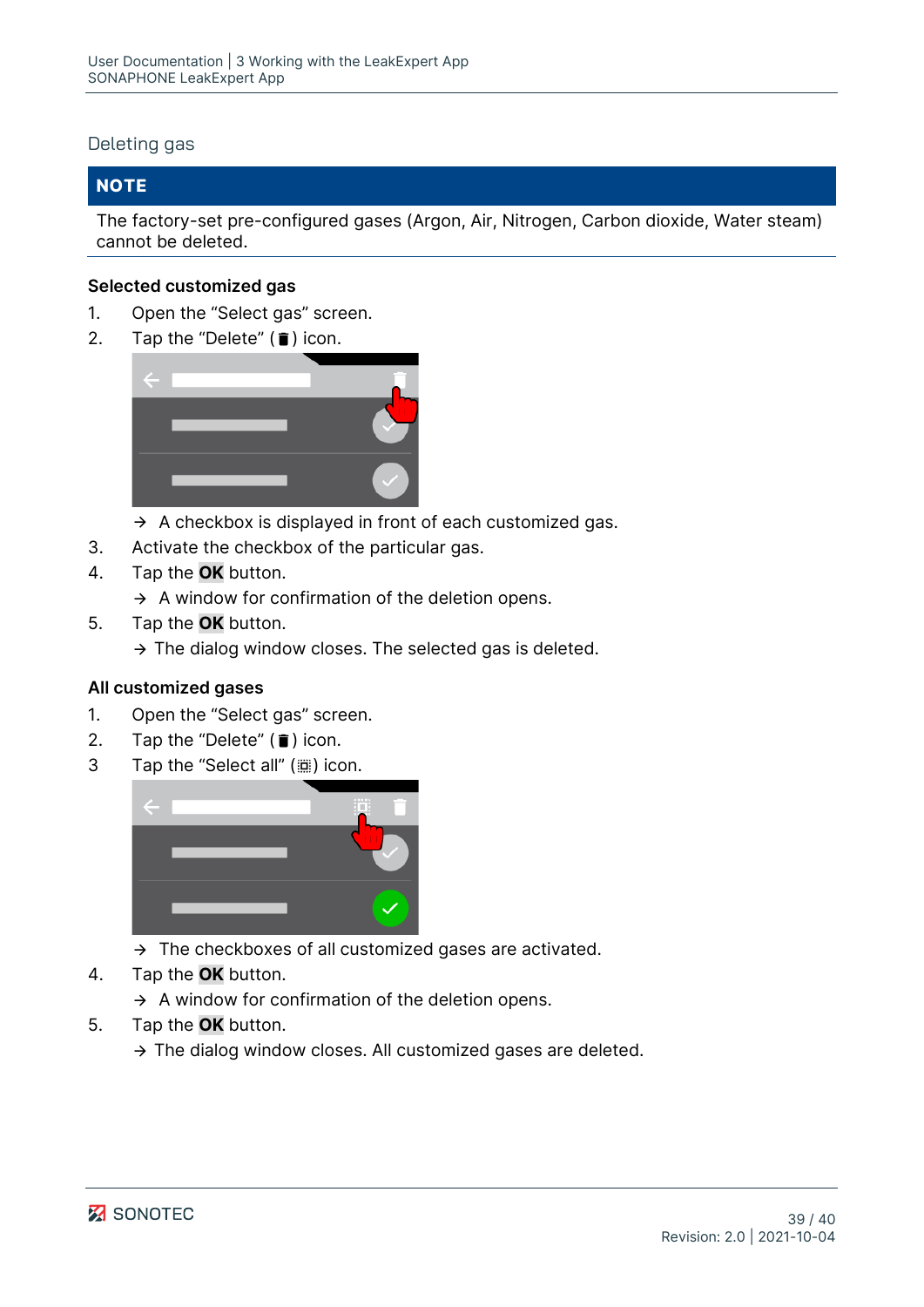## <span id="page-39-0"></span>**3.2.3 Recording Measurement Values**

#### **Description**

Measurement values are recorded with the SONAPHONE handheld unit and a connected airborne sound sensor. After the recording, the measurement values are saved as a "Measurement" in the activated folder.

#### Procedure

- 1. Check the set system pressure and the selected gas.
- 2. Align the airborne sound sensor depending on the particular measurement.
- 3. In the "Measurement Value Recording" screen, tap the "Record measurement values"  $(O)$  icon.



 $\rightarrow$  The measurement values are recorded. After conclusion of the measurement, the "Measurement Details" screen opens.

#### Further Information

For recording of measurement values, please also see the following descriptions and/or instructions:

- [Measurement Value Recording](#page-5-1)
- [Preparing a Work Order](#page-21-1)
- [Setting the System Pressure](#page-36-1)
- [Managing Gases](#page-37-0)

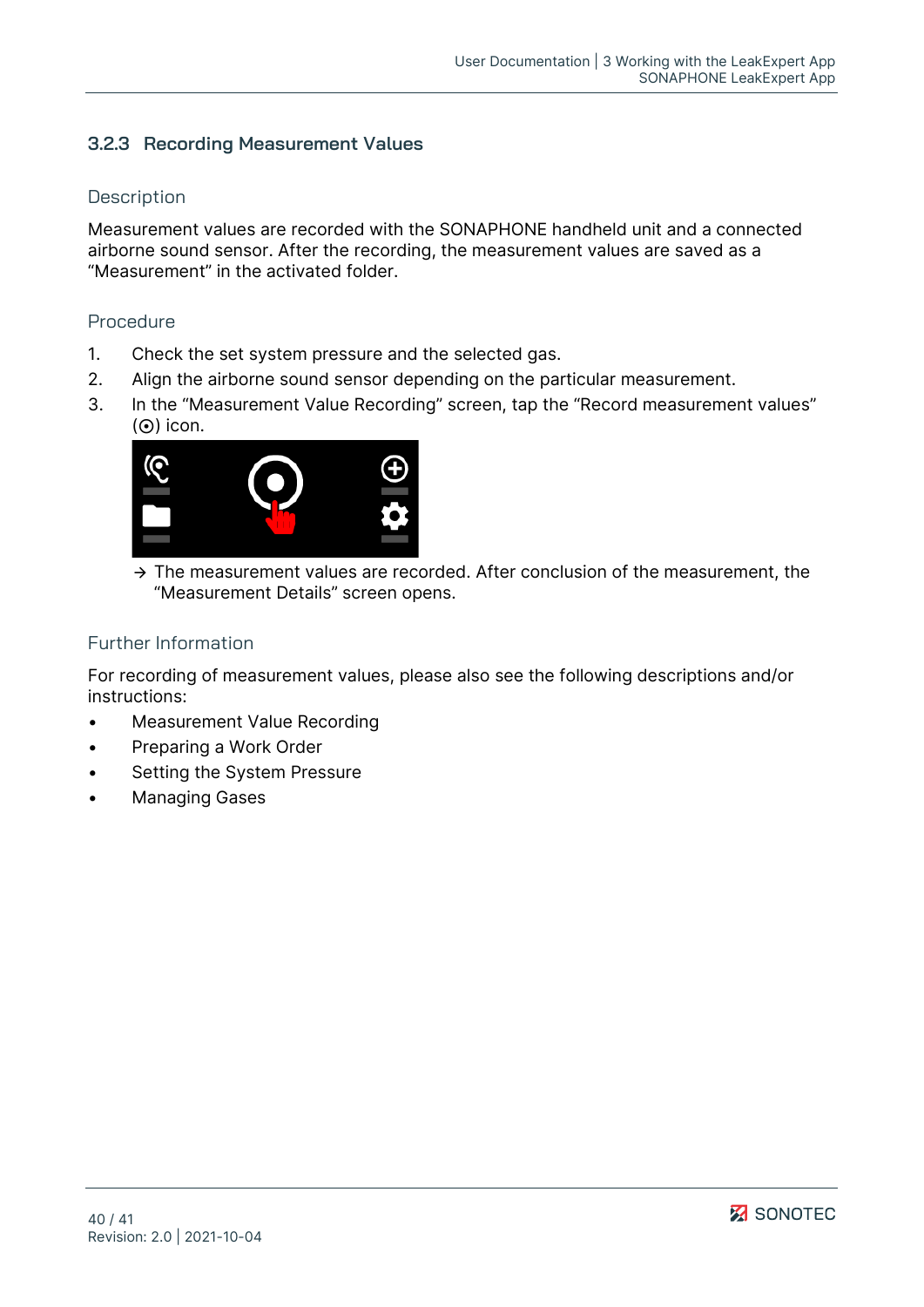## <span id="page-40-0"></span>**3.2.4 Managing Location Data**

## **Description**

For better documentation, location data may be added to the measurement values. Following the principle of a plant, these location data are structured hierarchically:

- **Building**
- Area
- **System**
- **Component**

All location data are added and managed in the ["Measurement Details"](#page-7-0) screen.

## **NOTE**

The following instructions apply to all kinds of location data.

## Selecting location data

For adding content to location data, the correct location needs to be selected. Use the following procedure to select location data:

- 1. In the ["Measurement Details"](#page-7-0) screen, scroll downwards to the "Location" section.
- 2 Tap the input field of the particular location.



 $\rightarrow$  A list of all available locations opens.

## Creating Location Data

Use the following procedure to create location data:

- 1. Select the location.
- 2. Tap the **Create new …** button.

 $\rightarrow$  A dialog window for entering a location name opens.

- 3. Enter the particular name.
- 4. Tap the **OK** button.
	- $\rightarrow$  The window closes. The location is saved in the list.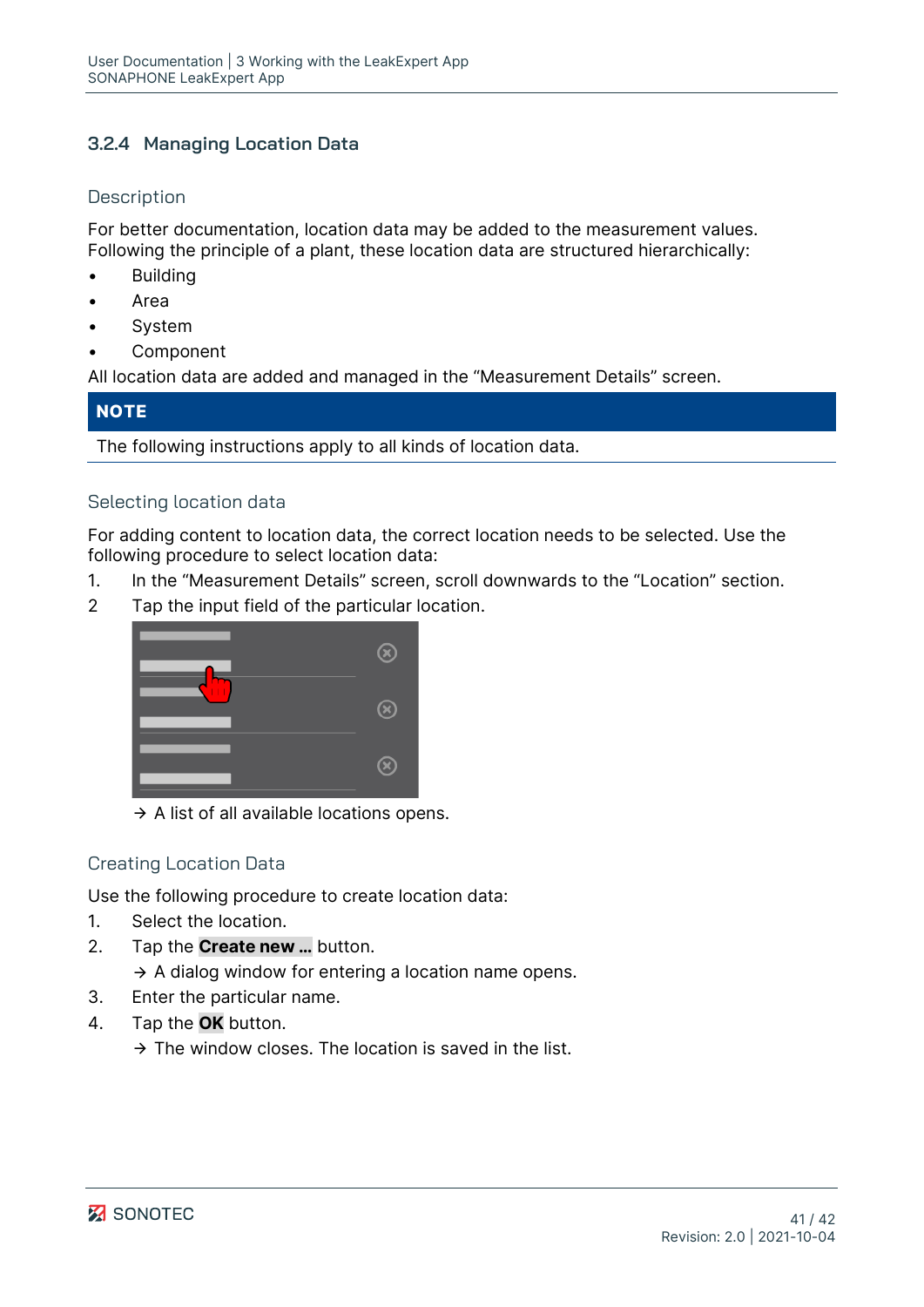## Searching location data

The creation of many different locations leads to a long list of location data. Using a search function may simplify the searching of location data.

- 1 Select the location.
- 2 Tap the "Search"  $(Q)$  icon.
	- $\rightarrow$  The search box opens. The on-screen keyboard appears.
- 3 Enter the particular location.
	- $\rightarrow$  During typing, the list of available locations is already restricted to entries corresponding to the input.

## Applying Location Data

Use the following procedure to apply location data:

- 1. Select the location.
- 2. Tap the "Apply" icon of the particular location.



 $\rightarrow$  The list closes. The selected location is applied.

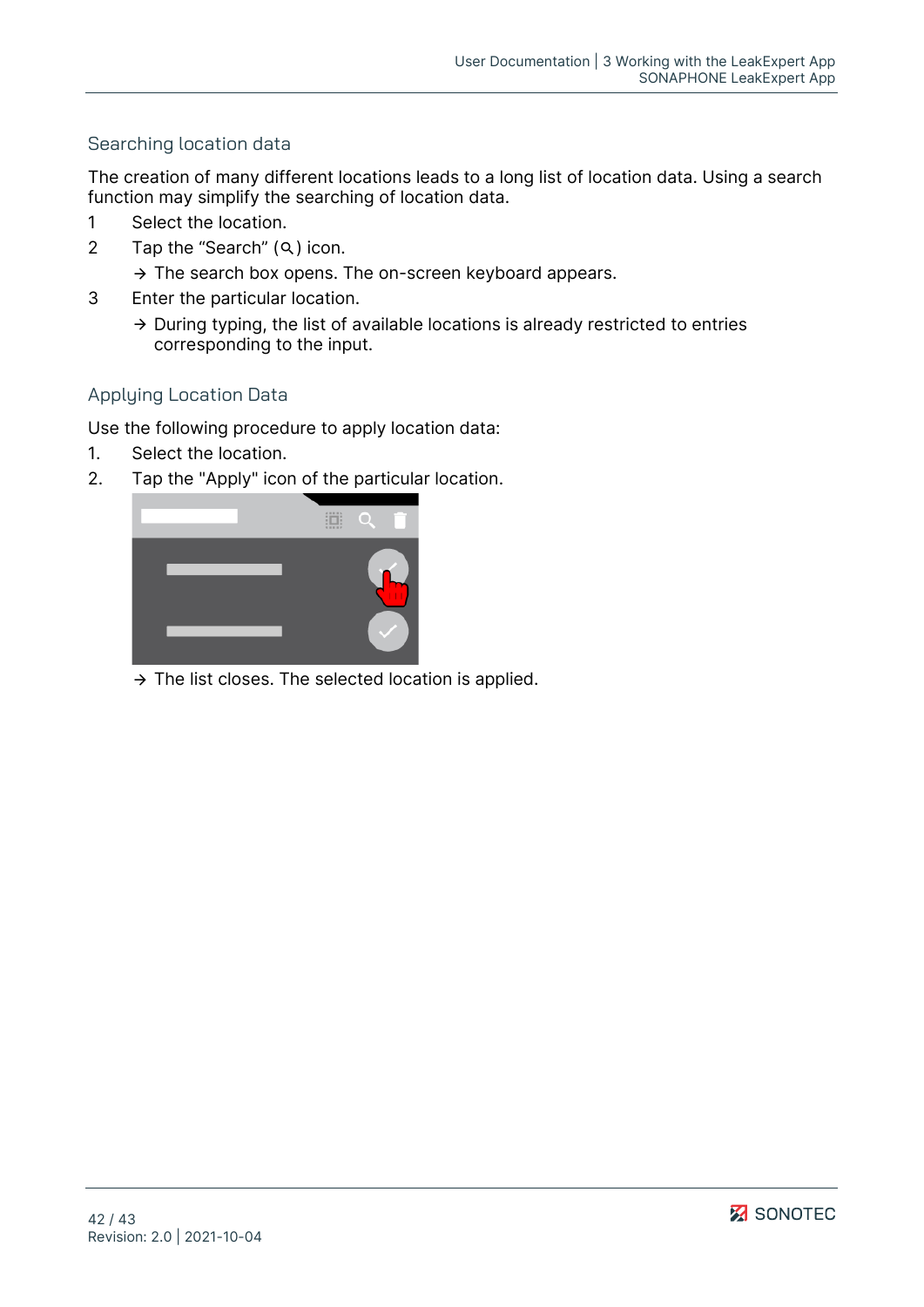## Deleting Location Data

## **ATTENTION**

#### **Data loss during deletion**

Deleting location data may lead to data loss.

Before deletion of a location, please make sure that this location has not been used for other measurements and may indeed be deleted.

Use the following procedures to delete location data:

#### **Deletion of selected location data**

- 1. Select the location.
- 2. Tap the "Delete" icon  $(\bar{\bullet})$ .

 $\rightarrow$  A checkbox is displayed in front of each location.

- 3. Activate the checkbox of the particular location.
- 4. Tap the **OK** button.
	- $\rightarrow$  The Delete selected data? window opens with a confirmation prompt.
- 5. Tap the **OK** button.
	- $\rightarrow$  The window closes. The selected location is deleted.

## **Deletion of all location data**

- 1. Select the location.
- 2. Tap the "Delete" icon  $(\bar{\bullet})$ .
- 3. Tap the "Select all" icon ( $\dddot{m}$ ).
	- $\rightarrow$  The checkboxes of all locations are activated.
- 4. Tap the **OK** button.

 $\rightarrow$  The Delete selected data? window opens with a confirmation prompt.

5. Tap the **OK** button.

 $\rightarrow$  The window closes. The selected location is deleted.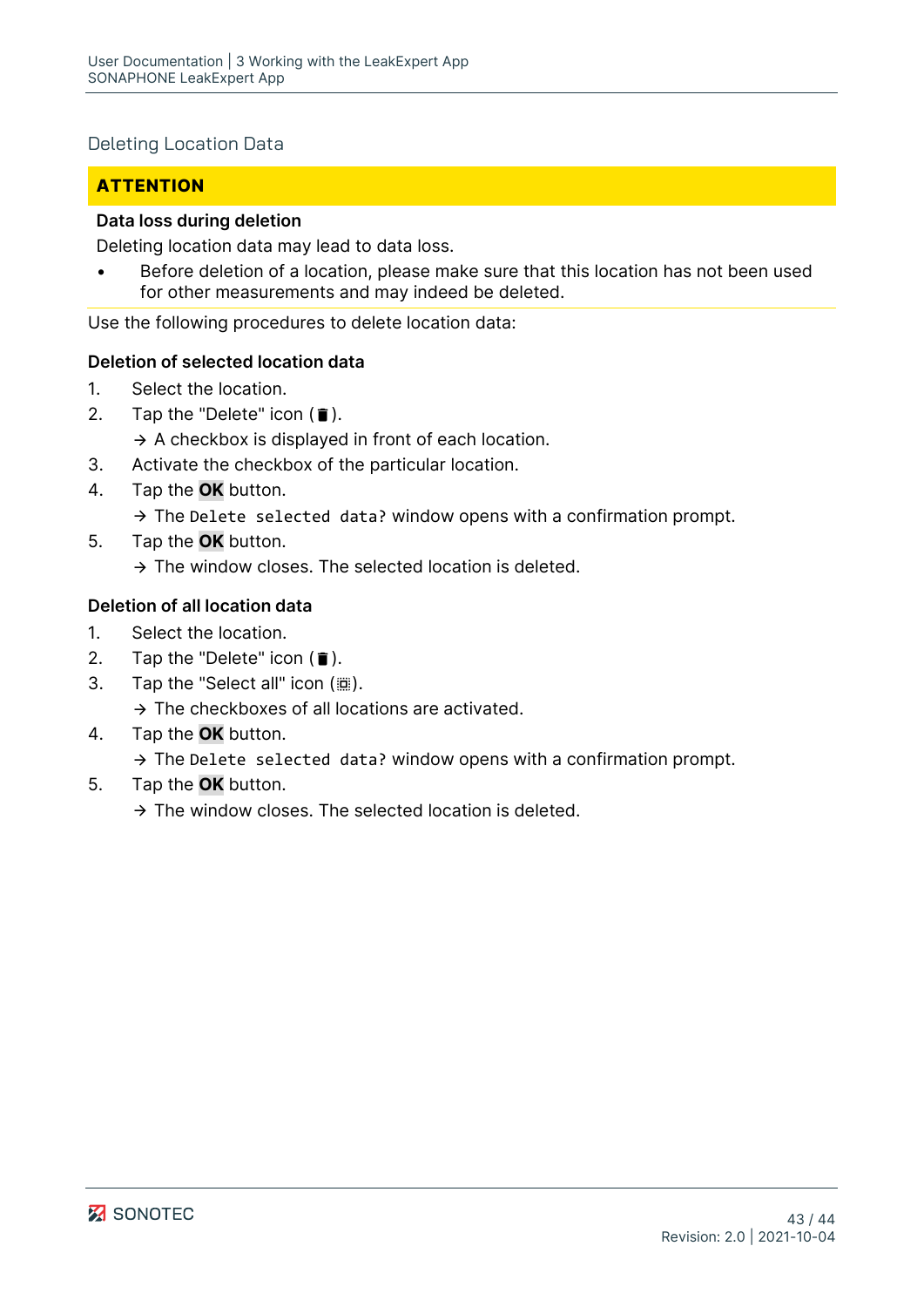## <span id="page-43-0"></span>**3.2.5 Specifying Repair Information**

#### **Description**

After recording measurement values, priority and repair details may be specified for a measurement. This information may also be added subsequently to previously-saved measurements.

Priority and repair details are specified in the ["Measurement Details"](#page-7-0) screen.

#### Procedure

- 1. In the "Measurement Details" screen, scroll downwards to the "Priority" section.
- 2. Select one of the pre-defined priority options.
- 3. Specify repair information as follows:

| If $\ldots$                                        | then                                                                                                                                                                                                                                                             |
|----------------------------------------------------|------------------------------------------------------------------------------------------------------------------------------------------------------------------------------------------------------------------------------------------------------------------|
| the measured leakage needs to be repaired:         | tap the option Yes in the "To be repaired"<br>section.                                                                                                                                                                                                           |
| the measured leakage has already been<br>repaired: | tap the option Yes in the "Repaired"<br>section.<br>• enter the name of the repair technician in<br>the field Repair technician.<br>• set date and time in the field Repair date<br>and time. As a default, the current time<br>stamp is set for the option Yes. |

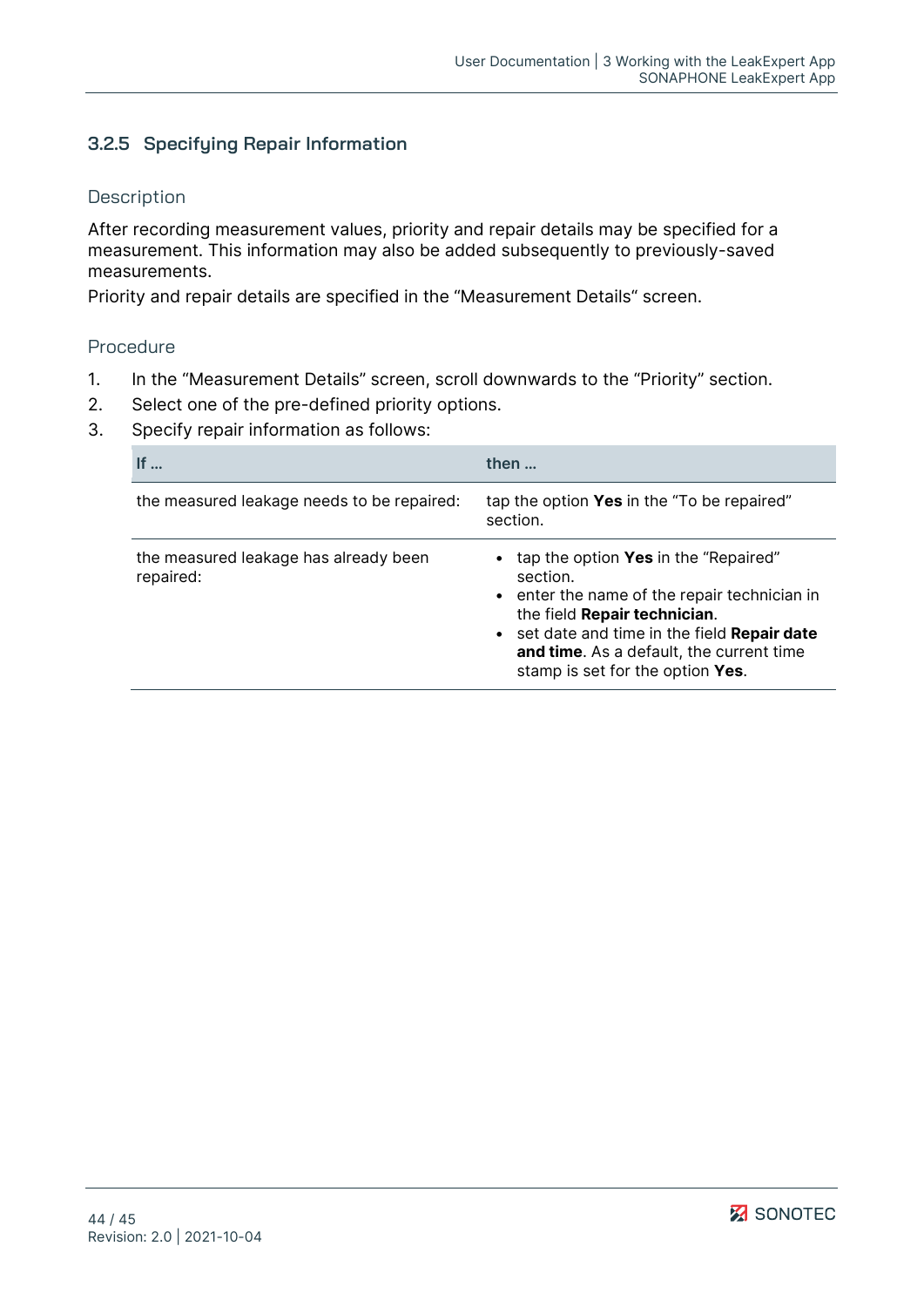## <span id="page-44-0"></span>**3.2.6 Adding Additional Data**

#### **Description**

For documentation of the measurement results, the following additional data may be added to measurements:

- Photos
- Voice memos

All additional data are added and managed in the ["Measurement Details"](#page-7-0) screen.

#### Procedure

1. In the "Measurement Details" screen, tap the icon of the particular additional data in the "Additional Data" section.



- $\rightarrow$  Depending on the selection, the following will open:
	- camera for taking a photo
	- photo gallery for selecting an existing photo
	- dialog window for recording a voice memo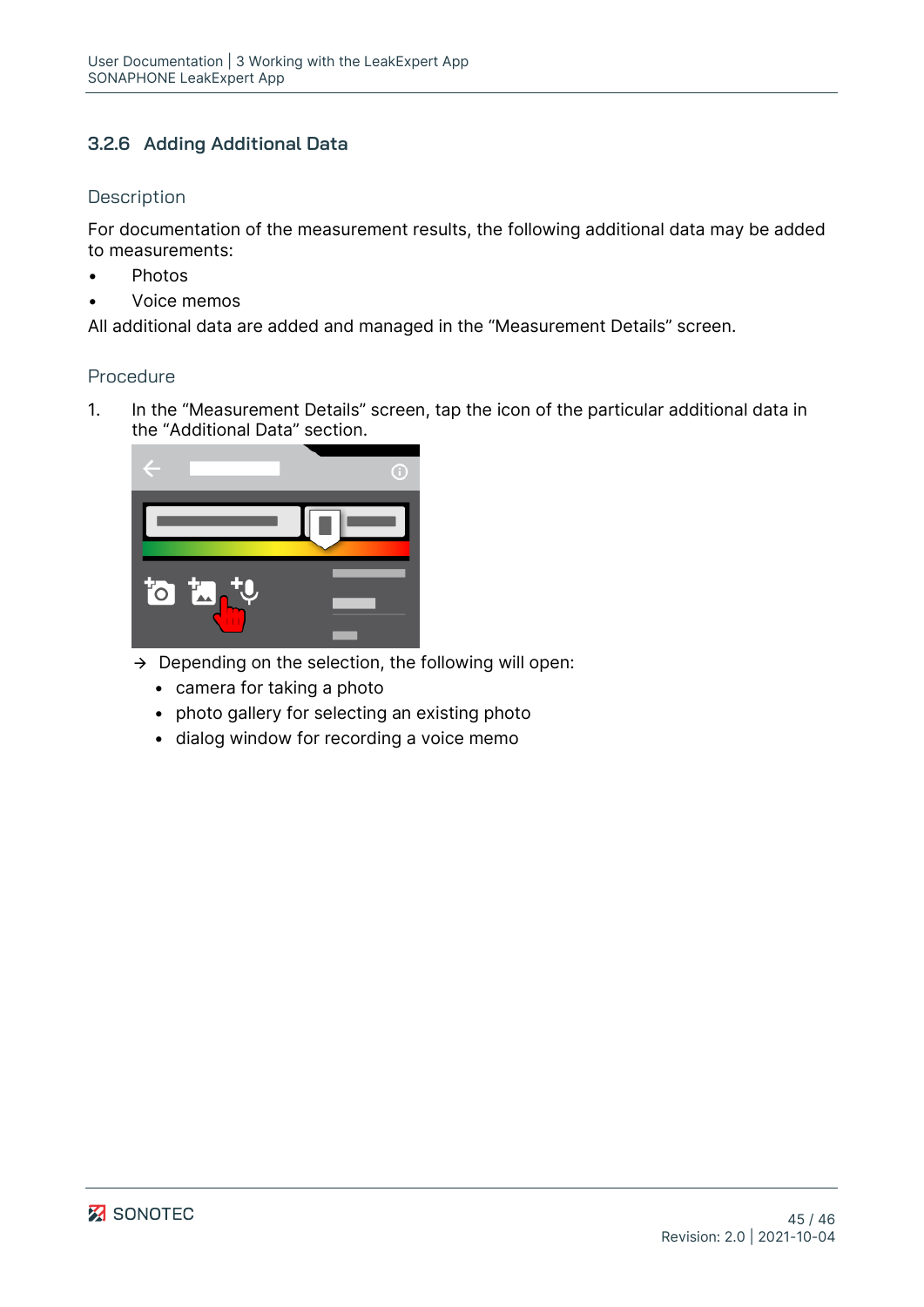## <span id="page-45-0"></span>**3.2.7 Adding Markers to Photos**

#### **Description**

Markers may be used to highlight particular areas in a photo (e.g. points of measurements). Markers may be added to photos during adding or managing additional data of a measurement:

- after taking a photo with the camera,
- after selecting a photo from the gallery,
- during editing of photos that were previously added.

#### Procedure

- 1. Tap the **New marker** button.
	- $\rightarrow$  A list of all available marker colors opens.
- 2. Tap the particular color.
	- $\rightarrow$  A marker with the selected color is added to the center of the photo.
- 3. Tap the marker and move it to the particular position within the photo.
- 4. Optional: Zoom the marker in or out by using the **+** or **–** buttons.
- 5. Check marker position and size.

During editing, a marker may be deleted by tapping the **Remove marker** button.

- 6. Tap the **OK** button.
	- $\rightarrow$  The marker is edited into the photo. The photo is saved.

## **NOTE**

#### **Careful positioning of markers**

Markers are added to the photo when saving it and cannot be edited or deleted afterwards.

#### Further Information

For adding markers to photos, please also see the following descriptions and/or instructions:

- [Measurement Details](#page-7-0)
- [Adding Additional Data](#page-44-0)

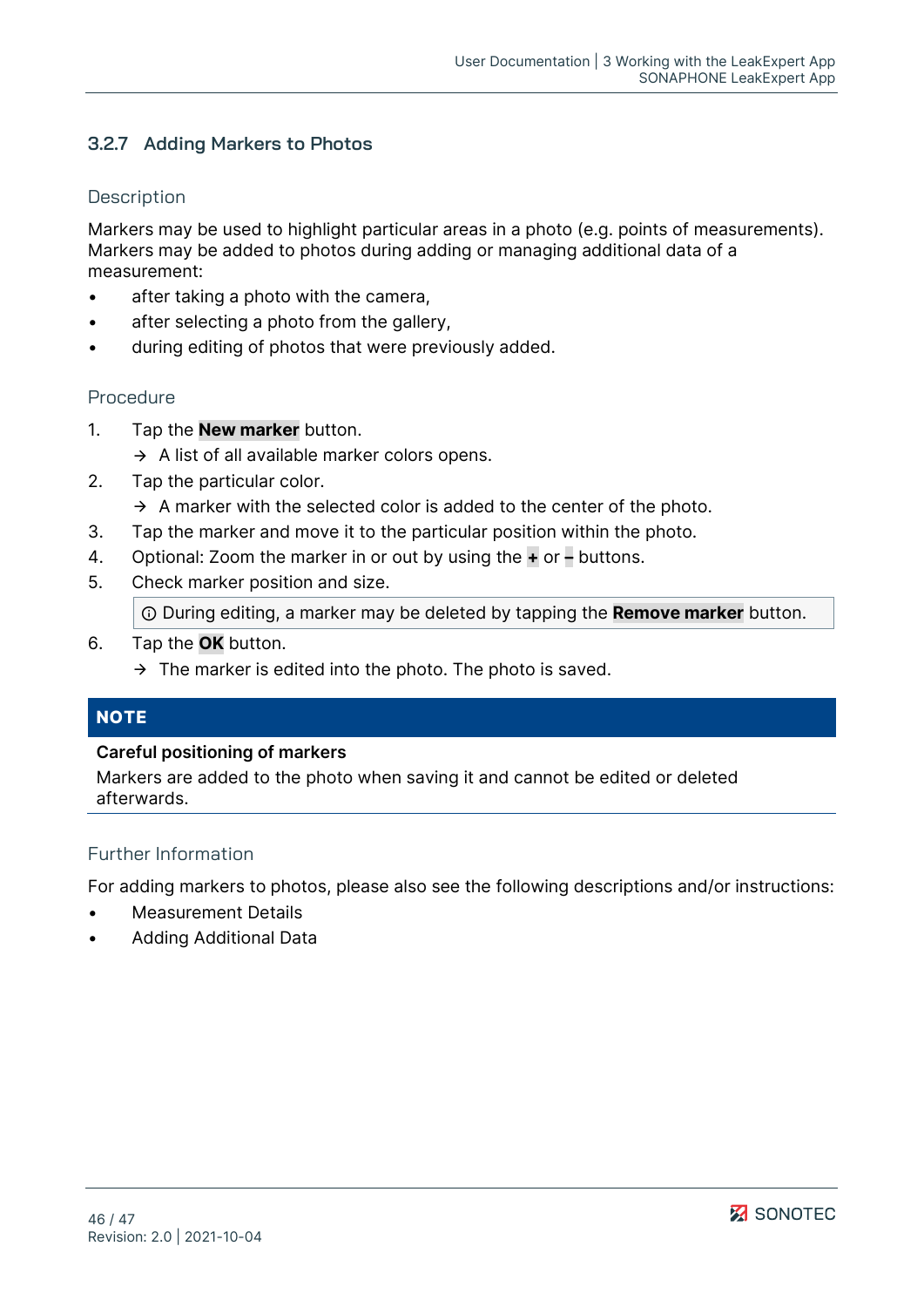## <span id="page-46-0"></span>**3.2.8 Saving a Measurement**

#### **Description**

After recording measurement values, a measurement including all details (e.g. rating, location data, additional data, ...) may be confirmed and saved. Subsequent editing of all measurement details (rating of measurement results, location data and additional data) is possible even for saved measurements.

#### Procedure

- 1. In the "Measurement Details" screen, scroll downwards.
- 2. Tap the "Save measurement" icon.



 $\rightarrow$  The measurement is saved. The view switches to the "Measurement Value Recording" screen to record the subsequent measurement values.

#### Further Information

For saving measurements, please also see the following descriptions and/or instructions:

- [Measurement Value Recording](#page-5-1)
- [Measurement Details](#page-7-0)
- [Recording Measurement Values](#page-39-0)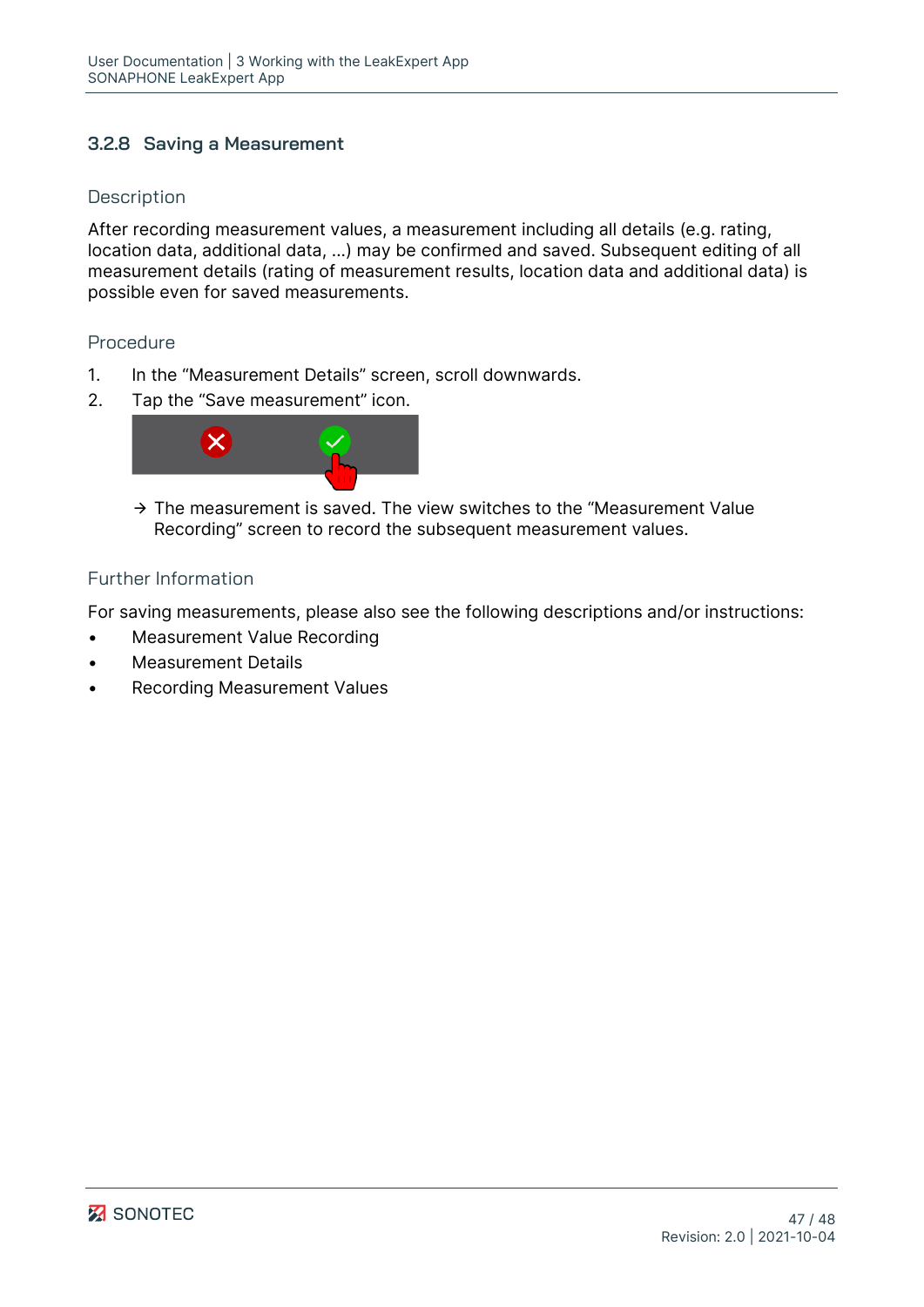## <span id="page-47-0"></span>**3.3 Concluding a Work Order**

### <span id="page-47-1"></span>**3.3.1 Editing Measurement Details**

#### **Description**

For saved measurements, the following data may be edited or added subsequently:

- Additional data
- System pressure
- **Gas**
- Rating
- Location data
- **Description**
- Priority
- Repair details

#### Procedure

- 1 Open the "Measurements List" screen.
- 2. Tap the particular measurement.



- $\rightarrow$  The "Measurement Details" screen opens.
- 3. In the "Measurement Details" screen, scroll down to the particular section to edit or add the required information.

#### Further Information

For editing measurement details, please also see the following descriptions and/or instructions:

- [Measurements List](#page-18-0)
- [Measurement Details](#page-7-0)
- [Managing Location Data](#page-40-0)
- [Adding Additional Data](#page-44-0)

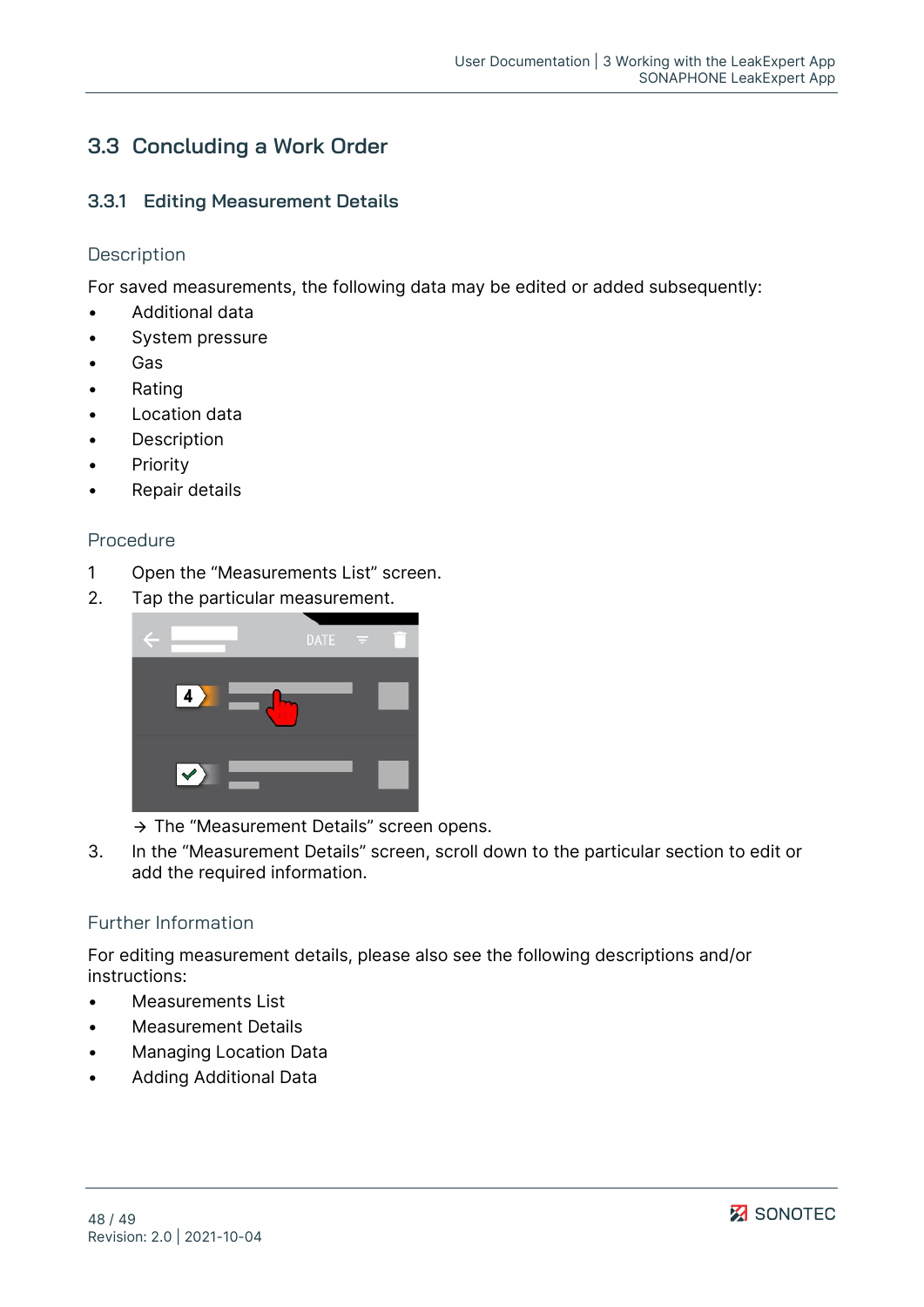## <span id="page-48-0"></span>**3.3.2 Deleting a Measurement**

#### **Description**

Before creating a report or exporting an archive, the measurements saved in folders may be reviewed and deleted if necessary.

## **ATTENTION**

#### **Data loss during deletion**

Deleting measurements may lead to data loss.

Before deletion of one or several measurements, please make sure that these measurements may indeed be deleted.

#### Selected Measurement

- 1. Open the "Folder List" screen.
- 2. Tap the "Number of saved measurements" button.

 $\rightarrow$  The "Measurements List" screen opens.

3. Tap the "Delete"  $(\blacksquare)$  icon.



- $\rightarrow$  A checkbox is displayed in front of each measurement.
- 4. Activate the checkbox of the particular measurement.
- 5. Tap the **OK** button.
	- $\rightarrow$  A window opens with a confirmation prompt.
- 6. Tap the **Yes** button.
	- $\rightarrow$  The window closes. The selected measurement is deleted.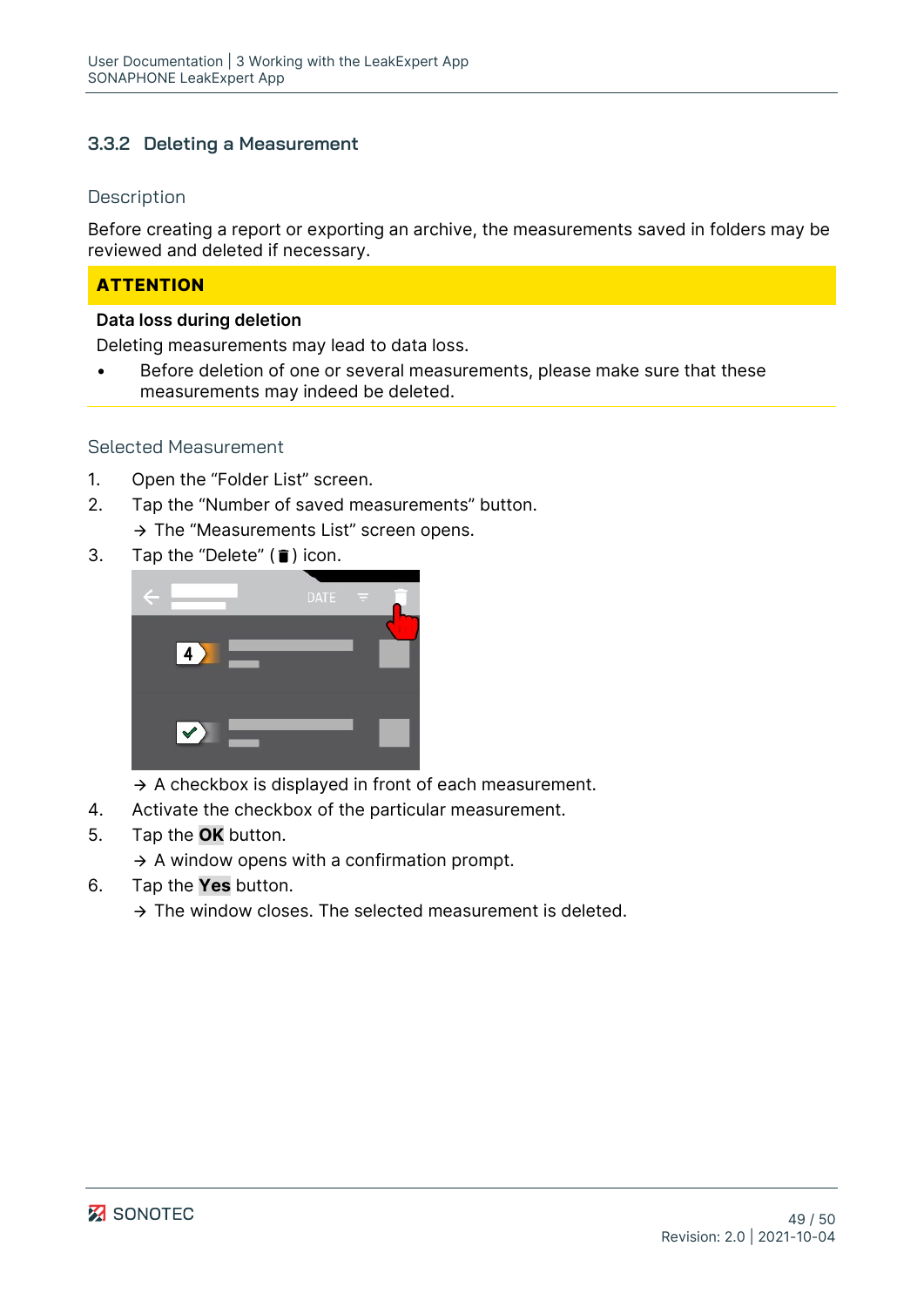## All Measurements

- 1. Open the "Folder List" screen.
- 2. Tap the "Number of saved measurements" button.
	- $\rightarrow$  The "Measurements List" screen opens.
- 3. Tap the "Delete"  $(\bar{\bullet})$  icon.
- 4. Tap the "Select all" ( $\dddot{m}$ ) icon.



- $\rightarrow$  The checkboxes of all measurements are checked.
- 5. Tap the **OK** button.
	- $\rightarrow$  A window opens with a confirmation prompt.
- 6. Tap the **Yes** button.
	- $\rightarrow$  The window closes. All measurements are deleted.

### Further Information

For deleting measurements, please also see the descriptions of the following screens:

- [Folder List](#page-10-0)
- [Measurements List](#page-18-0)

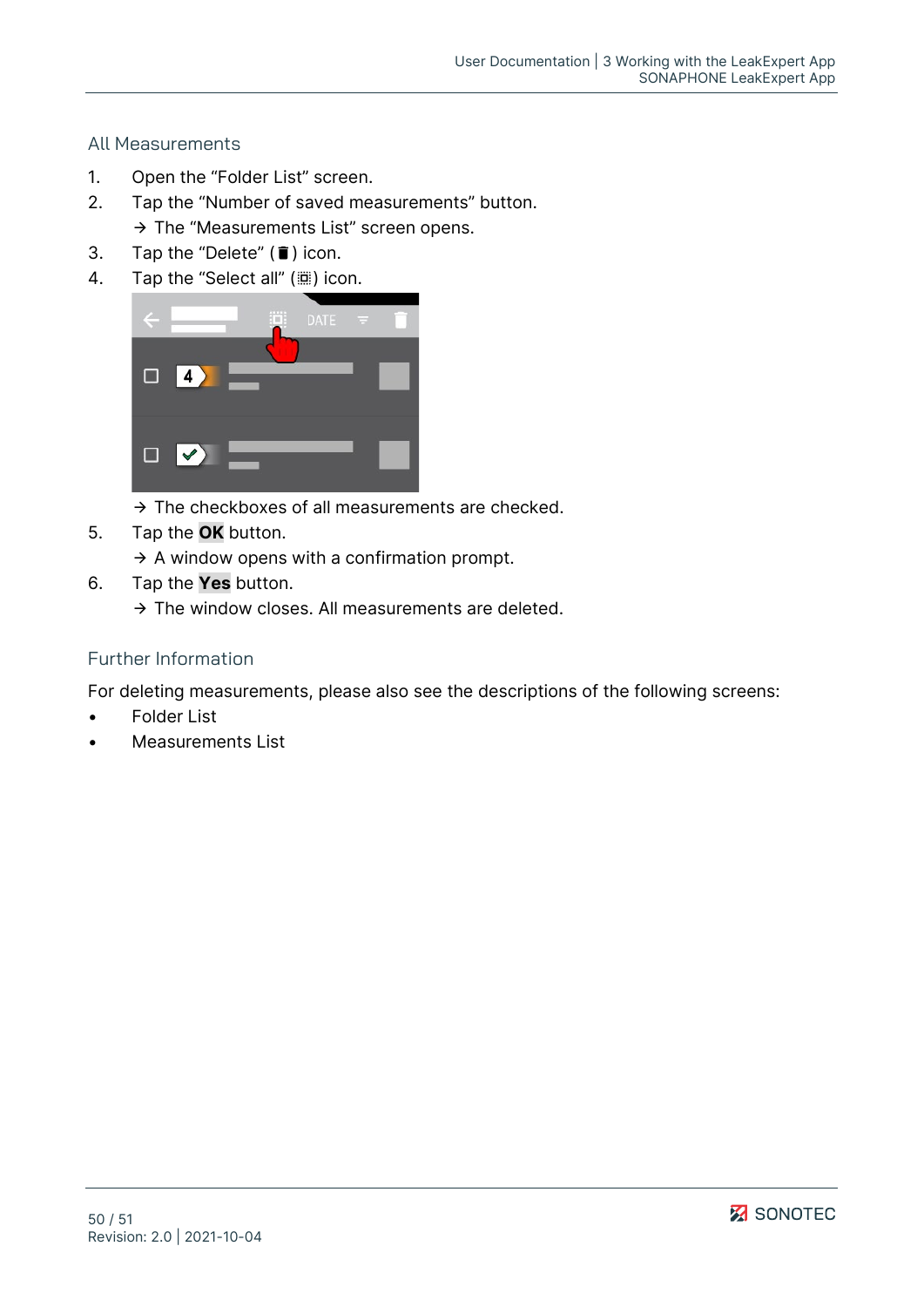## <span id="page-50-0"></span>**3.3.3 Creating a PDF Report**

### **Description**

For each folder with saved measurements, a report may be saved as a PDF file. A PDF report contains all recorded measurement values as well as additional data, ratings and location data entered in connection with the saved measurement.

Each PDF report has its own front page. Apart from general information on the report, this front page also shows additional data (image, text note) of the respective folder.

These additional data contain the image and the text note.

## Saving Options

Before saving a report, the following options may be defined:

| <b>Saving option</b> | <b>Description/function</b>                                                                                                                                                                                                                                                                                                                                                                                                                  |
|----------------------|----------------------------------------------------------------------------------------------------------------------------------------------------------------------------------------------------------------------------------------------------------------------------------------------------------------------------------------------------------------------------------------------------------------------------------------------|
| Paste                | Activation/deactivation of options and/or views in the PDF report:<br>Images: Display of images (additional data) in the detail pages of<br>$\bullet$<br>individual measurements<br>Add overview: Summary of the data of all measurements contained<br>$\bullet$<br>in the folder as a table<br>Add repaired: Additional display of repaired leakages data<br>Add monetary overview: Summary of losses and savings as tables<br>and graphics |
| Leakage sort         | Specification of the leakage order in the overview and detail pages.                                                                                                                                                                                                                                                                                                                                                                         |
| Paper format         | Page format of the created PDF report:<br>DIN A4<br>Letter                                                                                                                                                                                                                                                                                                                                                                                   |
| Saving location      | Saving location for the created PDF report:<br>internal storage (storage within the SONAPHONE handheld unit)<br>external SD card (microSD card inserted in the SONAPHONE<br>handheld unit)                                                                                                                                                                                                                                                   |
|                      | <b><i>O</i></b> Default folder within internal storage<br>If the user does not select a specific folder within the internal storage, the<br>report will be saved in the default folder "Reports".                                                                                                                                                                                                                                            |
| Author (optional)    | Name of the report author                                                                                                                                                                                                                                                                                                                                                                                                                    |
|                      | ① The name of the report author is shown on the report's front page.                                                                                                                                                                                                                                                                                                                                                                         |
| Address (optional)   | Address data                                                                                                                                                                                                                                                                                                                                                                                                                                 |
|                      | 10 Address data are shown on the report's front page.                                                                                                                                                                                                                                                                                                                                                                                        |
| Logo (optional)      | Logo as graphic or photo                                                                                                                                                                                                                                                                                                                                                                                                                     |
|                      | <b>1</b> The logo graphic is shown on the report's front page.                                                                                                                                                                                                                                                                                                                                                                               |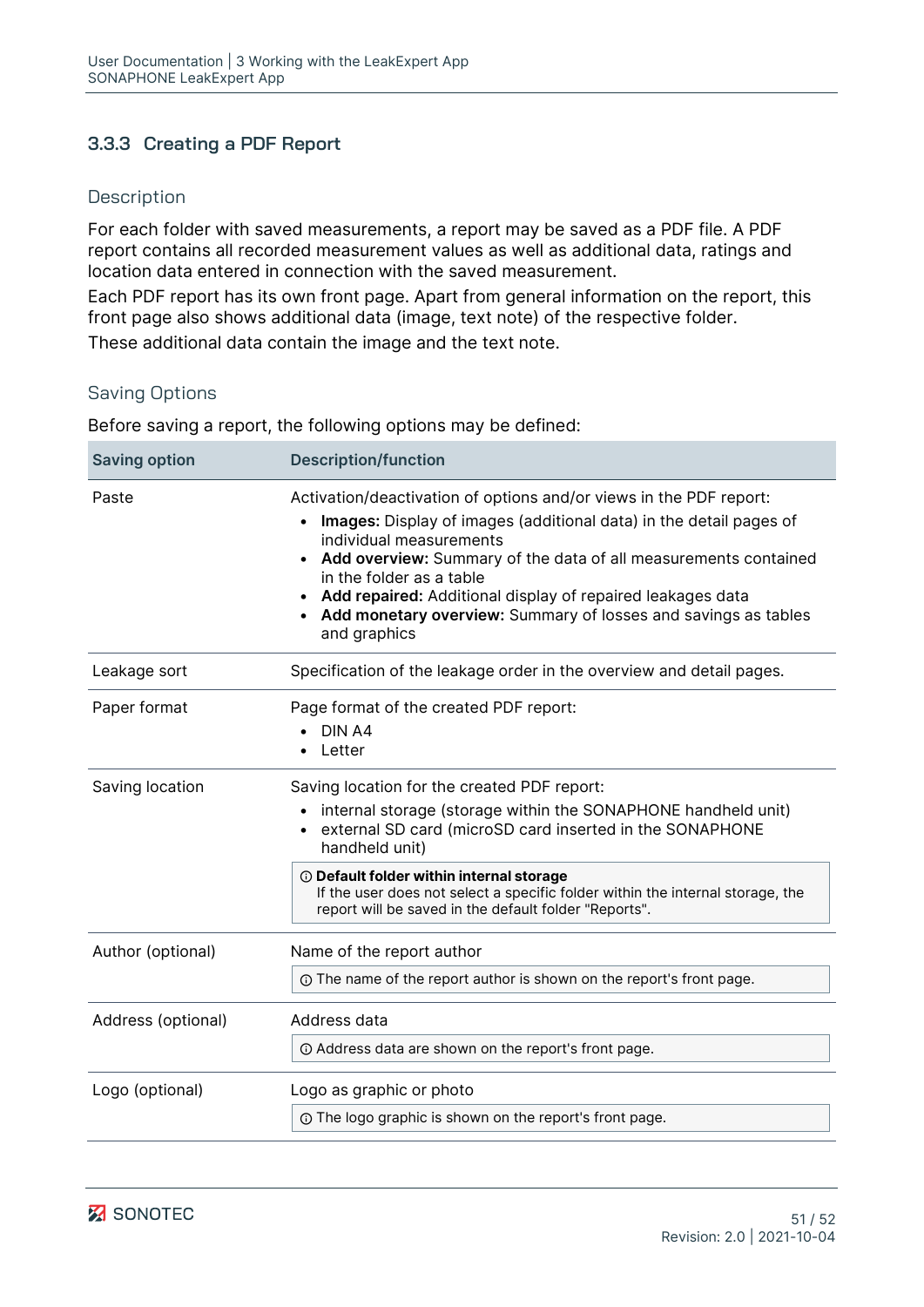## Creating PDF reports for selected folders

- 1 Open the "Folder List" screen.
- 2 Tap the "PDF" icon.



- $\rightarrow$  A checkbox is displayed in front of each folder.
- 3. Activate the checkbox of the particular folders.
- 4. Tap the **OK** button.
	- $\rightarrow$  A screen for specifying saving options opens.
- 5 Specify saving options.
- 6 Tap the "Next" icon.



- 7. Enter the optional saving information.
- 8. Tap the "Apply and create" icon.



 $\rightarrow$  The screen closes. A PDF report is created for each selected folder and stored in the selected saving location.

Creating PDF reports for all folders

- 1 Open the "Folder List" screen.
- 2 Tap the "PDF" icon.
- 3 Tap the "Select all" (() icon.



- $\rightarrow$  The checkboxes of all folders are activated.
- 4. Tap the **OK** button.
	- $\rightarrow$  A screen for specifying saving options opens.

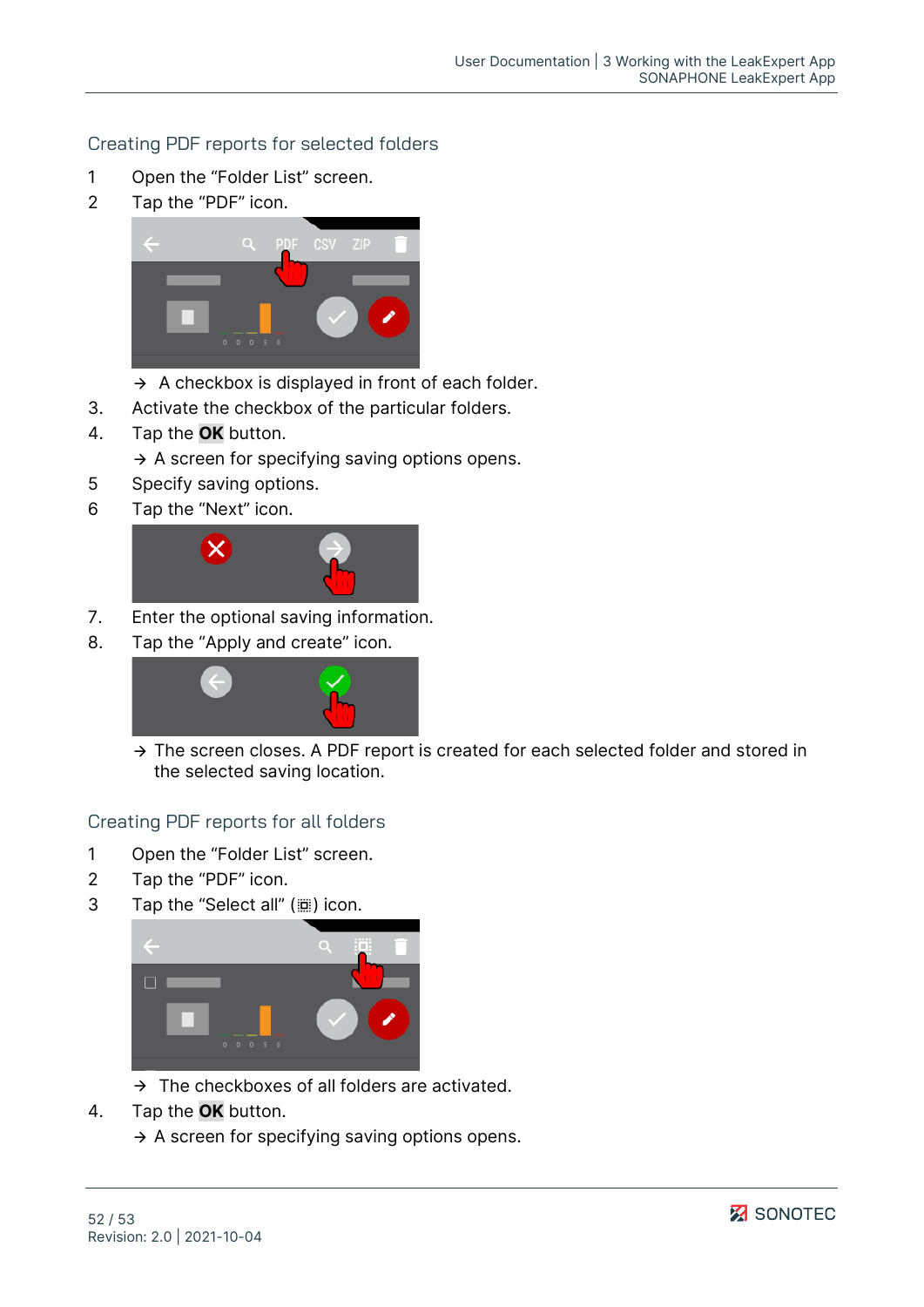- 5 Specify saving options.
- 6 Tap the "Next" icon.
- 7. Enter the optional saving information.
- 8. Tap the "Apply and create" icon.
	- $\rightarrow$  The screen closes. A PDF report is created for each folder and stored in the selected saving location.

#### Viewing a PDF report

Created PDF reports may be viewed on the SONAPHONE with the Acrobat app. Alternatively, the SONAPHONE handheld unit may be connected to a desktop computer to transfer the created PDF reports to the desktop computer and open them on the computer.

#### Further Information

For the creation of PDF reports, please also see the following descriptions and/or instructions:

- **[Folder List](#page-10-0)**
- **[Managing Folders](#page-21-3)**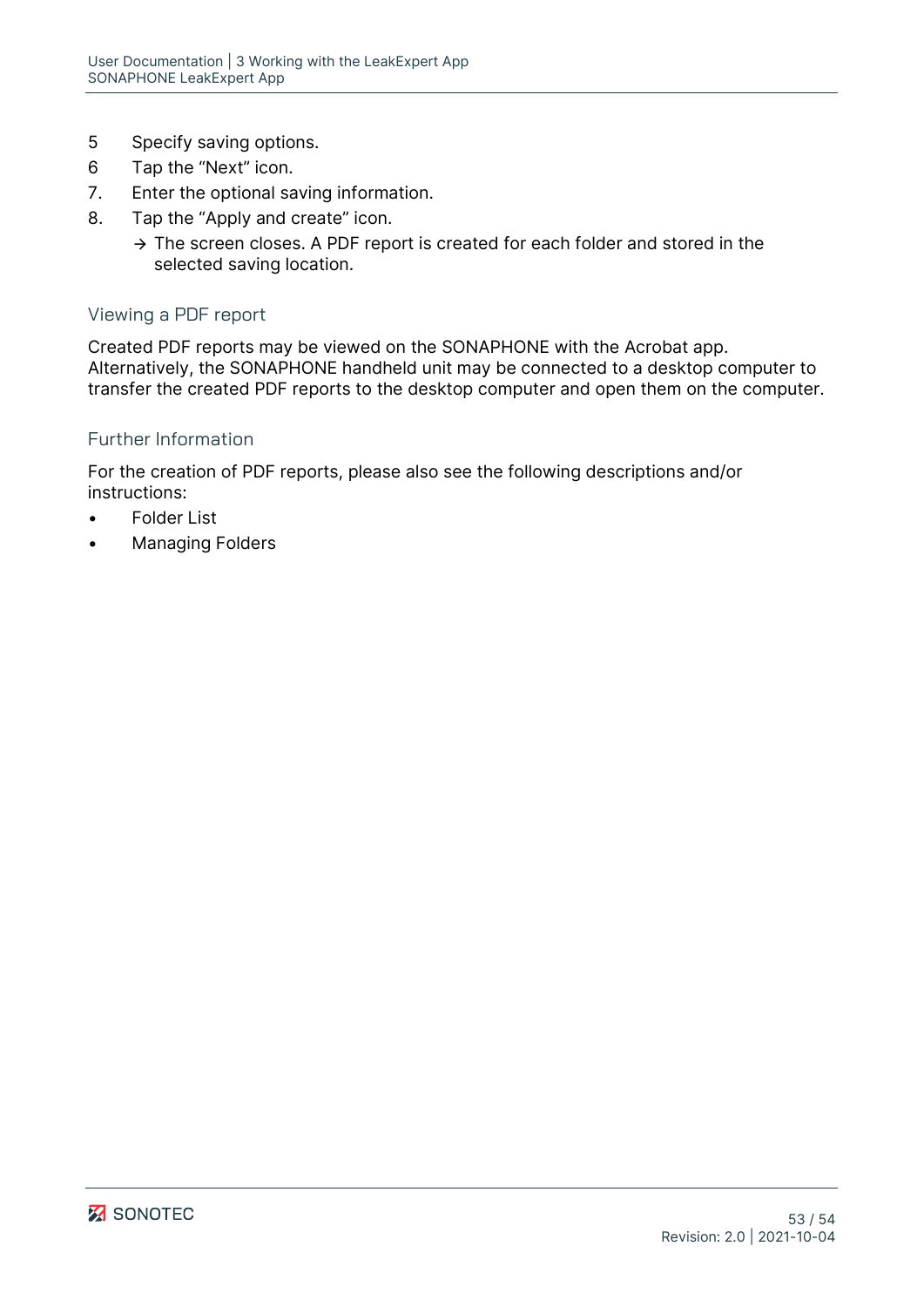## <span id="page-53-0"></span>**3.3.4 Exporting a ZIP File**

#### **Description**

Folders with saved measurements may be exported as a ZIP file. A ZIP file contains all recorded measurement values as well as additional data, ratings and location data entered in connection with the saved measurement.

#### Saving Options

Before saving a ZIP file, the following saving options may be specified:

| <b>Saving option</b> | <b>Description/function</b>                                                                                                                                                                    |
|----------------------|------------------------------------------------------------------------------------------------------------------------------------------------------------------------------------------------|
| Saving location      | Saving location for the created PDF report:<br>• internal storage (storage within the SONAPHONE handheld unit)<br>• external SD card (microSD card inserted in the SONAPHONE<br>handheld unit) |
|                      | <b>1</b> Default folder within internal storage<br>If the user does not select a specific folder within the internal storage, the<br>report will be saved in the default folder "Reports".     |

#### Exporting a ZIP file for selected folders

- 1 Open the "Folder List" screen.
- 2 Tap the "ZIP" icon.



- $\rightarrow$  A checkbox is displayed in front of each folder.
- 3. Activate the checkbox of the particular folders.
- 4. Tap the **OK** button.
	- $\rightarrow$  A screen for specifying saving options opens.
- 5 Specify saving options.
- 6. Tap the "Apply and export" icon.



 $\rightarrow$  The screen closes. A ZIP file of the selected folders is exported to the selected saving location.

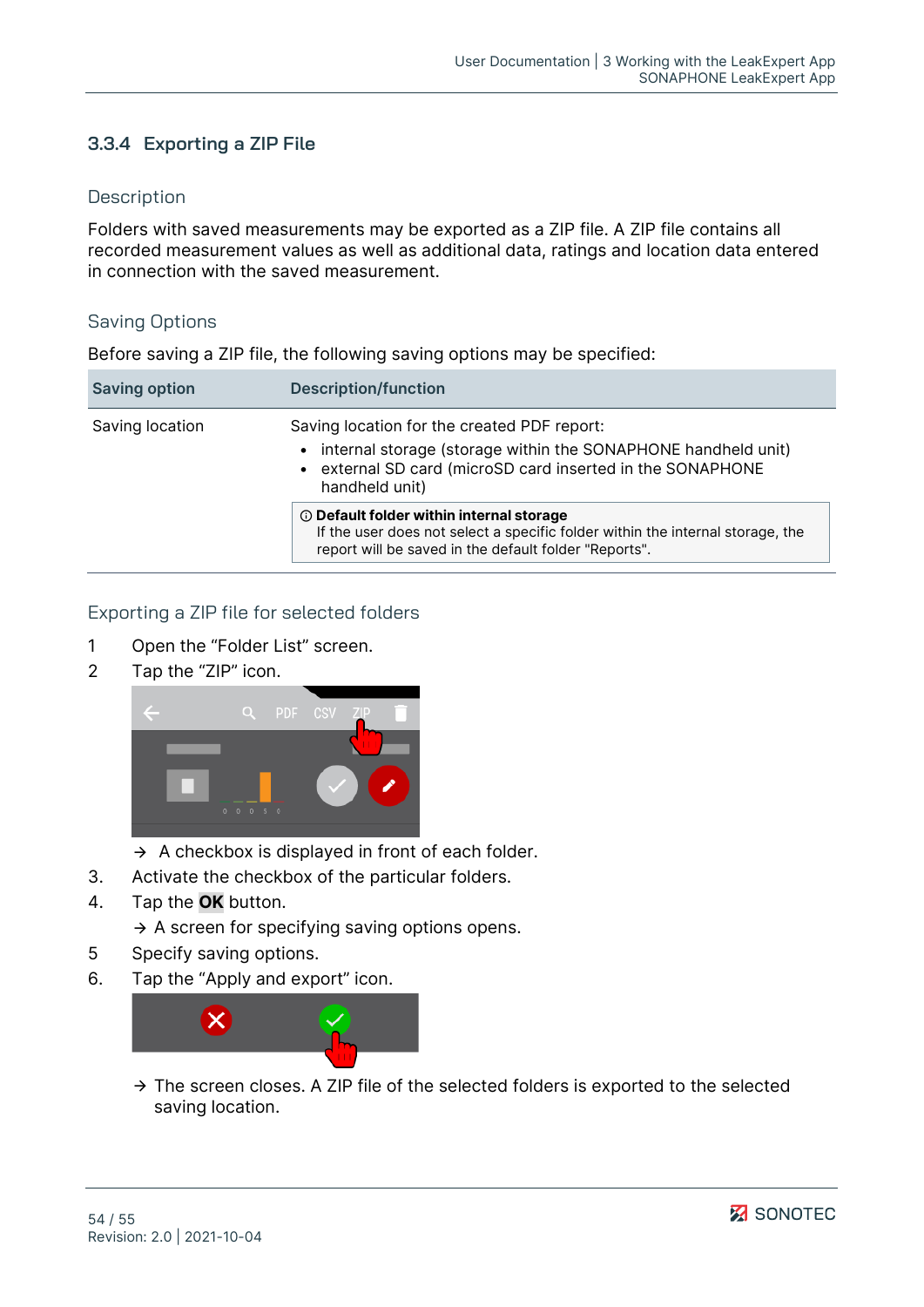## Exporting a ZIP file for all folders

- 1 Open the "Folder List" screen.
- 2 Tap the "ZIP" icon.
- 3 Tap the "Select all" ( $\dddot{m}$ ) icon.



- $\rightarrow$  The checkboxes of all folders are activated.
- 4. Tap the **OK** button.
	- $\rightarrow$  A screen for specifying saving options opens.
- 5 Specify saving options.
- 6. Tap the "Apply and export" icon.
	- $\rightarrow$  The screen closes. A ZIP file of all folders is exported to the selected saving location.

## Further Information

For exporting a ZIP file, please also see the following descriptions and/or instructions:

- **[Folder List](#page-10-0)**
- [Managing Folders](#page-21-3)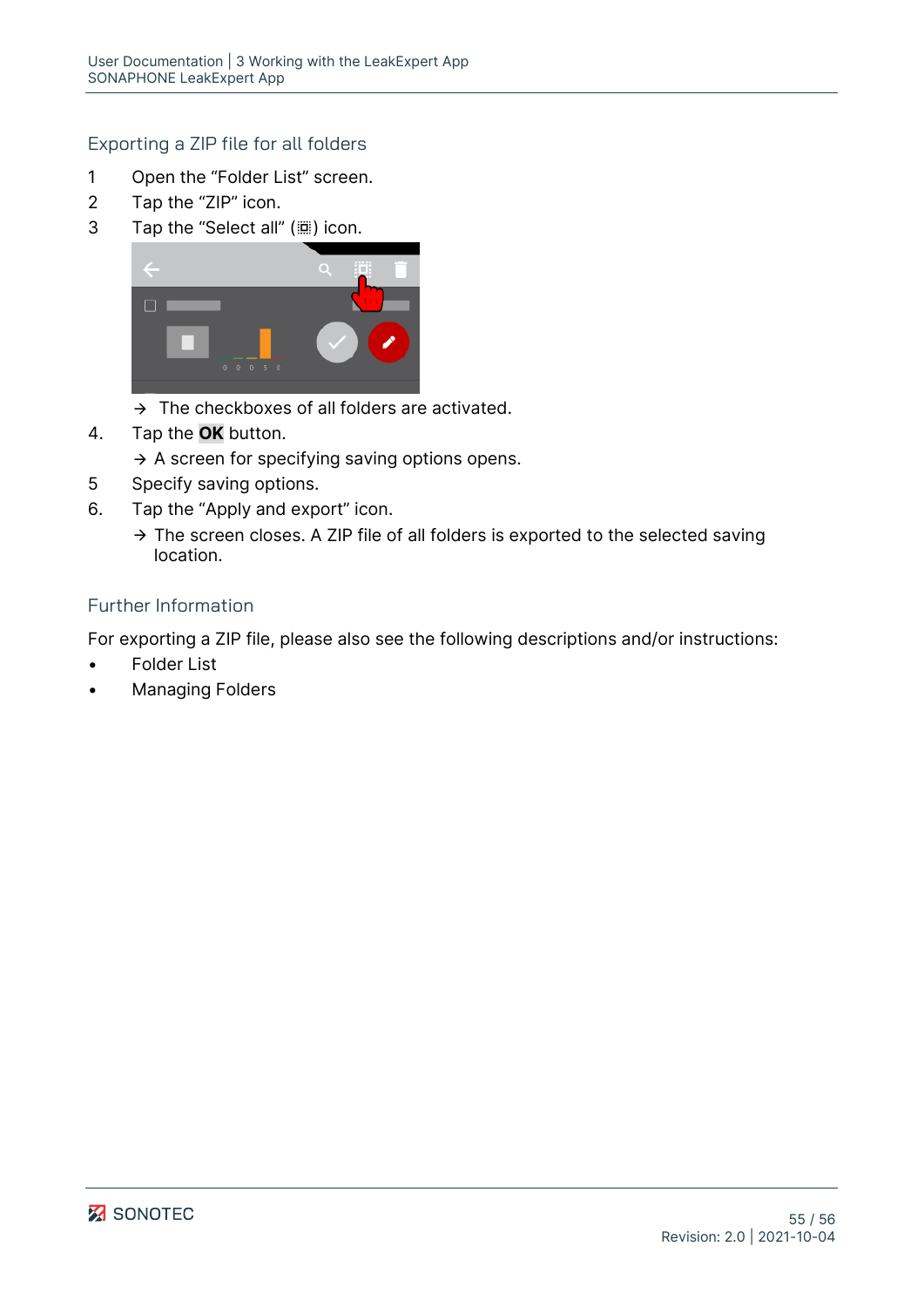## <span id="page-55-0"></span>**3.3.5 Exporting a CSV File**

### **Description**

For each folder with saved measurements, a CSV file may be saved. A CSV file contains the following data regarding the folder and the measurements saved within:

- data of the used classification profile
- **ratings**
- recorded measurement values
- location data
- priority and repair details
- saving location of added images

## Saving Options

Before saving a CSV file, the following saving options may be specified:

| <b>Saving option</b> | <b>Description/function</b>                                                                                                                                                                    |
|----------------------|------------------------------------------------------------------------------------------------------------------------------------------------------------------------------------------------|
| Leakage sort         | Specification of the leakage order in the overview and detail pages.                                                                                                                           |
| Saving location      | Saving location for the created PDF report:<br>• internal storage (storage within the SONAPHONE handheld unit)<br>• external SD card (microSD card inserted in the SONAPHONE<br>handheld unit) |
|                      | <b>1</b> Default folder within internal storage<br>If the user does not select a specific folder within the internal storage, the<br>report will be saved in the default folder "Reports".     |

## Exporting a CSV file for selected folders

- 1 Open the "Folder List" screen.
- 2 Tap the "CSV" icon.



- $\rightarrow$  A checkbox is displayed in front of each folder.
- 3. Activate the checkbox of the particular folders.
- 4. Tap the **OK** button.
	- $\rightarrow$  A screen for specifying saving options opens.
- 5 Specify saving options.

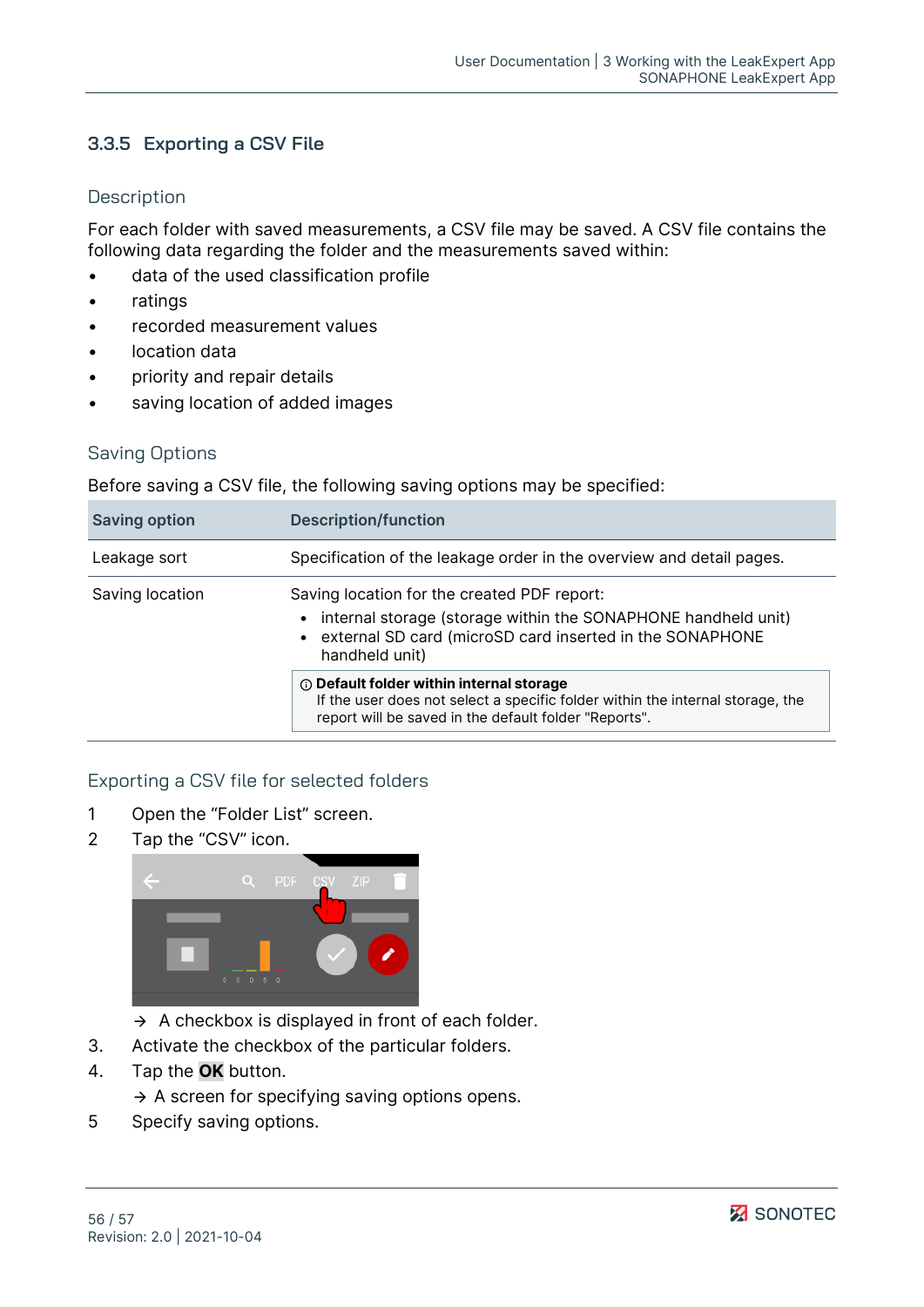6. Tap the "Apply and export" icon.



 $\rightarrow$  The screen closes. For each selected folder, a CSV file is exported to the selected saving location.

#### Exporting CSV files for all folders

- 1 Open the "Folder List" screen.
- 2 Tap the "CSV" icon.
- 3 Tap the "Select all" ((iiii) icon.



- $\rightarrow$  The checkboxes of all folders are activated.
- 4. Tap the **OK** button.
	- $\rightarrow$  A screen for specifying saving options opens.
- 5 Specify saving options.
- 6. Tap the "Apply and export" icon.
	- $\rightarrow$  The screen closes. For each folder, a CSV file is exported to the selected saving location.

#### Further Information

For exporting a CSV file, please also see the following descriptions and/or instructions:

- **[Folder List](#page-10-0)**
- [Managing Folders](#page-21-3)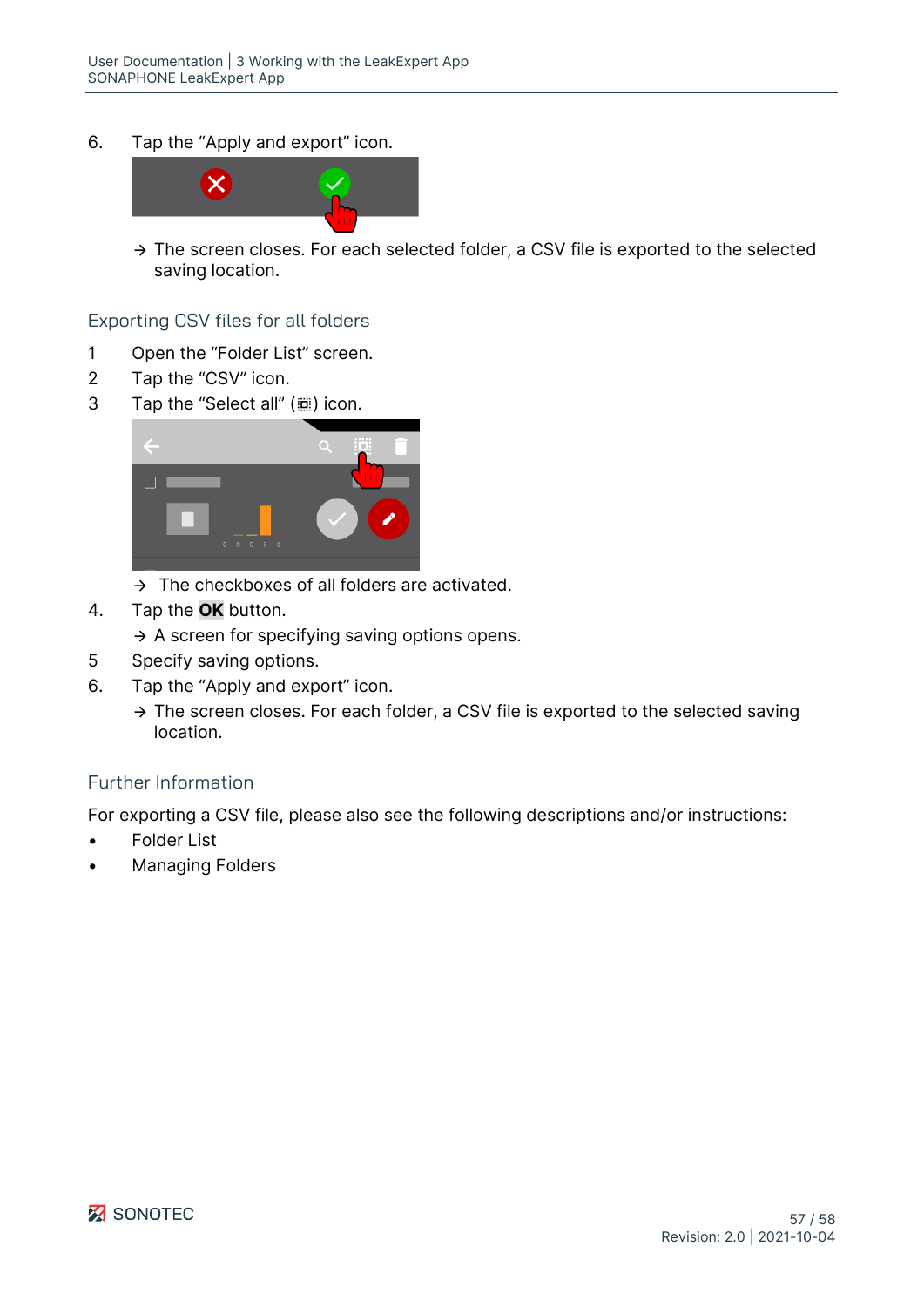## <span id="page-57-0"></span>**3.3.6 Closing the App**

### **Description**

Apart from the methods for hiding or ending an app that are common in Android operating systems, the SONAPHONE LeakExpert App may be closed as follows.

## Procedure

1. Tap the "Back" icon on the "Measurement Value Recording" screen.



- $\rightarrow$  The Close App window opens.
- 2. Tap the **YES** button.
	- $\rightarrow$  The app closes.